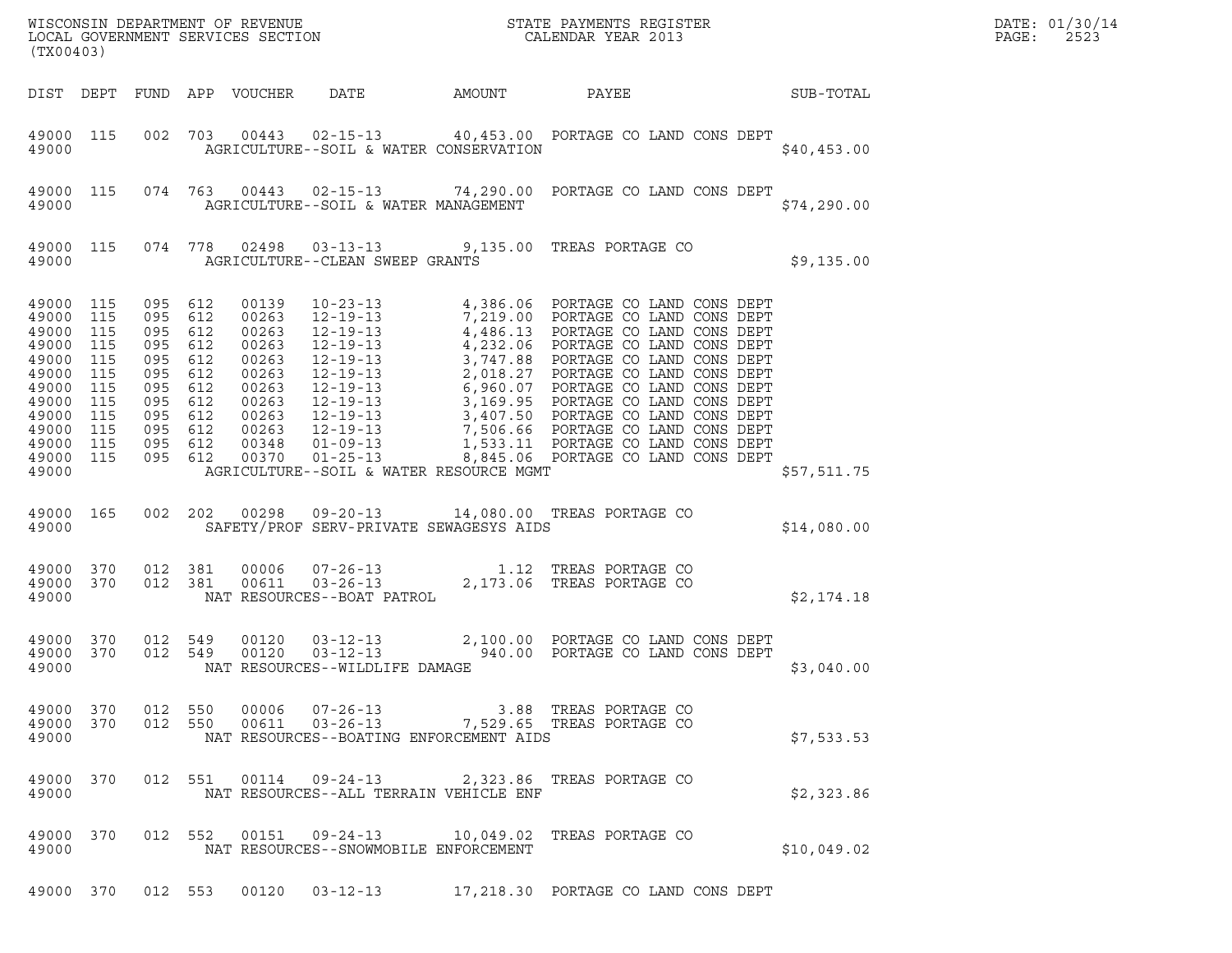| WISCONSIN DEPARTMENT OF REVENUE   | STATE PAYMENTS REGISTER | DATE: 01/30/14 |
|-----------------------------------|-------------------------|----------------|
| LOCAL GOVERNMENT SERVICES SECTION | CALENDAR YEAR 2013      | 2524<br>PAGE:  |

| (TX00403)                           |  |                               |                         |                                                    |                                                               | WISCONSIN DEPARTMENT OF REVENUE<br>LOCAL GOVERNMENT SERVICES SECTION THE SERVICES OF CALENDAR YEAR 2013                                                                                                                                                                                                                   | $\mathbb{E} \mathbb{E} \mathbb{E} \mathbb{E} \left[ \mathbb{E} \left[ \mathbb{E} \left[ \mathbb{E} \left[ \mathbb{E} \left[ \mathbb{E} \left[ \mathbb{E} \left[ \mathbb{E} \left[ \mathbb{E} \left[ \mathbb{E} \left[ \mathbb{E} \left[ \mathbb{E} \left[ \mathbb{E} \left[ \mathbb{E} \left[ \mathbb{E} \left[ \mathbb{E} \left[ \mathbb{E} \left[ \mathbb{E} \left[ \mathbb{E} \left[ \mathbb{E} \left[ \mathbb{E} \left[ \mathbb{E} \left[ \mathbb{$ | DATE: 01/30/14<br>PAGE: 2524 |
|-------------------------------------|--|-------------------------------|-------------------------|----------------------------------------------------|---------------------------------------------------------------|---------------------------------------------------------------------------------------------------------------------------------------------------------------------------------------------------------------------------------------------------------------------------------------------------------------------------|---------------------------------------------------------------------------------------------------------------------------------------------------------------------------------------------------------------------------------------------------------------------------------------------------------------------------------------------------------------------------------------------------------------------------------------------------------|------------------------------|
|                                     |  |                               |                         |                                                    |                                                               | DIST DEPT FUND APP VOUCHER DATE AMOUNT PAYEE PAYER SUB-TOTAL                                                                                                                                                                                                                                                              |                                                                                                                                                                                                                                                                                                                                                                                                                                                         |                              |
|                                     |  |                               |                         |                                                    | 49000 NAT RESOURCES--WILDLIFE DAMAGE CLAIMS                   | $\begin{array}{cccccc} 4\,9\,0\,0\,0 & 3\,7\,0 & 0\,1\,2 & 5\,5\,3 & 0\,0\,1\,2\,0 & 0\,3\,-1\,2\,-1\,3 & & & & & 9\,2\,1\,.2\,1 & \text{PORTAGE CO LAND CONS DEPT}\\ 4\,9\,0\,0\,0 & 3\,7\,0 & 0\,1\,2 & 5\,5\,3 & 0\,0\,1\,2\,0 & 0\,3\,-1\,2\,-1\,3 & & & & 5\,0\,.8\,3 & \text{PORTAGE CO LAND CONS DEPT} \end{array$ | \$18,190.34                                                                                                                                                                                                                                                                                                                                                                                                                                             |                              |
|                                     |  |                               |                         |                                                    | 49000 NAT RESOURCES--COUNTY CONSERVATION AIDS                 | $\begin{array}{cccc} 4\,9\,0\,00 & 3\,70 & 012 & 563 & 02136 & 02-19-13 & 2\,, 175\,.00 & \text{TREAS PORTAGE CO} \\ 4\,9\,0\,00 & 3\,70 & 012 & 563 & 02137 & 02-19-13 & 2\,, 213\,.00 & \text{TREAS PORTAGE CO} \\ 4\,9\,0\,00 & 3\,70 & 012 & 563 & 03566 & 07-12-13 & 2\,, 175\,.00 & \text{TREAS PORTAGE CO} \$      | \$6,563.00                                                                                                                                                                                                                                                                                                                                                                                                                                              |                              |
|                                     |  |                               |                         |                                                    | 49000 NAT RESOURCES-FOREST CROP/MANAGED FOREST                | 49000 370 012 566 00001 09-24-13 20,937.73 TREAS PORTAGE CO                                                                                                                                                                                                                                                               | \$20,937.73                                                                                                                                                                                                                                                                                                                                                                                                                                             |                              |
|                                     |  |                               |                         |                                                    | 49000 MAT RESOURCES--SNOWMOBILE TRAIL AIDS                    | 49000 370 012 574 00548 09-16-13 72,725.00 TREAS PORTAGE CO                                                                                                                                                                                                                                                               | \$72,725.00                                                                                                                                                                                                                                                                                                                                                                                                                                             |                              |
|                                     |  |                               |                         |                                                    | 49000 NAT RESOURCES--SNOWMOBILE TRAIL AIDS                    | 49000 370 012 575 00513 09-16-13 26,027.66 TREAS PORTAGE CO                                                                                                                                                                                                                                                               | \$26,027.66                                                                                                                                                                                                                                                                                                                                                                                                                                             |                              |
|                                     |  |                               |                         |                                                    |                                                               | $\begin{array}{cccc} 4\,9\,0\,00 & 3\,70 & 012 & 663 & 00726 & 10\,16\,13 & 25\,,429\,.80 & \text{TREAS PORTAGE CO} \\ 4\,9\,0\,00 & 3\,70 & 012 & 663 & 00727 & 10\,16\,13 & 9\,,966\,.75 & \text{TREAS PORTAGE CO} \\ 4\,9\,000 & 3\,70 & 012 & 663 & 00951 & 11\,15\,13 & 5\,,000\,.00 & \text{TREAS PORTAGE CO} \end$ | \$40,396.55                                                                                                                                                                                                                                                                                                                                                                                                                                             |                              |
|                                     |  |                               |                         |                                                    |                                                               | 49000 370 012 678 03035 05-07-13 2,461.25 PORTAGE CO LAND CONS DEPT                                                                                                                                                                                                                                                       | \$2,461.25                                                                                                                                                                                                                                                                                                                                                                                                                                              |                              |
|                                     |  |                               |                         | 49000 NAT RESOURCES--RU RECYCLING GRANT            |                                                               | 49000 370 074 670 41212 05-20-13 204,637.38 TREAS PORTAGE CO                                                                                                                                                                                                                                                              | \$204,637.38                                                                                                                                                                                                                                                                                                                                                                                                                                            |                              |
| 49000 and 1900                      |  |                               |                         |                                                    | NAT RESOURCES--RU CONSOLIDATED GRANT                          | 49000 370 074 673 41212 05-20-13 16,399.07 TREAS PORTAGE CO                                                                                                                                                                                                                                                               | \$16,399.07                                                                                                                                                                                                                                                                                                                                                                                                                                             |                              |
| 49000 370<br>49000                  |  | 095 517                       | 01988                   | $02 - 05 - 13$<br>NAT RESOURCES--POLLUTION CONTROL |                                                               | 150,000.00 PORTAGE CO LAND CONS DEPT                                                                                                                                                                                                                                                                                      | \$150,000.00                                                                                                                                                                                                                                                                                                                                                                                                                                            |                              |
| 49000 395<br>49000 395<br>49000     |  | 011 182<br>011 182            | 83832<br>91606          | $08 - 12 - 13$<br>$10 - 23 - 13$                   | 16,741.60<br>8,268.00<br>TRANSPORTATION--TRANSIT AIDS-FEDERAL | PORTAGE CO<br>PORTAGE CO                                                                                                                                                                                                                                                                                                  | \$25,009.60                                                                                                                                                                                                                                                                                                                                                                                                                                             |                              |
| 49000 395<br>49000 395<br>49000 395 |  | 011 185<br>011 185<br>011 185 | 61742<br>61742<br>65369 | $01 - 14 - 13$<br>$01 - 14 - 13$<br>$02 - 19 - 13$ |                                                               | 2,391.51 TREAS PORTAGE CO<br>1,998.59 TREAS PORTAGE CO<br>773.11 TREAS PORTAGE CO                                                                                                                                                                                                                                         |                                                                                                                                                                                                                                                                                                                                                                                                                                                         |                              |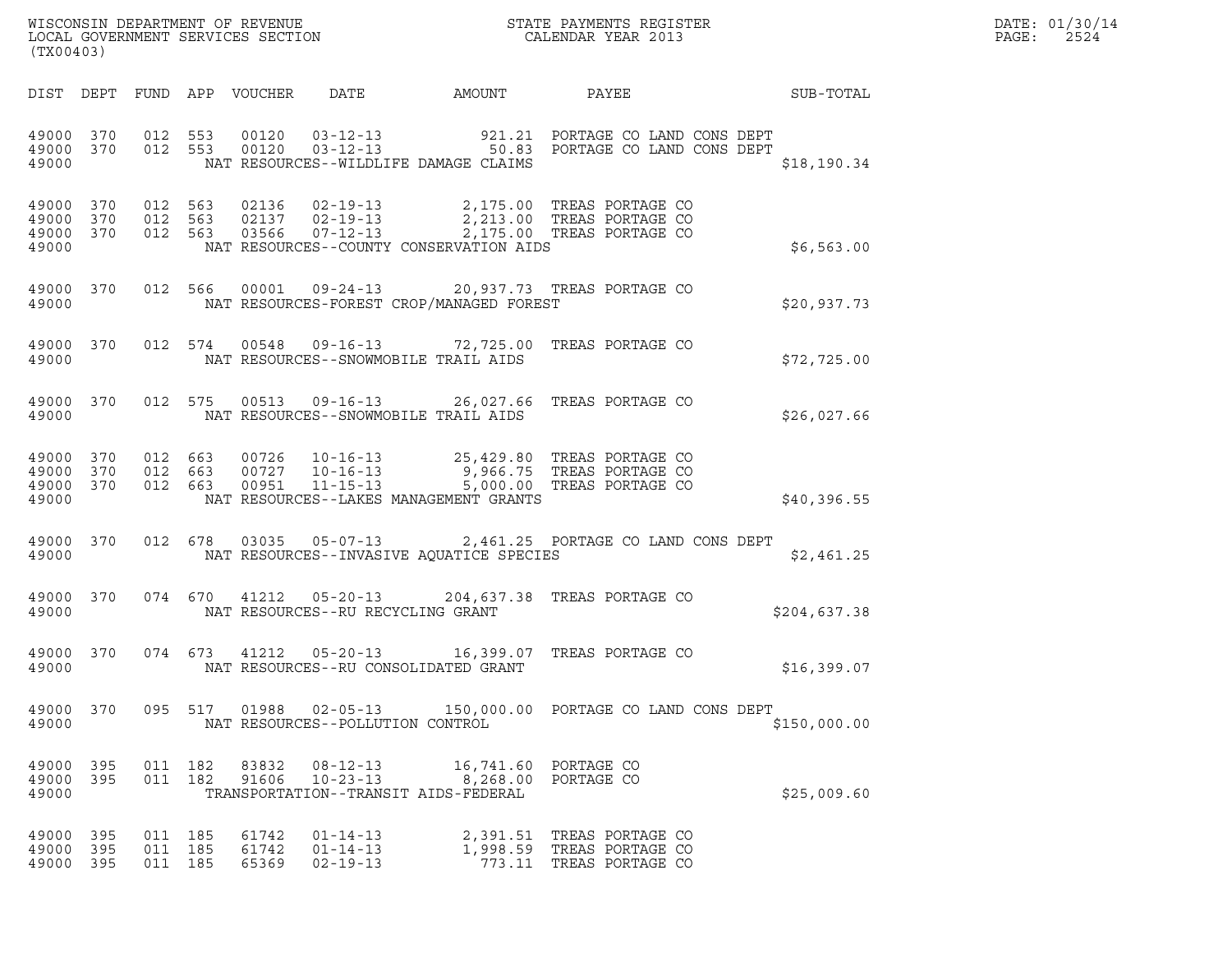| DEPT<br>FUND APP<br>VOUCHER<br>DATE<br>AMOUNT<br>PAYEE<br>SUB-TOTAL<br>DIST<br>185<br>65369<br>TREAS PORTAGE CO<br>49000<br>395<br>011<br>$02 - 19 - 13$<br>1,253.62<br>395<br>011<br>185<br>69359<br>$03 - 25 - 13$<br>796.10<br>TREAS PORTAGE CO<br>49000<br>011<br>185<br>69359<br>$03 - 25 - 13$<br>1,189.16 TREAS PORTAGE CO<br>49000<br>395<br>49000<br>395<br>011<br>185<br>77008<br>1,285.23 TREAS PORTAGE CO<br>06-10-13<br>011<br>185<br>77008<br>$06 - 10 - 13$<br>3,004.69 TREAS PORTAGE CO<br>49000<br>395<br>49000<br>395<br>011<br>185<br>79249<br>5,872.27 TREAS PORTAGE CO<br>07-01-13<br>011<br>185<br>79249<br>$07 - 01 - 13$<br>2,905.13 TREAS PORTAGE CO<br>49000<br>395<br>49000<br>395<br>011<br>185<br>80650<br>1,117.84 TREAS PORTAGE CO<br>$07 - 15 - 13$<br>011<br>185<br>80650<br>$07 - 15 - 13$<br>2,596.66 TREAS PORTAGE CO<br>49000<br>395<br>49000<br>395<br>011<br>185<br>86167<br>$09 - 03 - 13$<br>7,756.38 TREAS PORTAGE CO<br>011<br>185<br>89650<br>$10 - 07 - 13$<br>3,015.17 TREAS PORTAGE CO<br>49000<br>395<br>395<br>011<br>185<br>92801<br>2,753.10 TREAS PORTAGE CO<br>49000<br>$11 - 04 - 13$<br>011<br>185<br>92801<br>$11 - 04 - 13$<br>2,003.20 TREAS PORTAGE CO<br>49000<br>395<br>49000<br>395<br>011<br>185<br>93727<br>$11 - 12 - 13$<br>1,034.69 TREAS PORTAGE CO<br>\$41,746.45<br>49000<br>TRANSPORTATION--HIGHWAY SAFETY-FEDERAL<br>395<br>011<br>190<br>68049<br>$01 - 07 - 13$<br>394,308.53 COUNTY OF PORTAGE<br>49000<br>395<br>011<br>190<br>82049<br>$07 - 01 - 13$<br>788, 617.06 COUNTY OF PORTAGE<br>49000<br>395<br>011<br>190<br>94049<br>$10 - 07 - 13$<br>394,308.54 COUNTY OF PORTAGE<br>49000<br>49000<br>TRANSPORTATION--GENERAL TRANSP AIDS-GTA<br>\$1,577,234.13<br>011<br>278<br>83245<br>$08 - 02 - 13$<br>116,821.25 TREAS PORTAGE CO<br>49000<br>395<br>011<br>278<br>83245<br>$08 - 02 - 13$<br>230, 218.48 TREAS PORTAGE CO<br>49000<br>395<br>49000<br>395<br>011<br>278<br>96766<br>$12 - 09 - 13$<br>136,700.00 PORTAGE CO<br>49000<br>TRANSPORTATION--LRIP/TRIP/MSIP GRANTS<br>\$483,739.73<br>395<br>011<br>568<br>63184<br>$01 - 28 - 13$<br>8,204.25 PORTAGE CO<br>JUSTICE PR<br>49000<br>395<br>011<br>568<br>73077<br>$04 - 29 - 13$<br>8,204.50 PORTAGE CO<br>JUSTICE PR<br>49000<br>82375<br>395<br>011<br>568<br>$07 - 29 - 13$<br>8,204.00 PORTAGE CO<br>JUSTICE PR<br>49000<br>49000<br>TRANSPORTATION-PRETRIAL INTOX DRIVER INT<br>\$24,612.75<br>49000<br>002<br>116<br>11357<br>$11 - 05 - 13$<br>48,336.75 TREAS PORTAGE CO<br>410 |  |
|---------------------------------------------------------------------------------------------------------------------------------------------------------------------------------------------------------------------------------------------------------------------------------------------------------------------------------------------------------------------------------------------------------------------------------------------------------------------------------------------------------------------------------------------------------------------------------------------------------------------------------------------------------------------------------------------------------------------------------------------------------------------------------------------------------------------------------------------------------------------------------------------------------------------------------------------------------------------------------------------------------------------------------------------------------------------------------------------------------------------------------------------------------------------------------------------------------------------------------------------------------------------------------------------------------------------------------------------------------------------------------------------------------------------------------------------------------------------------------------------------------------------------------------------------------------------------------------------------------------------------------------------------------------------------------------------------------------------------------------------------------------------------------------------------------------------------------------------------------------------------------------------------------------------------------------------------------------------------------------------------------------------------------------------------------------------------------------------------------------------------------------------------------------------------------------------------------------------------------------------------------------------------------------------------------------------------------------------------------------------------------------------------------------------------------------------------------------------------------------------------------------------------------------|--|
|                                                                                                                                                                                                                                                                                                                                                                                                                                                                                                                                                                                                                                                                                                                                                                                                                                                                                                                                                                                                                                                                                                                                                                                                                                                                                                                                                                                                                                                                                                                                                                                                                                                                                                                                                                                                                                                                                                                                                                                                                                                                                                                                                                                                                                                                                                                                                                                                                                                                                                                                       |  |
|                                                                                                                                                                                                                                                                                                                                                                                                                                                                                                                                                                                                                                                                                                                                                                                                                                                                                                                                                                                                                                                                                                                                                                                                                                                                                                                                                                                                                                                                                                                                                                                                                                                                                                                                                                                                                                                                                                                                                                                                                                                                                                                                                                                                                                                                                                                                                                                                                                                                                                                                       |  |
|                                                                                                                                                                                                                                                                                                                                                                                                                                                                                                                                                                                                                                                                                                                                                                                                                                                                                                                                                                                                                                                                                                                                                                                                                                                                                                                                                                                                                                                                                                                                                                                                                                                                                                                                                                                                                                                                                                                                                                                                                                                                                                                                                                                                                                                                                                                                                                                                                                                                                                                                       |  |
|                                                                                                                                                                                                                                                                                                                                                                                                                                                                                                                                                                                                                                                                                                                                                                                                                                                                                                                                                                                                                                                                                                                                                                                                                                                                                                                                                                                                                                                                                                                                                                                                                                                                                                                                                                                                                                                                                                                                                                                                                                                                                                                                                                                                                                                                                                                                                                                                                                                                                                                                       |  |
|                                                                                                                                                                                                                                                                                                                                                                                                                                                                                                                                                                                                                                                                                                                                                                                                                                                                                                                                                                                                                                                                                                                                                                                                                                                                                                                                                                                                                                                                                                                                                                                                                                                                                                                                                                                                                                                                                                                                                                                                                                                                                                                                                                                                                                                                                                                                                                                                                                                                                                                                       |  |
| \$48,336.75<br>49000<br>CORRECTIONS--LOCAL AID                                                                                                                                                                                                                                                                                                                                                                                                                                                                                                                                                                                                                                                                                                                                                                                                                                                                                                                                                                                                                                                                                                                                                                                                                                                                                                                                                                                                                                                                                                                                                                                                                                                                                                                                                                                                                                                                                                                                                                                                                                                                                                                                                                                                                                                                                                                                                                                                                                                                                        |  |
| 155,489.00 PORTAGE CO<br>49000<br>435<br>005<br>000<br>90310<br>$01 - 01 - 13$<br>90314<br>$02 - 01 - 13$<br>168,028.00 PORTAGE CO<br>49000<br>435<br>005<br>000<br>435<br>005<br>90318<br>141,787.00 PORTAGE CO<br>49000<br>000<br>$03 - 01 - 13$<br>005<br>90321<br>245,819.00 PORTAGE CO<br>49000<br>435<br>000<br>$04 - 01 - 13$<br>49000<br>435<br>005<br>000<br>90323<br>$05 - 01 - 13$<br>223,856.00<br>PORTAGE CO<br>49000<br>435<br>005<br>000<br>90325<br>$06 - 01 - 13$<br>103,778.00<br>PORTAGE CO<br>435<br>90326<br>$07 - 02 - 13$<br>10,202.00<br>49000<br>005<br>000<br>PORTAGE CO<br>435<br>90400<br>$07 - 01 - 13$<br>844, 913.00<br>49000<br>005<br>000<br>PORTAGE CO<br>435<br>005<br>90402<br>346,961.00<br>PORTAGE CO<br>49000<br>000<br>$08 - 01 - 13$<br>435<br>90403<br>$09 - 01 - 13$<br>98,579.00<br>PORTAGE CO<br>49000<br>005<br>000<br>435<br>005<br>90406<br>269,050.00<br>PORTAGE CO<br>49000<br>000<br>$10 - 01 - 13$<br>435<br>$11 - 01 - 13$<br>146,895.00<br>PORTAGE CO<br>49000<br>005<br>000<br>90408<br>435<br>005<br>90411<br>$12 - 01 - 13$<br>158,845.00<br>49000<br>000<br>PORTAGE CO<br>HEALTH SERVICES--STATE/FED AIDS<br>\$2,914,202.00<br>49000                                                                                                                                                                                                                                                                                                                                                                                                                                                                                                                                                                                                                                                                                                                                                                                                                                                                                                                                                                                                                                                                                                                                                                                                                                                                                                                                        |  |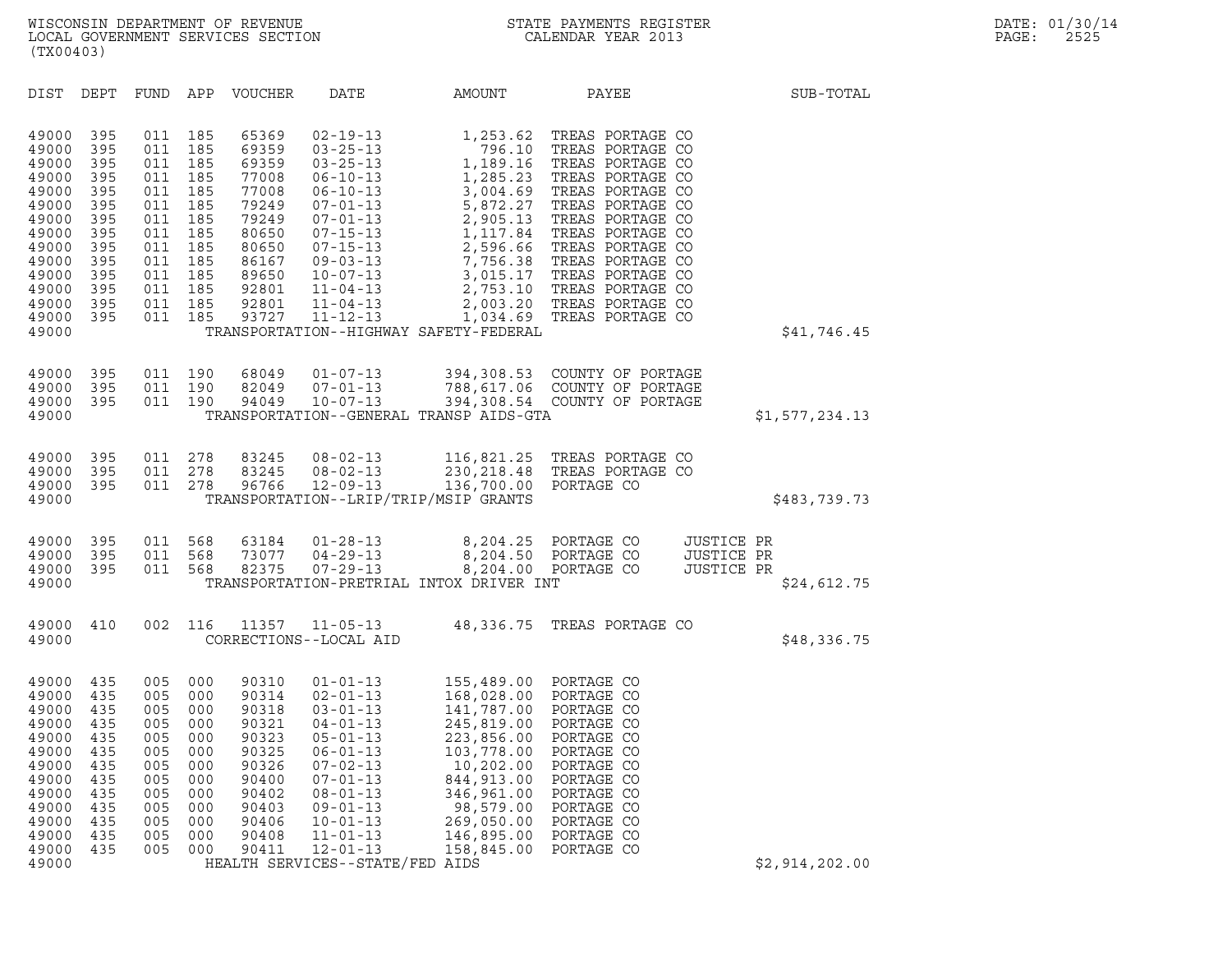| (TX00403)                                                                                                                                                                                                                     |                                                                                                                                                                      |                                                                                                                                                                      |                                                                                                                                                                      | LOCAL GOVERNMENT SERVICES SECTION                                                                                                                                                                                    |                                                                                                                                                                                                                                                                                                                                                                                                                                              |                                                                                                                                                                                                                                                                                                                                      |                                                                                                                                                                                                                                                                                                                                                  |                | DATE: 01/30/14<br>PAGE:<br>2526 |
|-------------------------------------------------------------------------------------------------------------------------------------------------------------------------------------------------------------------------------|----------------------------------------------------------------------------------------------------------------------------------------------------------------------|----------------------------------------------------------------------------------------------------------------------------------------------------------------------|----------------------------------------------------------------------------------------------------------------------------------------------------------------------|----------------------------------------------------------------------------------------------------------------------------------------------------------------------------------------------------------------------|----------------------------------------------------------------------------------------------------------------------------------------------------------------------------------------------------------------------------------------------------------------------------------------------------------------------------------------------------------------------------------------------------------------------------------------------|--------------------------------------------------------------------------------------------------------------------------------------------------------------------------------------------------------------------------------------------------------------------------------------------------------------------------------------|--------------------------------------------------------------------------------------------------------------------------------------------------------------------------------------------------------------------------------------------------------------------------------------------------------------------------------------------------|----------------|---------------------------------|
| DIST DEPT                                                                                                                                                                                                                     |                                                                                                                                                                      |                                                                                                                                                                      |                                                                                                                                                                      | FUND APP VOUCHER                                                                                                                                                                                                     | DATE                                                                                                                                                                                                                                                                                                                                                                                                                                         | AMOUNT                                                                                                                                                                                                                                                                                                                               | PAYEE                                                                                                                                                                                                                                                                                                                                            | SUB-TOTAL      |                                 |
| 49000 435<br>49000                                                                                                                                                                                                            |                                                                                                                                                                      | 005                                                                                                                                                                  | 163                                                                                                                                                                  | 01LGS                                                                                                                                                                                                                |                                                                                                                                                                                                                                                                                                                                                                                                                                              | HS--PREPAID MEDICAL TRANSPORT REIMBURSE                                                                                                                                                                                                                                                                                              | 11-18-13 33,800.00 PORTAGE COUNTY AMBULANCE                                                                                                                                                                                                                                                                                                      | \$33,800.00    |                                 |
| 49000<br>49000<br>49000<br>49000<br>49000<br>49000<br>49000<br>49000<br>49000<br>49000<br>49000<br>49000<br>49000<br>49000<br>49000<br>49000<br>49000<br>49000<br>49000<br>49000<br>49000<br>49000<br>49000<br>49000<br>49000 | 437<br>437<br>437<br>437<br>437<br>437<br>437<br>437<br>437<br>437<br>437<br>437<br>437<br>437<br>437<br>437<br>437<br>437<br>437<br>437<br>437<br>437<br>437<br>437 | 005<br>005<br>005<br>005<br>005<br>005<br>005<br>005<br>005<br>005<br>005<br>005<br>005<br>005<br>005<br>005<br>005<br>005<br>005<br>005<br>005<br>005<br>005<br>005 | 000<br>000<br>000<br>000<br>000<br>000<br>000<br>000<br>000<br>000<br>000<br>000<br>000<br>000<br>000<br>000<br>000<br>000<br>000<br>000<br>000<br>000<br>000<br>000 | 00000<br>00000<br>00000<br>00000<br>00000<br>00000<br>00000<br>00000<br>00000<br>00000<br>00000<br>00000<br>00000<br>00000<br>00000<br>00000<br>00000<br>00000<br>00000<br>00000<br>00000<br>00000<br>00000<br>00000 | $01 - 06 - 13$<br>$01 - 09 - 13$<br>$02 - 31 - 13$<br>$03 - 05 - 13$<br>$03 - 10 - 13$<br>$03 - 28 - 13$<br>$04 - 05 - 13$<br>$04 - 10 - 13$<br>$05 - 19 - 13$<br>$05 - 30 - 13$<br>$06 - 05 - 13$<br>$06 - 09 - 13$<br>$06 - 05 - 13$<br>$07 - 09 - 13$<br>$07 - 11 - 13$<br>$07 - 07 - 13$<br>$08 - 08 - 13$<br>$09 - 30 - 13$<br>$09 - 31 - 13$<br>$10 - 31 - 13$<br>$10 - 05 - 13$<br>$10 - 05 - 13$<br>$11 - 30 - 13$<br>$12 - 11 - 13$ | 16,188.01<br>22,837.49 PORTAGE<br>119,643.45<br>109,958.40<br>93,754.45<br>25,409.65 PORTAGE<br>28,722.71 PORTAGE<br>3,835.67 PORTAGE<br>25,167.37 PORTAGE<br>28,155.01 PORTAGE<br>526,737.60 PORTAGE<br>54,720.73 PORTAGE<br>23,750.71 PORTAGE<br>26,601.56 PORTAGE<br>21,688.71 PORTAGE<br>CHILDREN & FAMILIES--STATE/FEDERAL AIDS | PORTAGE<br>165,793.15 PORTAGE CHILD SUPPORT<br>PORTAGE<br>530.46 PORTAGE<br>4,206.79 PORTAGE CHILD SUPPORT<br>PORTAGE<br>PORTAGE CHILD SUPPORT<br>30,756.65 PORTAGE CHILD SUPPORT<br>760.62 PORTAGE<br>3,666.00 PORTAGE CHILD SUPPORT<br>128,339.82 PORTAGE CHILD SUPPORT<br>138,865.14 PORTAGE CHILD SUPPORT<br>37,744.42 PORTAGE CHILD SUPPORT | \$1,637,834.57 |                                 |
| 49000<br>49000                                                                                                                                                                                                                | 455                                                                                                                                                                  | 002                                                                                                                                                                  | 202                                                                                                                                                                  | 00646                                                                                                                                                                                                                | $12 - 13 - 13$                                                                                                                                                                                                                                                                                                                                                                                                                               | JUSTICE--LAW ENFORCEMENT TRAINING REIMB                                                                                                                                                                                                                                                                                              | 538.82 TREAS PORTAGE CNTY SHERIF                                                                                                                                                                                                                                                                                                                 | \$538.82       |                                 |
| 49000<br>49000                                                                                                                                                                                                                | 455                                                                                                                                                                  | 002 221                                                                                                                                                              |                                                                                                                                                                      | 04857                                                                                                                                                                                                                | $07 - 30 - 13$<br>JUSTICE--LAW ENFORCEMENT SERVICES AID                                                                                                                                                                                                                                                                                                                                                                                      |                                                                                                                                                                                                                                                                                                                                      | 360.00 TREAS PORTAGE CNTY SHERIF                                                                                                                                                                                                                                                                                                                 | \$360.00       |                                 |
| 49000 455<br>49000 455<br>49000                                                                                                                                                                                               |                                                                                                                                                                      | 002 231<br>002 231                                                                                                                                                   |                                                                                                                                                                      | 00672                                                                                                                                                                                                                | $02 - 20 - 13$<br>JUSTICE--LAW ENFORCEMENT TRAINING                                                                                                                                                                                                                                                                                                                                                                                          |                                                                                                                                                                                                                                                                                                                                      | 00646  12-13-13  1,682.64  TREAS PORTAGE CNTY SHERIF<br>12,160.00 TREAS PORTAGE CNTY SHERIF                                                                                                                                                                                                                                                      | \$13,842.64    |                                 |
| 49000 455<br>49000                                                                                                                                                                                                            |                                                                                                                                                                      |                                                                                                                                                                      |                                                                                                                                                                      |                                                                                                                                                                                                                      | 002 241 02112 01-17-13                                                                                                                                                                                                                                                                                                                                                                                                                       | JUSTICE--CEASE AND OTHER FEDERAL GRANTS                                                                                                                                                                                                                                                                                              | 891.31 TREAS PORTAGE CNTY SHERIF                                                                                                                                                                                                                                                                                                                 | \$891.31       |                                 |
| 49000 455<br>49000                                                                                                                                                                                                            |                                                                                                                                                                      |                                                                                                                                                                      |                                                                                                                                                                      |                                                                                                                                                                                                                      | 002 532 04784 07-30-13                                                                                                                                                                                                                                                                                                                                                                                                                       | JUSTICE--VICTIM/WITNESS ASSISTANCE SERV                                                                                                                                                                                                                                                                                              | 21,573.23 TREAS PORTAGE CO                                                                                                                                                                                                                                                                                                                       | \$21,573.23    |                                 |
|                                                                                                                                                                                                                               |                                                                                                                                                                      |                                                                                                                                                                      |                                                                                                                                                                      |                                                                                                                                                                                                                      | 49000 455 002 539 00050 03-12-13                                                                                                                                                                                                                                                                                                                                                                                                             |                                                                                                                                                                                                                                                                                                                                      | 21,257.88 TREAS PORTAGE CO                                                                                                                                                                                                                                                                                                                       |                |                                 |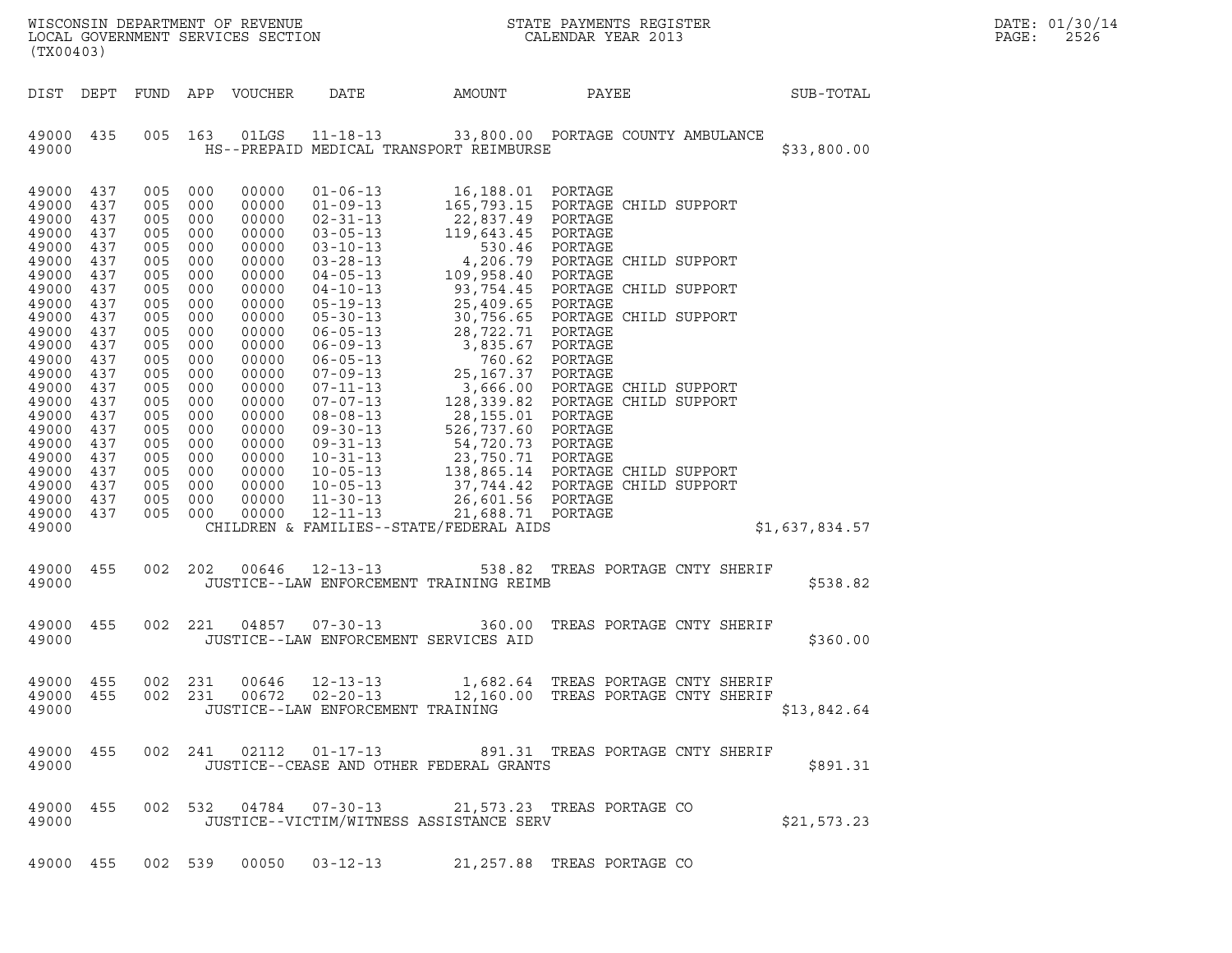| (TX00403)                                                                                       |                                                                           |                                                                               |                                                                    |                                                                                                 |                                                                                                                                                                                                    |                                                                                                                              |                                                                                                                                                                                                                                                |             | DATE: 01/30/14<br>PAGE:<br>2527 |
|-------------------------------------------------------------------------------------------------|---------------------------------------------------------------------------|-------------------------------------------------------------------------------|--------------------------------------------------------------------|-------------------------------------------------------------------------------------------------|----------------------------------------------------------------------------------------------------------------------------------------------------------------------------------------------------|------------------------------------------------------------------------------------------------------------------------------|------------------------------------------------------------------------------------------------------------------------------------------------------------------------------------------------------------------------------------------------|-------------|---------------------------------|
|                                                                                                 |                                                                           |                                                                               |                                                                    |                                                                                                 | DIST DEPT FUND APP VOUCHER DATE                                                                                                                                                                    | AMOUNT                                                                                                                       | PAYEE SUB-TOTAL                                                                                                                                                                                                                                |             |                                 |
|                                                                                                 |                                                                           |                                                                               |                                                                    |                                                                                                 | 49000 JUSTICE--VICTIM/WITNESS SERVICES                                                                                                                                                             | \$21,257.88                                                                                                                  |                                                                                                                                                                                                                                                |             |                                 |
| 49000                                                                                           | 49000 465                                                                 |                                                                               |                                                                    |                                                                                                 | MILITARY AFFAIRS-EMER MGMT-DISASTER RECO                                                                                                                                                           |                                                                                                                              | 002 305 00539 02-19-13 3,011.62 TREAS PORTAGE CO                                                                                                                                                                                               | \$3,011.62  |                                 |
| 49000                                                                                           | 49000 465                                                                 |                                                                               |                                                                    |                                                                                                 | MILITARY AFFAIRS-EMER MGMT-RESPONSE EQMT                                                                                                                                                           |                                                                                                                              | 002 308 00868 12-03-13 6,660.00 TREAS PORTAGE CO                                                                                                                                                                                               | \$6,660.00  |                                 |
| 49000                                                                                           | 49000 465                                                                 |                                                                               |                                                                    |                                                                                                 | MILITARY AFFAIRS-EMERGENCY MGMT PLANNING                                                                                                                                                           |                                                                                                                              | 002 337 00699 06-28-13 10,921.00 TREAS PORTAGE CO                                                                                                                                                                                              | \$10,921.00 |                                 |
| 49000 465<br>49000 465<br>49000 465<br>49000 465<br>49000                                       |                                                                           | 002 342<br>002 342<br>002 342                                                 | 002 342                                                            |                                                                                                 | MILITARY AFFAIRS-EMERGENCY MGMT-FED FUND                                                                                                                                                           |                                                                                                                              | 00539  02-19-13  18,069.69  TREAS PORTAGE CO<br>00539  02-19-13  194.20  TREAS PORTAGE CO<br>00557  02-28-13  24,584.24  TREAS PORTAGE CO<br>00770  08-14-13  25,217.11  TREAS PORTAGE CO                                                      | \$68,065.24 |                                 |
| 49000                                                                                           | 49000 465                                                                 |                                                                               |                                                                    |                                                                                                 | MILITARY AFFAIRS-EMER MGMT-PLANNING AID                                                                                                                                                            |                                                                                                                              | 072  364  00426  01-31-13  11,166.00 TREAS PORTAGE CO                                                                                                                                                                                          | \$11,166.00 |                                 |
| 49000                                                                                           | 49000 485                                                                 |                                                                               |                                                                    |                                                                                                 | VETERANS AFFAIRS GRANTS                                                                                                                                                                            |                                                                                                                              | 002 127 05212 06-06-13 1,150.00 TREAS PORTAGE CO                                                                                                                                                                                               | \$1,150.00  |                                 |
| 49000                                                                                           | 49000 485                                                                 |                                                                               |                                                                    |                                                                                                 | VETERANS AFFAIRS--GRANTS TO COUNTIES                                                                                                                                                               |                                                                                                                              | 082  267  05212  06-06-13  5,175.00 TREAS PORTAGE CO                                                                                                                                                                                           | \$5,175.00  |                                 |
| 49000                                                                                           | 49000 485                                                                 |                                                                               |                                                                    |                                                                                                 | VETERANS AFFAIRS--GRANTS TO COUNTIES                                                                                                                                                               |                                                                                                                              | 083 370 05212 06-06-13 5,175.00 TREAS PORTAGE CO                                                                                                                                                                                               | \$5,175.00  |                                 |
| 49000 505<br>49000                                                                              |                                                                           |                                                                               |                                                                    |                                                                                                 | DOA--LAND INFORMATION BOARD GRANTS                                                                                                                                                                 |                                                                                                                              | 002 116 01371 09-10-13 300.00 TREAS PORTAGE CO                                                                                                                                                                                                 | \$300.00    |                                 |
| 49000<br>49000<br>49000<br>49000<br>49000<br>49000<br>49000<br>49000<br>49000<br>49000<br>49000 | 505<br>505<br>505<br>505<br>505<br>505<br>505<br>505<br>505<br>505<br>505 | 002<br>002<br>002<br>002<br>002<br>002<br>002<br>002<br>002<br>002<br>002 155 | 155<br>155<br>155<br>155<br>155<br>155<br>155<br>155<br>155<br>155 | 60014<br>60014<br>60049<br>60049<br>60111<br>60111<br>60207<br>60207<br>60306<br>60306<br>60356 | $07 - 24 - 13$<br>$07 - 24 - 13$<br>$08 - 07 - 13$<br>$08 - 07 - 13$<br>$09 - 09 - 13$<br>$09 - 09 - 13$<br>$10 - 24 - 13$<br>$10 - 24 - 13$<br>$12 - 10 - 13$<br>$12 - 10 - 13$<br>$12 - 27 - 13$ | 320.26<br>3,003.16<br>3,415.72<br>3,288.09<br>2,009.49<br>2,809.42<br>3,342.53<br>5,066.65<br>848.51<br>3,074.80<br>2,698.77 | TREAS PORTAGE CNTY<br>TREAS PORTAGE CNTY<br>TREAS PORTAGE CNTY<br>TREAS PORTAGE CNTY<br>TREAS PORTAGE CNTY<br>TREAS PORTAGE CNTY<br>TREAS PORTAGE CNTY<br>TREAS PORTAGE CNTY<br>TREAS PORTAGE CNTY<br>TREAS PORTAGE CNTY<br>TREAS PORTAGE CNTY |             |                                 |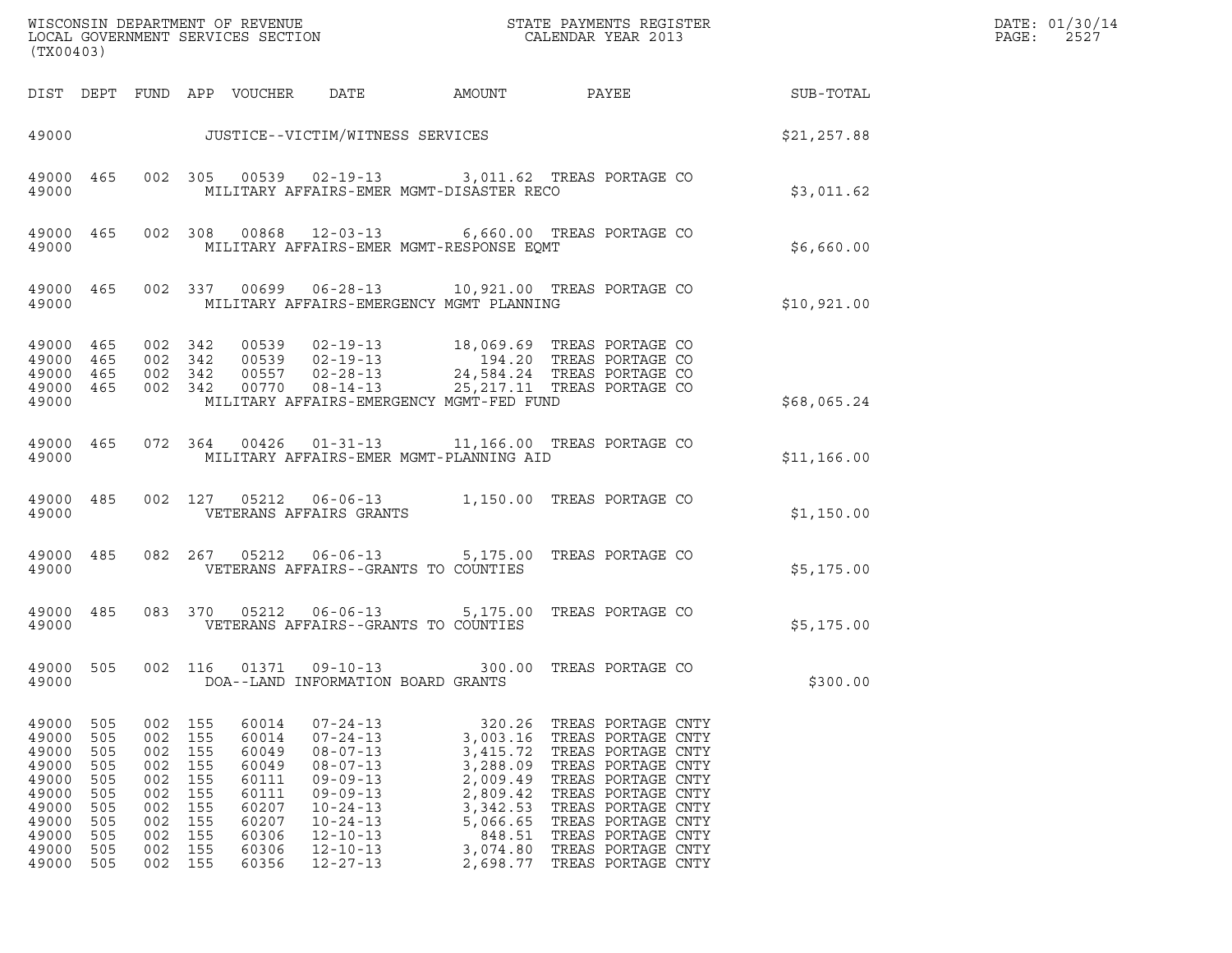| (TX00403)                                                                                                                                                                                                                                                                                                                                 |                                                                                                                                                                                                                                                          |                                                                                                                                                                                                                                                              |                                                                                                                                                                                                                                                   |                                                                                                                                                                                                                                                                                                                                  |                                                                                                                                                                           |                                                                                          |                                                                                                                                                                              |             |
|-------------------------------------------------------------------------------------------------------------------------------------------------------------------------------------------------------------------------------------------------------------------------------------------------------------------------------------------|----------------------------------------------------------------------------------------------------------------------------------------------------------------------------------------------------------------------------------------------------------|--------------------------------------------------------------------------------------------------------------------------------------------------------------------------------------------------------------------------------------------------------------|---------------------------------------------------------------------------------------------------------------------------------------------------------------------------------------------------------------------------------------------------|----------------------------------------------------------------------------------------------------------------------------------------------------------------------------------------------------------------------------------------------------------------------------------------------------------------------------------|---------------------------------------------------------------------------------------------------------------------------------------------------------------------------|------------------------------------------------------------------------------------------|------------------------------------------------------------------------------------------------------------------------------------------------------------------------------|-------------|
| DIST                                                                                                                                                                                                                                                                                                                                      | DEPT                                                                                                                                                                                                                                                     |                                                                                                                                                                                                                                                              |                                                                                                                                                                                                                                                   |                                                                                                                                                                                                                                                                                                                                  |                                                                                                                                                                           | FUND APP VOUCHER DATE AMOUNT PAYEE                                                       |                                                                                                                                                                              | SUB-TOTAL   |
| 49000<br>49000<br>49000<br>49000<br>49000<br>49000<br>49000<br>49000<br>49000<br>49000<br>49000<br>49000<br>49000<br>49000                                                                                                                                                                                                                | 505<br>505<br>505<br>505<br>505<br>505<br>505<br>505<br>505<br>505<br>505<br>505<br>505                                                                                                                                                                  |                                                                                                                                                                                                                                                              |                                                                                                                                                                                                                                                   |                                                                                                                                                                                                                                                                                                                                  |                                                                                                                                                                           | DOA-HOUSING ASSISTANCE-FEDERAL FUNDS                                                     |                                                                                                                                                                              | \$73,788.02 |
| 49000<br>49000<br>49000<br>49000<br>49000<br>49000<br>49000<br>49000<br>49000<br>49000<br>49000<br>49000<br>49000<br>49000<br>49000<br>49000<br>49000<br>49000<br>49000<br>49000<br>49000<br>49000<br>49000<br>49000<br>49000<br>49000<br>49000<br>49000<br>49000<br>49000<br>49000<br>49000<br>49000<br>49000<br>49000<br>49000<br>49000 | 505<br>505<br>505<br>505<br>505<br>505<br>505<br>505<br>505<br>505<br>505<br>505<br>505<br>505<br>505<br>505<br>505<br>505<br>505<br>505<br>505<br>505<br>505<br>505<br>505<br>505<br>505<br>505<br>505<br>505<br>505<br>505<br>505<br>505<br>505<br>505 | 035<br>035<br>035 371<br>035<br>035<br>035<br>035<br>035<br>035<br>035<br>035<br>035<br>035<br>035<br>035<br>035<br>035<br>035<br>035<br>035<br>035<br>035<br>035<br>035<br>035<br>035<br>035<br>035<br>035<br>035<br>035<br>035<br>035<br>035<br>035<br>035 | 371<br>371<br>371<br>371<br>371<br>371<br>371<br>371<br>371<br>371<br>371<br>371<br>371<br>371<br>371<br>371<br>371<br>371<br>371<br>371<br>371<br>371<br>371<br>371<br>371<br>371<br>371<br>371<br>371<br>371<br>371<br>371<br>371<br>371<br>371 | 60014<br>60014<br>60014<br>60049<br>60049<br>60049<br>60111<br>60111<br>60111<br>60207<br>60207<br>60207<br>60306<br>60306<br>60306<br>60356<br>60356<br>60356<br>60493<br>60493<br>60493<br>60533<br>60533<br>60533<br>60562<br>60562<br>60562<br>60688<br>60688<br>60688<br>60751<br>60751<br>60751<br>60785<br>60785<br>60785 | $05 - 08 - 13$<br>$05 - 08 - 13$<br>$06 - 07 - 13$<br>$06 - 07 - 13$<br>$06 - 07 - 13$<br>$06 - 26 - 13$<br>$06 - 26 - 13$<br>$06 - 26 - 13$<br>DOA--PUBLIC BENEFITS FUND | 1,358.02<br>2,443.65<br>1,514.74<br>2,337.85<br>2,818.53<br>461.19<br>206.64<br>2,390.14 | TREAS PORTAGE CNTY<br>TREAS PORTAGE CNTY<br>TREAS PORTAGE CNTY<br>TREAS PORTAGE CNTY<br>TREAS PORTAGE CNTY<br>TREAS PORTAGE CNTY<br>TREAS PORTAGE CNTY<br>TREAS PORTAGE CNTY | \$60,537.35 |
|                                                                                                                                                                                                                                                                                                                                           |                                                                                                                                                                                                                                                          |                                                                                                                                                                                                                                                              |                                                                                                                                                                                                                                                   |                                                                                                                                                                                                                                                                                                                                  |                                                                                                                                                                           |                                                                                          |                                                                                                                                                                              |             |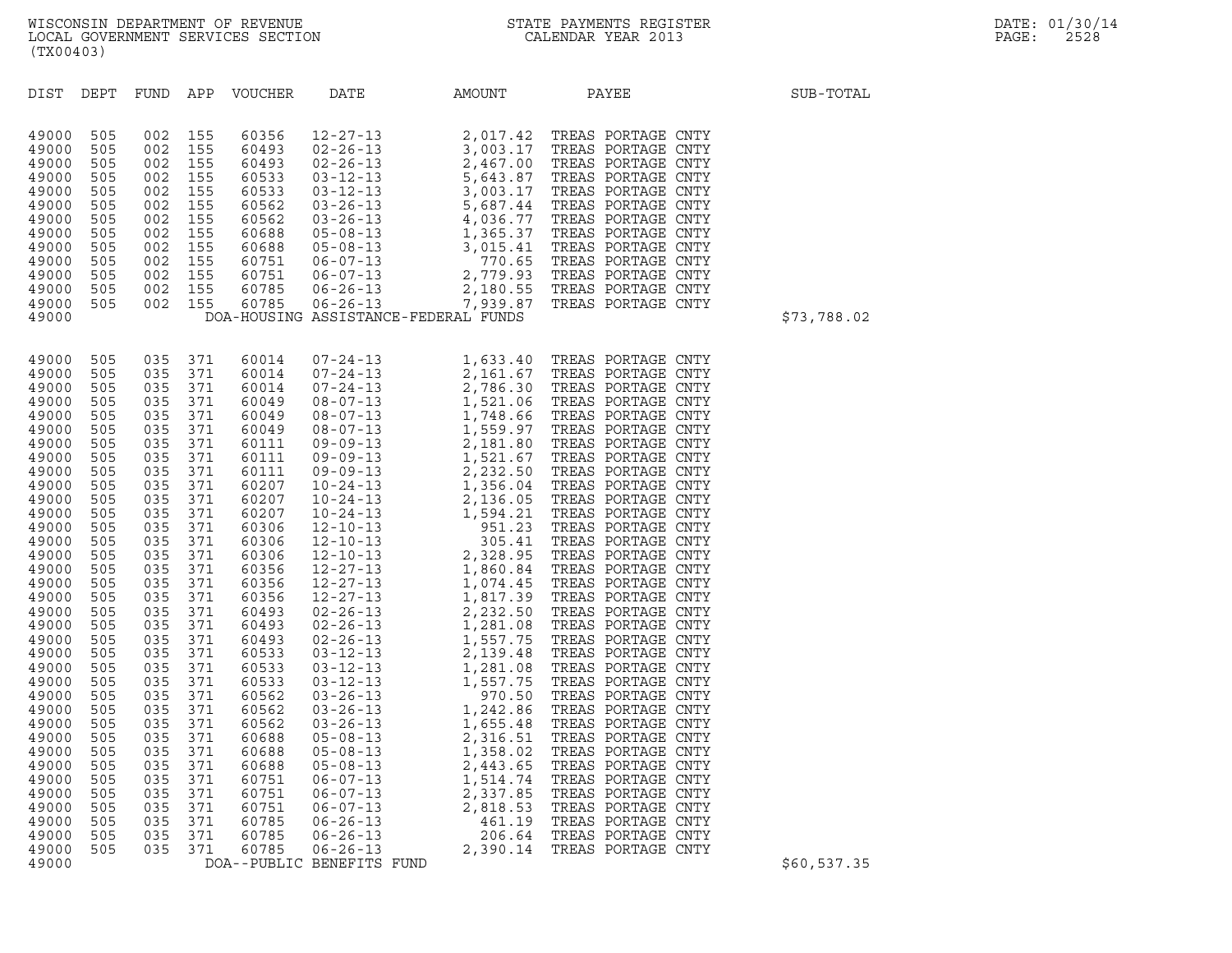| (TX00403)               |            |            |            | WISCONSIN DEPARTMENT OF REVENUE<br>LOCAL GOVERNMENT SERVICES SECTION |                                                              | STATE PAYMENTS REGISTER<br>CALENDAR YEAR 2013                                                              |                                                 | DATE: 01/30/14<br>PAGE:<br>2529 |                 |  |
|-------------------------|------------|------------|------------|----------------------------------------------------------------------|--------------------------------------------------------------|------------------------------------------------------------------------------------------------------------|-------------------------------------------------|---------------------------------|-----------------|--|
| DIST                    | DEPT       | FUND       | APP        | <b>VOUCHER</b>                                                       | <b>DATE</b>                                                  | AMOUNT                                                                                                     | PAYEE                                           |                                 | SUB-TOTAL       |  |
| 49000<br>49000<br>49000 | 835<br>835 | 002<br>002 | 105<br>105 | 44193<br>81296                                                       | 07-22-13<br>$11 - 18 - 13$<br>REVENUE--STATE SHARED REVENUES | 1,577,156.04                                                                                               | 283,419.99 TREAS PORTAGE CO<br>TREAS PORTAGE CO |                                 | \$1,860,576.03  |  |
| 49000<br>49000          | 835        | 002        | 109        | 01049                                                                | $07 - 22 - 13$<br>REVENUE--EXEMPT COMPUTER AID               | 464,006.00                                                                                                 | TREAS PORTAGE CO                                |                                 | \$464,006.00    |  |
| 49000<br>49000<br>49000 | 835<br>835 | 002<br>002 | 302<br>302 | 10093<br>11093                                                       | $07 - 22 - 13$<br>$07 - 22 - 13$                             | 4,865,143.85 TREAS PORTAGE CO<br>1,110,735.97 TREAS PORTAGE CO<br>REVENUE-FIRST DOLLAR/SCHOOL LEVY CREDITS |                                                 |                                 | \$5,975,879.82  |  |
| 49000<br>49000          | 835        | 021        | 363        | 37232                                                                | $03 - 25 - 13$<br>REVENUE--LOTTERY CREDIT -                  | 1,147,781.60                                                                                               | TREAS PORTAGE CO                                |                                 | \$1,147,781.60  |  |
| 49000                   |            |            |            |                                                                      | DISTRICT TOTAL APPROPRIATIONS                                |                                                                                                            |                                                 |                                 | \$17,318,100.86 |  |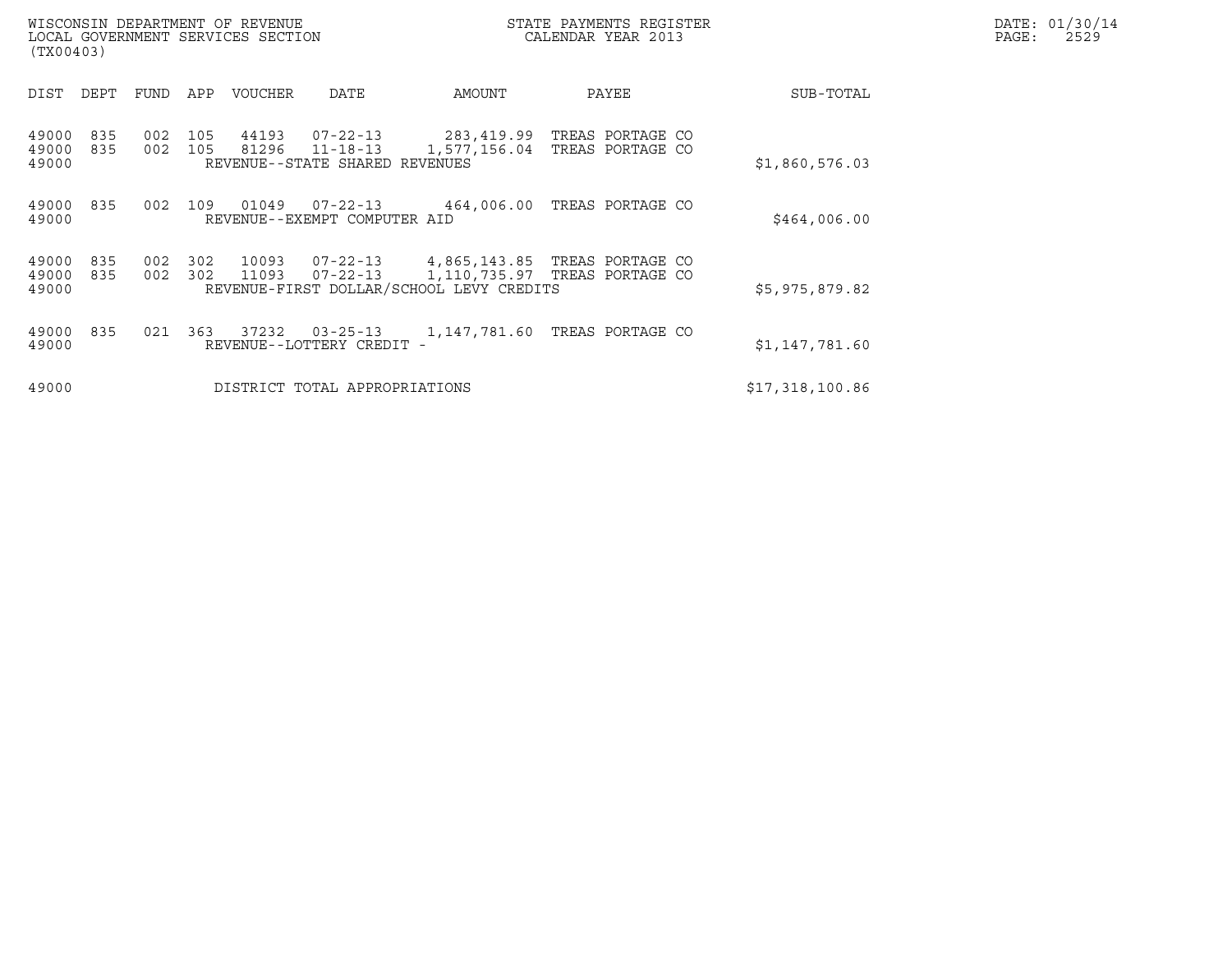| DATE: | 01/30/14 |
|-------|----------|
| PAGE: | 2530     |

| WISCONSIN DEPARTMENT OF REVENUE<br>LOCAL GOVERNMENT SERVICES SECTION<br>CALENDAR YEAR 2013 |     |                    |                               |                        | DATE: 01/30/14<br>$\mathtt{PAGE:}$<br>2530       |                                                                                                                                                                                                                             |                                                                   |              |  |
|--------------------------------------------------------------------------------------------|-----|--------------------|-------------------------------|------------------------|--------------------------------------------------|-----------------------------------------------------------------------------------------------------------------------------------------------------------------------------------------------------------------------------|-------------------------------------------------------------------|--------------|--|
| (TX00403)                                                                                  |     |                    |                               |                        |                                                  |                                                                                                                                                                                                                             |                                                                   |              |  |
|                                                                                            |     |                    |                               |                        |                                                  |                                                                                                                                                                                                                             | DIST DEPT FUND APP VOUCHER DATE AMOUNT PAYEE THE SUB-TOTAL        |              |  |
| 49002 165<br>49002                                                                         |     |                    |                               | 002 225 01222          |                                                  | 07-03-13 2,314.71 TREAS TN ALBAN<br>SAFETY/PROF SERV--FIRE INSURANCE DUES                                                                                                                                                   |                                                                   | \$2,314.71   |  |
| 49002 370<br>49002 370<br>49002 370<br>49002                                               |     |                    | 000 001<br>000 001<br>000 001 |                        |                                                  | NAT RESOURCES-SEVERANCE/YIELD/WITHDRAWAL                                                                                                                                                                                    | 162.52   TREAS TOWN ALBAN<br>298.30   TREAS TOWN ALBAN            | \$1,236.74   |  |
| 49002 370<br>49002 370                                                                     |     | 002 503            | 002 503                       | 15965<br>15965         |                                                  | 02-06-13 22,388.37 TREAS TN ALBAN<br>02-06-13 6,158.12 TREAS TN ALBAN                                                                                                                                                       | TOWN SHARE 4218.64                                                |              |  |
| 49002                                                                                      |     |                    |                               |                        |                                                  | NAT RESOURCES--AIDS IN LIEU OF TAXES                                                                                                                                                                                        |                                                                   | \$28,546.49  |  |
| 49002                                                                                      |     |                    |                               |                        |                                                  | NAT RESOURCES--FOREST CROP/MFL/CO FOREST                                                                                                                                                                                    | 49002 370 012 571 36674 06-10-13 825.14 TREAS TN ALBAN            | \$825.14     |  |
| 49002 370<br>49002 370<br>49002                                                            |     |                    | 012 579                       | 012 579 18742<br>18742 |                                                  | NAT RESOURCES--AIDS IN LIEU OF TAXES                                                                                                                                                                                        | 04-15-13 69.93 TREAS TN ALBAN<br>04-15-13 687.20 TREAS TOWN ALBAN | \$757.13     |  |
| 49002 395<br>49002<br>49002 395<br>49002 395                                               | 395 | 011 191<br>011 191 | 011 191<br>011 191            |                        |                                                  | 71223  01-07-13  21,588.10  TOWN OF ALBAN<br>77223  04-01-13  21,588.10  TOWN OF ALBAN<br>85223  07-01-13  21,588.10  TOWN OF ALBAN<br>97223  10-07-13  21,588.13  TOWN OF ALBAN<br>TRANSPORTATION--GENERAL TRANSP AIDS-GTA |                                                                   |              |  |
| 49002                                                                                      |     |                    |                               |                        |                                                  |                                                                                                                                                                                                                             |                                                                   | \$86,352.43  |  |
| 49002 395<br>49002                                                                         |     |                    |                               |                        |                                                  | 011  278  65138  02-12-13  41,250.00 TREAS TN ALBAN<br>TRANSPORTATION--LRIP/TRIP/MSIP GRANTS                                                                                                                                |                                                                   | \$41,250.00  |  |
| 49002 835<br>49002 835<br>49002                                                            |     |                    | 002 105<br>002 105            | 44167                  | $07 - 22 - 13$<br>REVENUE--STATE SHARED REVENUES |                                                                                                                                                                                                                             | 4,658.27   TREAS  TN  ALBAN                                       | \$31,458.28  |  |
| 49002                                                                                      |     |                    |                               |                        | DISTRICT TOTAL APPROPRIATIONS                    |                                                                                                                                                                                                                             |                                                                   | \$192,740.92 |  |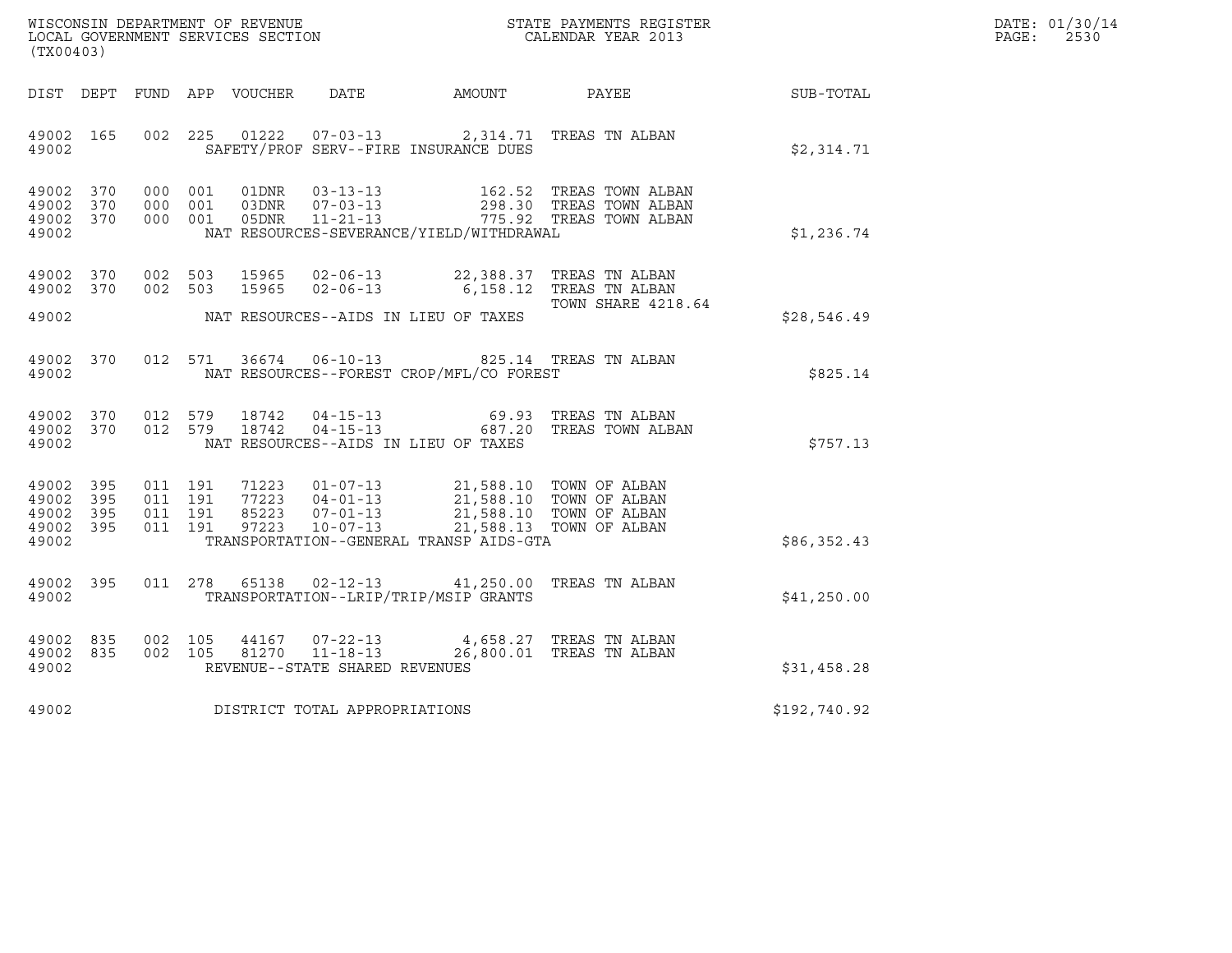| WISCONSIN DEPARTMENT OF REVENUE   | STATE PAYMENTS REGISTER | DATE: 01/30/14 |
|-----------------------------------|-------------------------|----------------|
| LOCAL GOVERNMENT SERVICES SECTION | CALENDAR YEAR 2013      | 2531<br>PAGE:  |

| WISCONSIN DEPARTMENT OF REVENUE ${\small \begin{array}{ll} \text{STATE} \text{ PAYMENTS} \text{ REGISTER} \\ \text{LCAAL GSVERMMENT SERVICES SECTION} \end{array} }$<br>(TX00403) |       |                           |                |       |                                     |                                                                                                                                                                                                                                                                                                                                                                |                                                                                                                                                                                                                                                                                               |              | DATE: 01/30/14<br>PAGE:<br>2531 |
|-----------------------------------------------------------------------------------------------------------------------------------------------------------------------------------|-------|---------------------------|----------------|-------|-------------------------------------|----------------------------------------------------------------------------------------------------------------------------------------------------------------------------------------------------------------------------------------------------------------------------------------------------------------------------------------------------------------|-----------------------------------------------------------------------------------------------------------------------------------------------------------------------------------------------------------------------------------------------------------------------------------------------|--------------|---------------------------------|
|                                                                                                                                                                                   |       |                           |                |       |                                     |                                                                                                                                                                                                                                                                                                                                                                | DIST DEPT FUND APP VOUCHER DATE AMOUNT PAYEE PAYER SUB-TOTAL                                                                                                                                                                                                                                  |              |                                 |
| 49004                                                                                                                                                                             |       |                           |                |       |                                     | SAFETY/PROF SERV--FIRE INSURANCE DUES                                                                                                                                                                                                                                                                                                                          | 49004 165 002 225 01223 07-03-13 1,500.61 TREAS TN ALMOND                                                                                                                                                                                                                                     | \$1,500.61   |                                 |
| 49004 370<br>49004 370<br>49004 370<br>49004 370<br>49004                                                                                                                         |       | 000 001<br>000 001<br>000 | 001<br>000 001 | 05DNR |                                     | NAT RESOURCES-SEVERANCE/YIELD/WITHDRAWAL                                                                                                                                                                                                                                                                                                                       | 02DNR  07-03-13  684.14 TREAS TOWN ALMOND<br>03DNR  07-03-13  280.43 TREAS TOWN ALMOND<br>04DNR  10-23-13  11,352.15 TOWN ALMOND<br>11-21-13 1,451.36 TREAS TOWN ALMOND                                                                                                                       | \$13,768.08  |                                 |
|                                                                                                                                                                                   |       |                           |                |       |                                     | 49004 MAT RESOURCES--AIDS IN LIEU OF TAXES                                                                                                                                                                                                                                                                                                                     | 49004 370 002 503 16302 03-06-13 7,660.74 TREAS TN ALMOND 70001 370<br><b>TOWN SHARE 1068.62</b>                                                                                                                                                                                              | \$7,660.74   |                                 |
| 49004                                                                                                                                                                             |       |                           |                |       |                                     | NAT RESOURCES--FOREST CROP/MFL/CO FOREST                                                                                                                                                                                                                                                                                                                       | 49004 370 012 571 36675 06-10-13 507.40 TREAS TN ALMOND                                                                                                                                                                                                                                       | \$507.40     |                                 |
| 49004 395<br>49004 395<br>49004 395<br>49004                                                                                                                                      |       | 49004 395 011 191         |                |       |                                     | $\begin{array}{cccccc} 011 & 191 & 71224 & 01-07-13 & 26,404.28 & \text{TOWN OF ALMOND} \\ 011 & 191 & 77224 & 04-01-13 & 26,404.28 & \text{TOWN OF ALMOND} \\ 011 & 191 & 85224 & 07-01-13 & 26,404.28 & \text{TOWN OF ALMOND} \\ 011 & 191 & 97224 & 10-07-13 & 26,404.29 & \text{TOWN OF ALMOND} \\ \end{array}$<br>TRANSPORTATION--GENERAL TRANSP AIDS-GTA |                                                                                                                                                                                                                                                                                               | \$105,617.13 |                                 |
| 49004                                                                                                                                                                             |       |                           |                |       | REVENUE--STATE SHARED REVENUES      |                                                                                                                                                                                                                                                                                                                                                                | $\begin{array}{cccccc} 4\,9\,0\,0\,4 & 8\,3\,5 & 0\,0\,2 & 1\,0\,5 & 4\,4\,1\,6\,8 & 0\,7\,-2\,2\,-1\,3 & 2\,,\,5\,4\,2\,.6\,2 & \text{TREAS TN ALMOND} \\ 4\,9\,0\,0\,4 & 8\,3\,5 & 0\,0\,2 & 1\,0\,5 & 8\,1\,2\,7\,1 & 1\,1\,-1\,8\,-1\,3 & 1\,4\,,\,4\,0\,8\,.1\,7 & \text{TREAS TN ALMON$ | \$16,950.79  |                                 |
|                                                                                                                                                                                   | 49004 |                           |                |       | REVENUE--EXEMPT COMPUTER AID        |                                                                                                                                                                                                                                                                                                                                                                | 49004 835 002 109 03111 07-22-13 34.00 TREAS TN ALMOND                                                                                                                                                                                                                                        | \$34.00      |                                 |
|                                                                                                                                                                                   |       |                           |                |       | 49004 DISTRICT TOTAL APPROPRIATIONS |                                                                                                                                                                                                                                                                                                                                                                |                                                                                                                                                                                                                                                                                               | \$146,038.75 |                                 |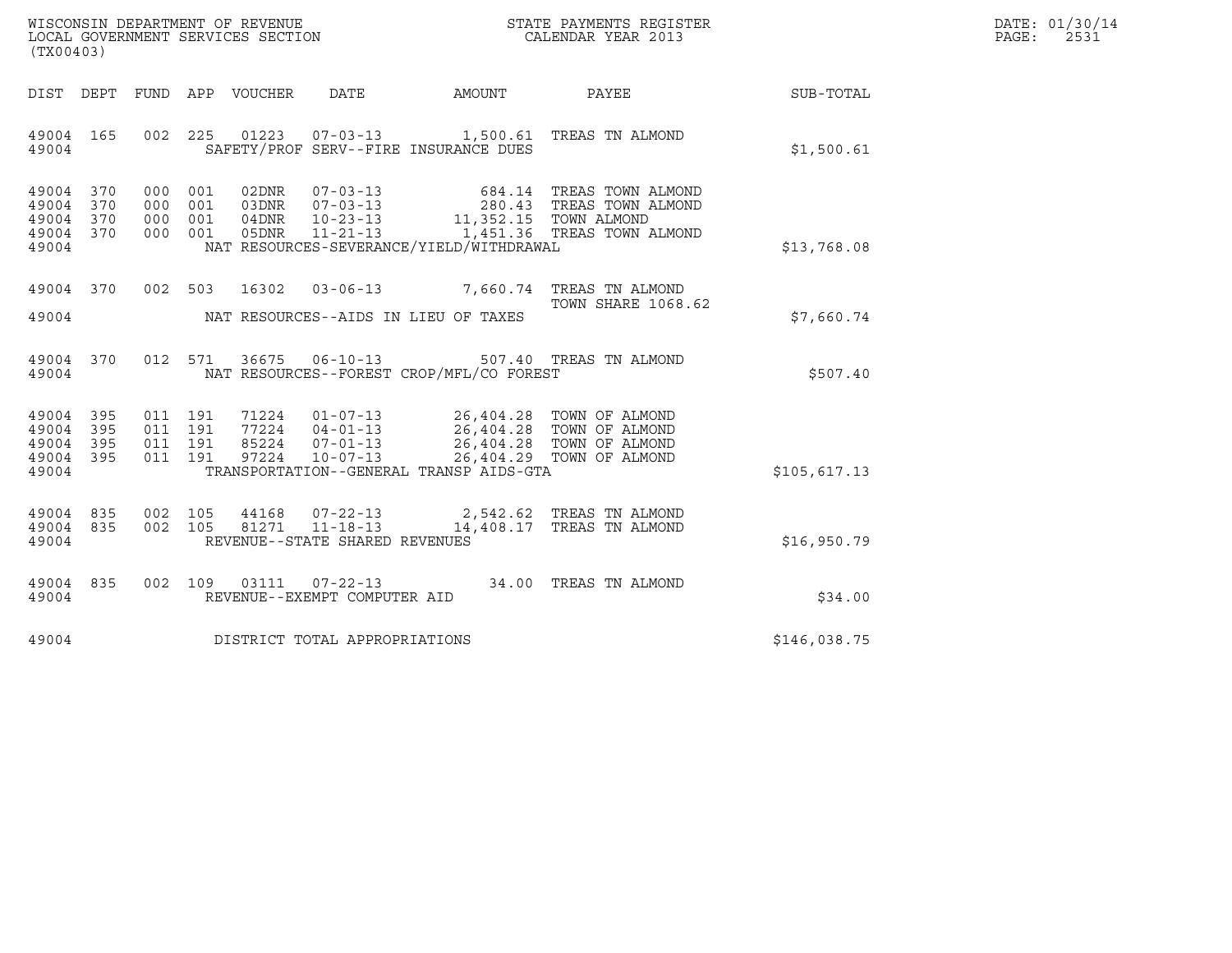| WISCONSIN DEPARTMENT OF REVENUE   | STATE PAYMENTS REGISTER | DATE: 01/30/14 |
|-----------------------------------|-------------------------|----------------|
| LOCAL GOVERNMENT SERVICES SECTION | CALENDAR YEAR 2013      | 2532<br>PAGE:  |

| (TX00403)                                     |                   |         |                                          |                         |                                |                                          |                                                                                                                                                                                          |              | DATE: 01/30/14<br>PAGE: 2532 |
|-----------------------------------------------|-------------------|---------|------------------------------------------|-------------------------|--------------------------------|------------------------------------------|------------------------------------------------------------------------------------------------------------------------------------------------------------------------------------------|--------------|------------------------------|
|                                               |                   |         |                                          |                         |                                |                                          |                                                                                                                                                                                          | SUB-TOTAL    |                              |
| 49006 165<br>49006                            |                   |         |                                          |                         |                                | SAFETY/PROF SERV--FIRE INSURANCE DUES    | 002 225 01224 07-03-13 4, 241.82 TREAS TN AMHERST                                                                                                                                        | \$4,241.82   |                              |
| 49006 370<br>49006<br>49006<br>49006<br>49006 | 370<br>370<br>370 |         | 000 001<br>000 001<br>000 001<br>000 001 |                         |                                | NAT RESOURCES-SEVERANCE/YIELD/WITHDRAWAL | 01DNR 03-13-13 570.40 TREAS TOWN AMHERST<br>02DNR 07-03-13 1,258.97 TREAS TOWN AMHERST<br>04DNR 10-23-13 104.45 TOWN AMHERST<br>05DNR 11-21-13 150.37 TREAS TOWN AMHERST                 | \$2,084.19   |                              |
| 49006 370<br>49006 370<br>49006               |                   | 002 503 |                                          |                         |                                | NAT RESOURCES--AIDS IN LIEU OF TAXES     | 002 503 15966 02-06-13 1,511.49 TREAS TN AMHERST<br>15966  02-06-13    1,677.44    TREAS TN AMHERST<br>TOWN SHARE 398.88                                                                 | \$3,188.93   |                              |
| 49006                                         |                   |         |                                          |                         |                                | NAT RESOURCES--FOREST CROP/MFL/CO FOREST | 49006 370 012 571 36676 06-10-13 485.78 TREAS TN AMHERST                                                                                                                                 | \$485.78     |                              |
| 49006 370<br>49006                            |                   |         |                                          | 49006 370 012 579 18743 |                                | NAT RESOURCES--AIDS IN LIEU OF TAXES     | 012 579 18743 04-15-13 4.12 TREAS TN AMHERST<br>012 579 18743 04-15-13 64.85 TREAS TOWN AMHERST                                                                                          | \$68.97      |                              |
| 49006 395<br>49006<br>49006<br>49006<br>49006 | 395<br>395<br>395 |         | 011 191<br>011 191<br>011 191<br>011 191 |                         |                                | TRANSPORTATION--GENERAL TRANSP AIDS-GTA  | 71225  01-07-13  29,955.55  TOWN OF AMHERST<br>77225  04-01-13  29,955.55  TOWN OF AMHERST<br>85225  07-01-13  29,955.55  TOWN OF AMHERST<br>97225  10-07-13  29,955.55  TOWN OF AMHERST | \$119,822.20 |                              |
| 49006 835<br>49006 835<br>49006               |                   | 002 105 |                                          |                         | REVENUE--STATE SHARED REVENUES |                                          | 44169  07-22-13  3,361.57  TREAS TN AMHERST<br>002 105 81272 11-18-13 21,941.43 TREAS TN AMHERST                                                                                         | \$25,303.00  |                              |
| 49006 835<br>49006                            |                   |         |                                          |                         | REVENUE--EXEMPT COMPUTER AID   |                                          | 002 109 03112 07-22-13 452.00 TREAS TN AMHERST                                                                                                                                           | \$452.00     |                              |
| 49006                                         |                   |         |                                          |                         | DISTRICT TOTAL APPROPRIATIONS  |                                          |                                                                                                                                                                                          | \$155,646.89 |                              |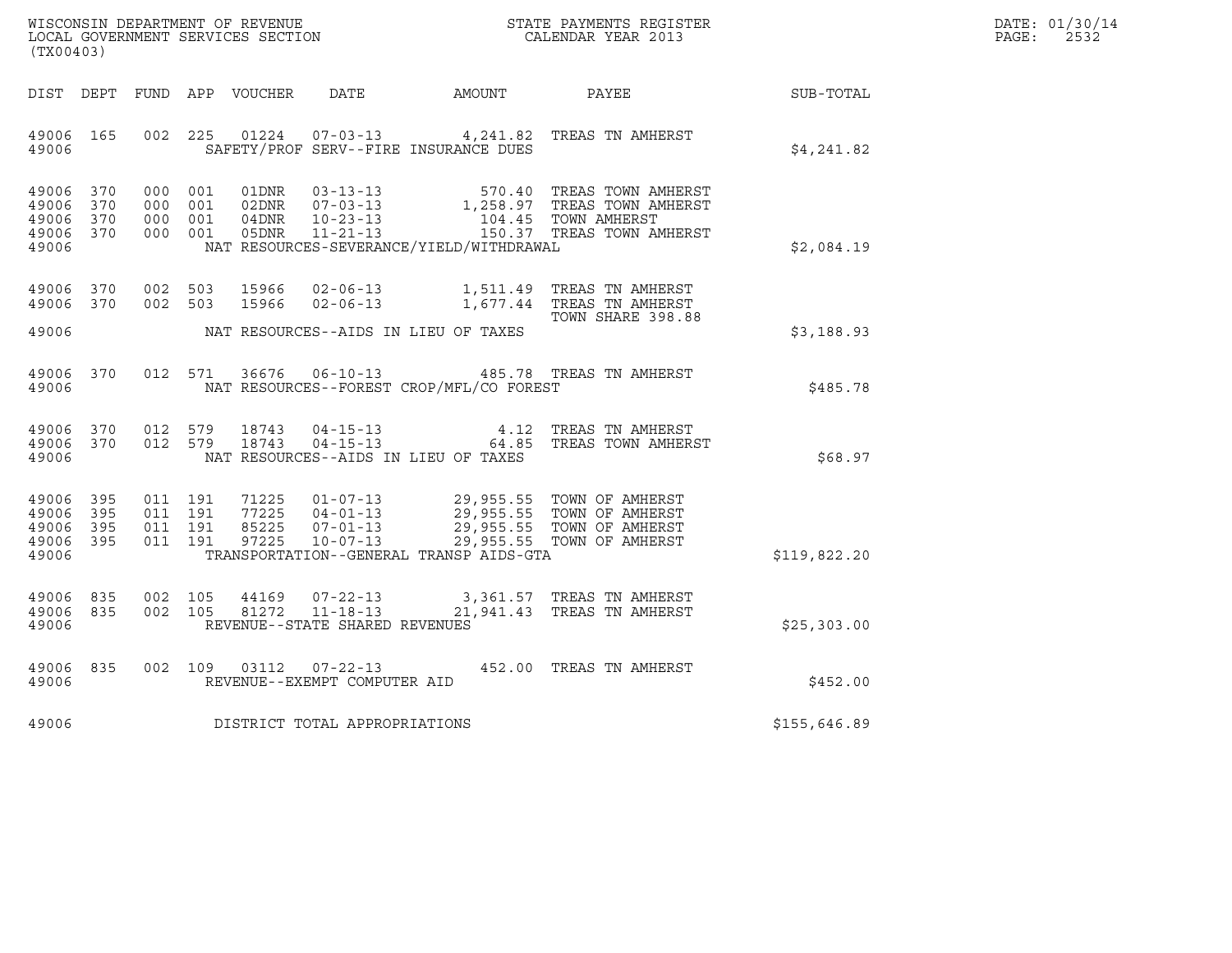| WISCONSIN DEPARTMENT OF REVENUE   | STATE PAYMENTS REGISTER | DATE: 01/30/14 |
|-----------------------------------|-------------------------|----------------|
| LOCAL GOVERNMENT SERVICES SECTION | CALENDAR YEAR 2013      | 2533<br>PAGE:  |

| WISCONSIN DEPARTMENT OF REVENUE<br>LOCAL GOVERNMENT SERVICES SECTION THE SERVICES OF CALENDAR YEAR 2013<br>(TX00403) |           |                    |                    |       |                                |                                                 |                                                                                                                                                                                                           |              | DATE: 01/30/14<br>PAGE:<br>2533 |
|----------------------------------------------------------------------------------------------------------------------|-----------|--------------------|--------------------|-------|--------------------------------|-------------------------------------------------|-----------------------------------------------------------------------------------------------------------------------------------------------------------------------------------------------------------|--------------|---------------------------------|
|                                                                                                                      |           |                    |                    |       |                                |                                                 | DIST DEPT FUND APP VOUCHER DATE AMOUNT PAYEE                                                                                                                                                              | SUB-TOTAL    |                                 |
| 49008                                                                                                                | 49008 165 |                    | 002 225            |       |                                | SAFETY/PROF SERV--FIRE INSURANCE DUES           | 01225  07-03-13  1,665.61  TREAS TN BELMONT                                                                                                                                                               | \$1,665.61   |                                 |
| 49008 370<br>49008 370<br>49008 370<br>49008                                                                         |           |                    |                    |       |                                | NAT RESOURCES-SEVERANCE/YIELD/WITHDRAWAL        | 000 001 01DNR 03-13-13 771.55 TREAS TOWN BELMONT 000 001 03DNR 07-03-13 461.51 TREAS TOWN BELMONT 000 001 04DNR 10-23-13 156.88 TOWN BELMONT                                                              | \$1,389.94   |                                 |
| 49008 370<br>49008 370<br>49008                                                                                      |           | 002 503<br>002 503 |                    |       |                                | NAT RESOURCES--AIDS IN LIEU OF TAXES            | 16303  03-06-13  3,537.25  TREAS TN BELMONT<br>16303  03-06-13  6,436.34  TREAS TN BELMONT<br>TOWN SHARE 932.27                                                                                           | \$9,973.59   |                                 |
| 49008                                                                                                                | 49008 370 |                    |                    |       |                                | NAT RESOURCES--FOREST CROP/MFL/CO FOREST        | 012 571 36677 06-10-13 703.49 TREAS TN BELMONT                                                                                                                                                            | \$703.49     |                                 |
| 49008 370<br>49008 370<br>49008 370<br>49008                                                                         | 49008 370 |                    |                    |       |                                | NAT RESOURCES--AIDS IN LIEU OF TAXES            | 012 579 18744 04-15-13 19.68 TREAS TN BELMONT<br>012 579 18744 04-15-13 160.67 TREAS TN BELMONT<br>012 579 18744 04-15-13 1,439.59 TREAS TOWN BELMONT<br>012 579 18744 04-15-13 676.59 TREAS TOWN BELMONT | \$2,296.53   |                                 |
| 49008 395<br>49008 395<br>49008 395<br>49008 395<br>49008                                                            |           | 011 191<br>011 191 | 011 191<br>011 191 |       |                                | TRANSPORTATION--GENERAL TRANSP AIDS-GTA         | 71226  01-07-13  21,768.05  TOWN OF BELMONT<br>77226  04-01-13  21,768.05  TOWN OF BELMONT<br>85226  07-01-13  21,768.05  TOWN OF BELMONT<br>97226  10-07-13  21,768.06  TOWN OF BELMONT                  | \$87,072.21  |                                 |
| 49008 835<br>49008                                                                                                   | 49008 835 |                    |                    |       | REVENUE--STATE SHARED REVENUES |                                                 | 002 105 44170 07-22-13 2,200.07 TREAS TN BELMONT 002 105 81273 11-18-13 12,467.06 TREAS TN BELMONT                                                                                                        | \$14,667.13  |                                 |
| 49008                                                                                                                | 49008 835 |                    | 002 109            |       | REVENUE--EXEMPT COMPUTER AID   |                                                 | 03113  07-22-13  2.00 TREAS TN BELMONT                                                                                                                                                                    | \$2.00       |                                 |
| 49008 835<br>49008                                                                                                   |           | 002                | 501                | 00003 | $02 - 01 - 13$                 | 52.28<br>DOA-PAYMENT FOR MUNICIPAL SERVICES AID | TREAS TN BELMONT                                                                                                                                                                                          | \$52.28      |                                 |
| 49008                                                                                                                |           |                    |                    |       | DISTRICT TOTAL APPROPRIATIONS  |                                                 |                                                                                                                                                                                                           | \$117,822.78 |                                 |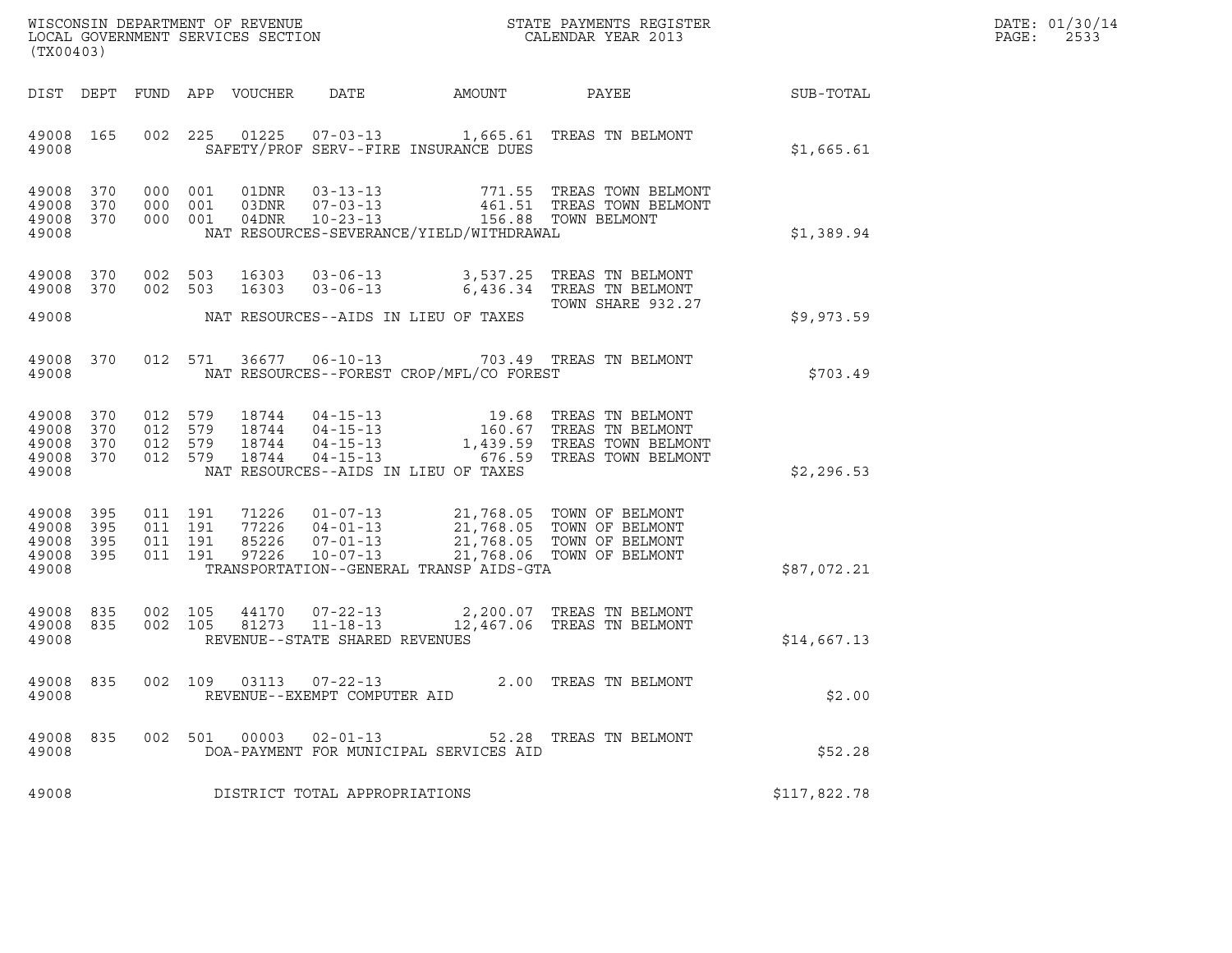|                                                           |                    |                    |                                 |                                                  |                                          |                                                                                                                                                                                                          |                  | DATE: 01/30/14 |
|-----------------------------------------------------------|--------------------|--------------------|---------------------------------|--------------------------------------------------|------------------------------------------|----------------------------------------------------------------------------------------------------------------------------------------------------------------------------------------------------------|------------------|----------------|
| (TX00403)                                                 |                    |                    |                                 |                                                  |                                          |                                                                                                                                                                                                          |                  | PAGE:<br>2534  |
|                                                           |                    |                    | DIST DEPT FUND APP VOUCHER DATE |                                                  | AMOUNT                                   | PAYEE                                                                                                                                                                                                    | <b>SUB-TOTAL</b> |                |
| 49010 165<br>49010                                        |                    |                    |                                 |                                                  | SAFETY/PROF SERV--FIRE INSURANCE DUES    | 002 225 01226 07-03-13 2,864.07 TREAS TN BUENA VISTA                                                                                                                                                     | \$2,864.07       |                |
| 49010 370<br>49010 370<br>49010                           | 000 001            | 000 001            | 01DNR<br>04DNR                  |                                                  | NAT RESOURCES-SEVERANCE/YIELD/WITHDRAWAL | 03-13-13                       80.00   TREAS TOWN BUENA VISTA<br>10-23-13 15,328.66 TOWN BUENA VISTA                                                                                                     | \$15,408.66      |                |
| 49010 370<br>49010                                        |                    |                    |                                 |                                                  | NAT RESOURCES--AIDS IN LIEU OF TAXES     | 002 503 16304 03-06-13 12,350.52 TREAS TN BUENA VISTA<br><b>TOWN SHARE 1199.92</b>                                                                                                                       | \$12,350.52      |                |
| 49010 370<br>49010                                        |                    |                    |                                 |                                                  | NAT RESOURCES--FOREST CROP/MFL/CO FOREST | 012 571 36678 06-10-13 630.64 TREAS TN BUENA VISTA                                                                                                                                                       | \$630.64         |                |
| 49010 370<br>49010                                        |                    |                    |                                 |                                                  | NAT RESOURCES--AIDS IN LIEU OF TAXES     | 012 579 18745 04-15-13 2,364.97 TREAS TOWN BUENA VISTA                                                                                                                                                   | \$2,364.97       |                |
| 49010 395<br>49010 395<br>49010 395<br>49010 395<br>49010 | 011 191<br>011 191 | 011 191<br>011 191 |                                 |                                                  | TRANSPORTATION--GENERAL TRANSP AIDS-GTA  | 71227  01-07-13  36,851.67  TOWN OF BUENA VISTA<br>77227  04-01-13  36,851.67  TOWN OF BUENA VISTA<br>85227  07-01-13  36,851.67  TOWN OF BUENA VISTA<br>97227  10-07-13  36,851.70  TOWN OF BUENA VISTA | \$147,406.71     |                |
| 49010 835<br>49010 835<br>49010                           | 002 105            | 002 105            | 81274                           | $11 - 18 - 13$<br>REVENUE--STATE SHARED REVENUES |                                          | 44171  07-22-13  4,679.38  TREAS TN BUENA VISTA<br>26,591.12 TREAS TN BUENA VISTA                                                                                                                        | \$31,270.50      |                |
| 49010 835<br>49010                                        |                    |                    |                                 | REVENUE--EXEMPT COMPUTER AID                     |                                          | 002 109 03114 07-22-13 19.00 TREAS TN BUENA VISTA                                                                                                                                                        | \$19.00          |                |
| 49010                                                     |                    |                    |                                 | DISTRICT TOTAL APPROPRIATIONS                    |                                          |                                                                                                                                                                                                          | \$212, 315.07    |                |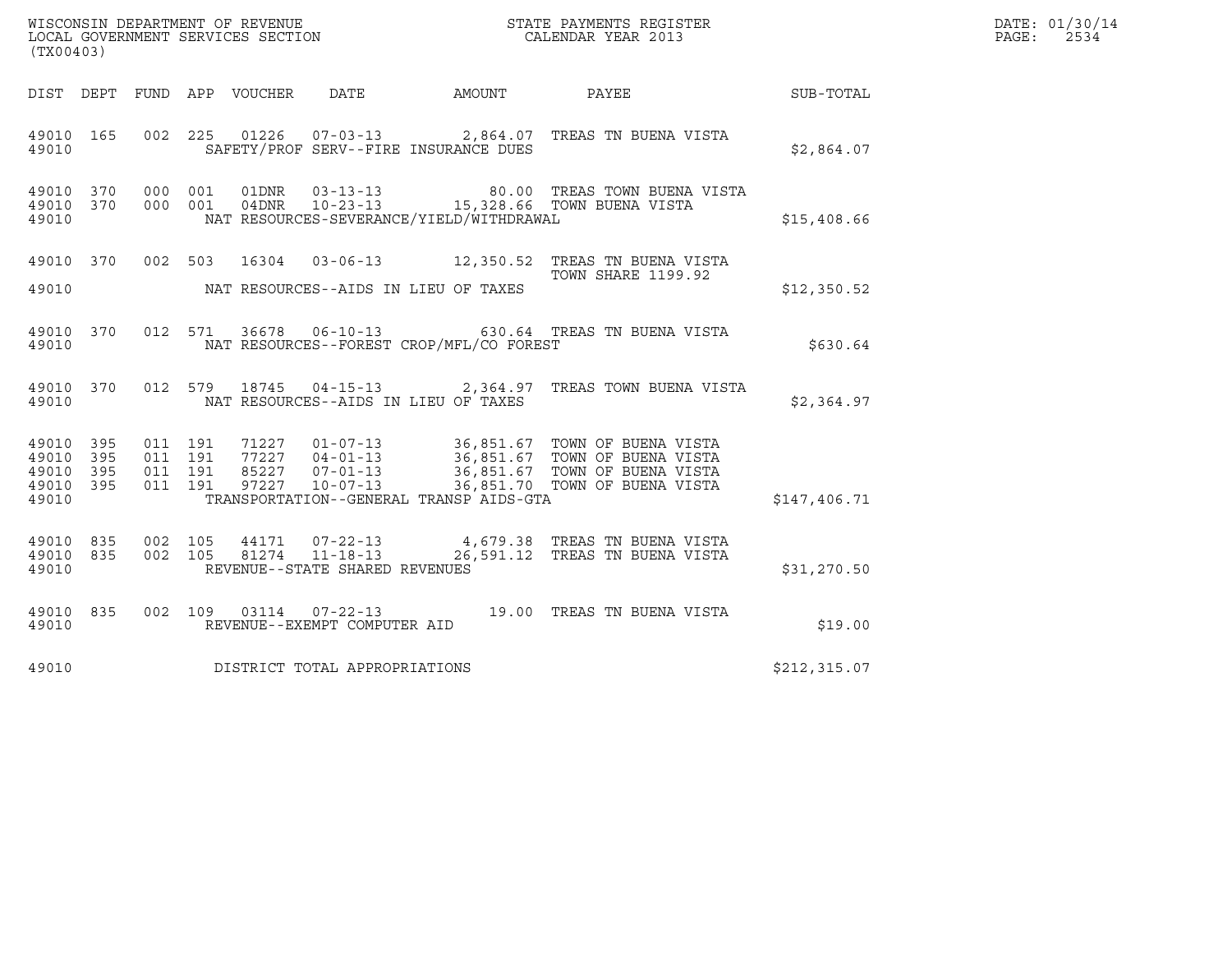| (TX00403) |                  |  |                                            |                                               | % WISCONSIN DEPARTMENT OF REVENUE $$\tt STATE~PAYMENTS~REGISTER$ LOCAL GOVERNMENT SERVICES SECTION $$\tt CALENDAR~YEAR~2013$$                                                                                                                                                                       | $R = \frac{1}{2}$ | DATE: 01/30/14<br>PAGE: 2535 |
|-----------|------------------|--|--------------------------------------------|-----------------------------------------------|-----------------------------------------------------------------------------------------------------------------------------------------------------------------------------------------------------------------------------------------------------------------------------------------------------|-------------------|------------------------------|
|           |                  |  |                                            |                                               | DIST DEPT FUND APP VOUCHER DATE AMOUNT PAYEE PAYES                                                                                                                                                                                                                                                  |                   |                              |
|           | 49012            |  | SAFETY/PROF SERV--FIRE INSURANCE DUES      |                                               | 49012 165 002 225 01227 07-03-13 4,206.15 TREAS TN CARSON                                                                                                                                                                                                                                           | \$4,206.15        |                              |
|           | 49012 and $\sim$ |  |                                            | NAT RESOURCES-SEVERANCE/YIELD/WITHDRAWAL      | 49012 370 000 001 01DNR 03-13-13 628.22 TREAS TOWN CARSON                                                                                                                                                                                                                                           | \$628.22          |                              |
|           |                  |  |                                            |                                               | 49012 370 002 503 15967 02-06-13 21,427.68 TREAS TN CARSON<br>TOWN SHARE 3181.36                                                                                                                                                                                                                    |                   |                              |
|           |                  |  |                                            |                                               |                                                                                                                                                                                                                                                                                                     | \$21,427.68       |                              |
| 49012     |                  |  |                                            | NAT RESOURCES--FOREST CROP/MFL/CO FOREST      | 49012 370 012 571 36679 06-10-13 296.25 TREAS TN CARSON                                                                                                                                                                                                                                             | \$296.25          |                              |
|           |                  |  | 49012 MAT RESOURCES--AIDS IN LIEU OF TAXES |                                               | 49012 370 012 579 18746 04-15-13 356.16 TREAS TOWN CARSON                                                                                                                                                                                                                                           | \$356.16          |                              |
|           |                  |  | 49012 MAT RESOURCES--RU RECYCLING GRANT    |                                               | 49012 370 074 670 40876 05-20-13 2,863.17 TREAS TN CARSON                                                                                                                                                                                                                                           | \$2,863.17        |                              |
|           |                  |  | 49012 TRANSPORTATION--FLOOD DAMAGE AID     |                                               | 49012 395 011 174 94244 11-14-13 71,331.54 TREAS TN CARSON                                                                                                                                                                                                                                          | \$71,331.54       |                              |
|           |                  |  |                                            | 49012 TRANSPORTATION--GENERAL TRANSP AIDS-GTA | $\begin{array}{cccccccc} 4\,9\,0\,12 & 3\,9\,5 & 0\,11 & 1\,9\,1 & 7\,1\,2\,2\,8 & 0\,1\, -\,0\,7\, -\,1\,3 & 3\,2\, , 6\,8\,1\, .\,1\,8 & 70WN \text{ OF CARSON} \\ 4\,9\,0\,12 & 3\,9\,5 & 0\,11 & 1\,9\,1 & 8\,5\,2\,2\,8 & 0\,7\, -\,0\,1\, -\,1\,3 & 3\,2\, , 6\,8\,1\,$                       | \$130,724.75      |                              |
|           | 49012            |  | REVENUE--STATE SHARED REVENUES             |                                               | $\begin{array}{cccccc} 4\,9\,0\,12 & 8\,3\,5 & 0\,0\,2 & 1\,0\,5 & 4\,4\,1\,7\,2 & 0\,7\,-2\,2\,-1\,3 & 2\,,\,7\,1\,0\,.5\,0 & \text{TREAS TN CARSON} \\ 4\,9\,0\,12 & 8\,3\,5 & 0\,0\,2 & 1\,0\,5 & 8\,1\,2\,75 & 11\,-1\,8\,-1\,3 & 1\,5\,,\,1\,4\,1\,.2\,0 & \text{TREAS TN CARSON} \end{array}$ | \$17,851.70       |                              |
|           |                  |  | 49012 REVENUE--EXEMPT COMPUTER AID         |                                               | 49012 835 002 109 03115 07-22-13 14.00 TREAS TN CARSON                                                                                                                                                                                                                                              | \$14.00           |                              |
| 49012     |                  |  | DISTRICT TOTAL APPROPRIATIONS              |                                               |                                                                                                                                                                                                                                                                                                     | \$249,699.62      |                              |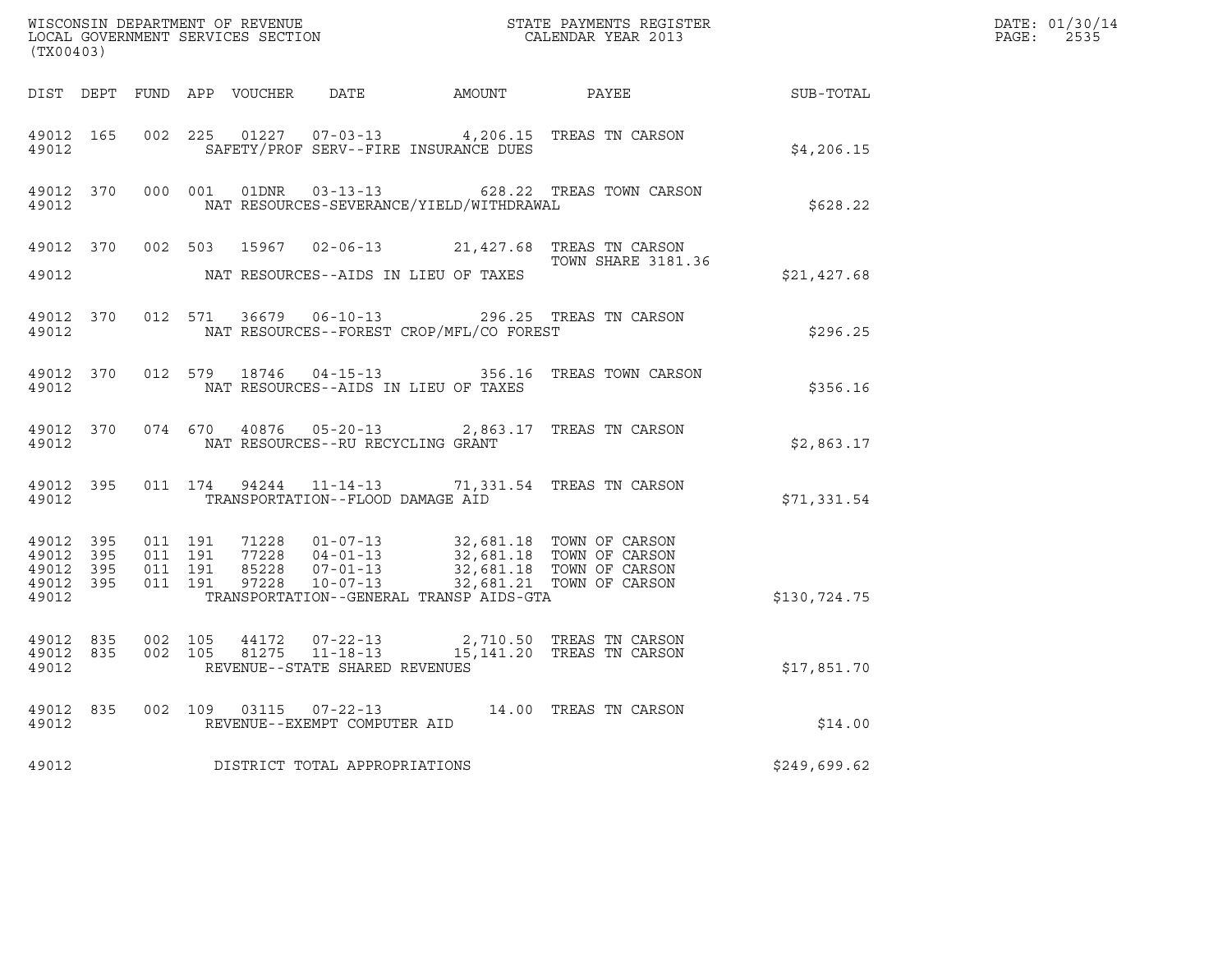| WISCONSIN DEPARTMENT OF REVENUE<br>LOCAL GOVERNMENT SERVICES SECTION<br>CALENDAR YEAR 2013<br>(TX00403)                                                                                                                                                           |                                          |                           |               | DATE: 01/30/14<br>PAGE:<br>2536 |
|-------------------------------------------------------------------------------------------------------------------------------------------------------------------------------------------------------------------------------------------------------------------|------------------------------------------|---------------------------|---------------|---------------------------------|
| DIST DEPT FUND APP VOUCHER DATE AMOUNT PAYEE SUB-TOTAL                                                                                                                                                                                                            |                                          |                           |               |                                 |
| 002 225 01228 07-03-13 2,767.63 TREAS TN DEWEY<br>49014 165<br>49014 SAFETY/PROF SERV--FIRE INSURANCE DUES                                                                                                                                                        |                                          |                           | \$2,767.63    |                                 |
| 000 001 01DNR 03-13-13 27,416.17 TREAS TOWN DEWEY<br>000 001 02DNR 07-03-13 2,636.52 TREAS TOWN DEWEY<br>49014 370<br>49014 370<br>49014                                                                                                                          | NAT RESOURCES-SEVERANCE/YIELD/WITHDRAWAL |                           | \$30,052.69   |                                 |
| 49014 370 002 503 15968 02-06-13 8,338.51 TREAS TN DEWEY                                                                                                                                                                                                          |                                          | <b>TOWN SHARE 1593.98</b> | \$8,338.51    |                                 |
| 49014 370 012 571 36680 06-10-13 1,109.41 TREAS TN DEWEY<br>NAT RESOURCES--FOREST CROP/MFL/CO FOREST<br>49014                                                                                                                                                     |                                          |                           | \$1,109.41    |                                 |
| 49014 370 012 579 18747 04-15-13 2,941.82 TREAS TOWN DEWEY<br>49014 MAT RESOURCES--AIDS IN LIEU OF TAXES                                                                                                                                                          |                                          |                           | \$2,941.82    |                                 |
| 011 191 71229 01-07-13 27,229.91 TOWN OF DEWEY<br>011 191 77229 04-01-13 27,229.91 TOWN OF DEWEY<br>011 191 85229 07-01-13 27,229.91 TOWN OF DEWEY<br>011 191 97229 10-07-13 27,229.92 TOWN OF DEWEY<br>49014 395<br>49014 395<br>49014 395<br>49014 395<br>49014 | TRANSPORTATION--GENERAL TRANSP AIDS-GTA  |                           | \$108, 919.65 |                                 |
| 49014 835 002 105 44173 07-22-13 2,395.59 TREAS TN DEWEY<br>49014 835 002 105 81276 11-18-13 13,767.15 TREAS TN DEWEY<br>REVENUE--STATE SHARED REVENUES<br>49014                                                                                                  |                                          |                           | \$16, 162.74  |                                 |
| 49014 835 002 109 03116 07-22-13 18.00 TREAS TN DEWEY<br>REVENUE--EXEMPT COMPUTER AID<br>49014                                                                                                                                                                    |                                          |                           | \$18.00       |                                 |
| 021 363 35809 03-25-13<br>839.88 TREAS TN DEWEY<br>49014 835<br>REVENUE--LOTTERY CREDIT -<br>49014                                                                                                                                                                |                                          |                           | \$839.88      |                                 |
| 49014 DISTRICT TOTAL APPROPRIATIONS                                                                                                                                                                                                                               |                                          |                           | \$171, 150.33 |                                 |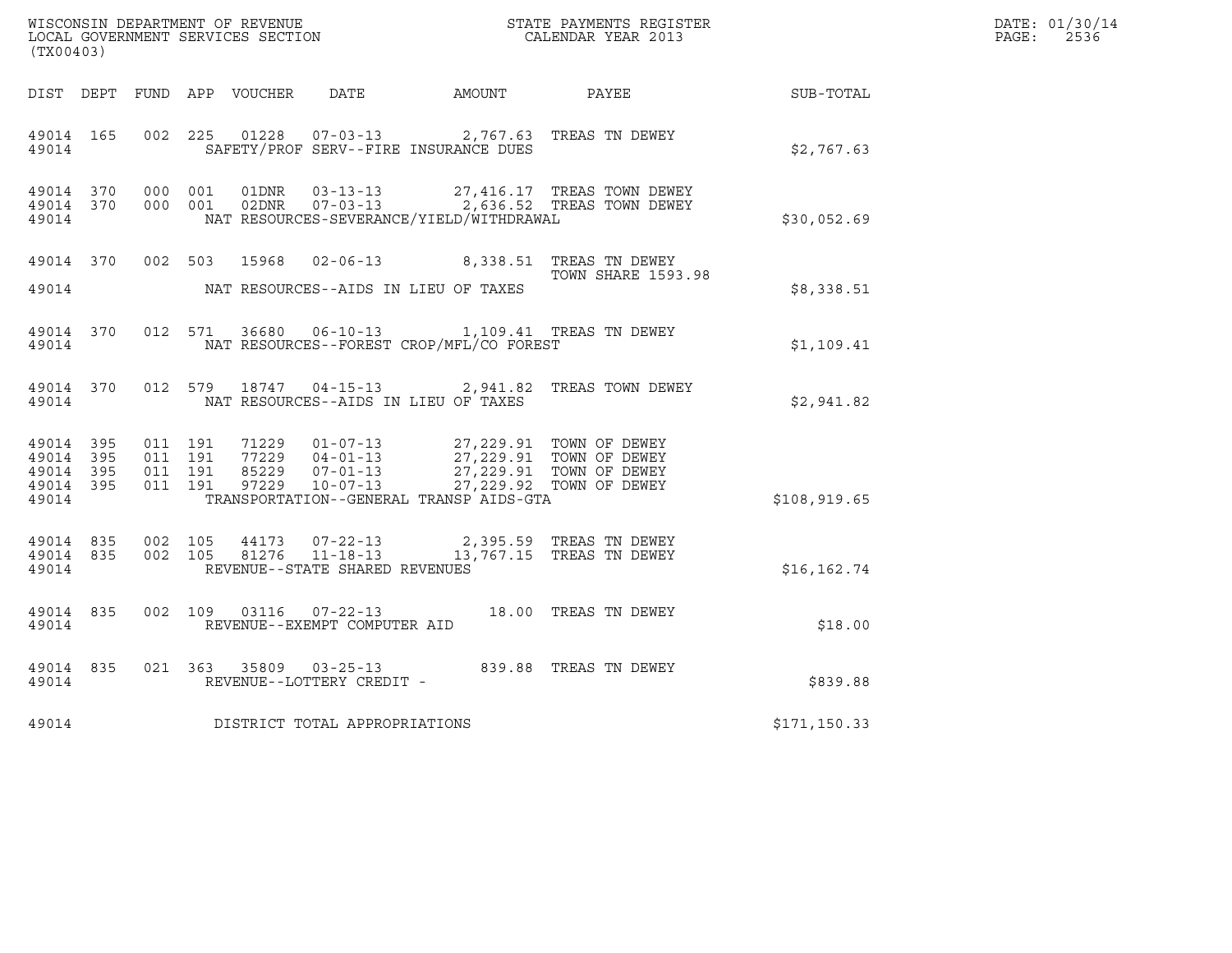| WISCONSIN DEPARTMENT OF REVENUE<br>LOCAL GOVERNMENT SERVICES SECTION<br>CALENDAR YEAR 2013<br>(TX00403) |     |                               |         |                            |                                                           |        |                                                                                                                                                                                    |              | DATE: 01/30/14<br>$\mathtt{PAGE:}$<br>2537 |
|---------------------------------------------------------------------------------------------------------|-----|-------------------------------|---------|----------------------------|-----------------------------------------------------------|--------|------------------------------------------------------------------------------------------------------------------------------------------------------------------------------------|--------------|--------------------------------------------|
|                                                                                                         |     |                               |         | DIST DEPT FUND APP VOUCHER | DATE                                                      | AMOUNT | PAYEE                                                                                                                                                                              | SUB-TOTAL    |                                            |
| 49016 165<br>49016                                                                                      |     |                               |         |                            | SAFETY/PROF SERV--FIRE INSURANCE DUES                     |        | 002 225 01229 07-03-13 2,921.90 TREAS TN EAU PLEINE                                                                                                                                | \$2,921.90   |                                            |
| 49016 370<br>49016                                                                                      |     |                               | 000 001 |                            | NAT RESOURCES-SEVERANCE/YIELD/WITHDRAWAL                  |        | 02DNR  07-03-13  820.17 TREAS TOWN EAU PLEINE                                                                                                                                      | \$820.17     |                                            |
| 49016 370<br>49016 370                                                                                  |     | 002 503                       | 002 503 |                            |                                                           |        | 15969  02-06-13  2,047.24  TREAS TN EAU PLEINE<br>15969  02-06-13  50,810.58  TREAS TN EAU PLEINE                                                                                  |              |                                            |
| 49016                                                                                                   |     |                               |         |                            | NAT RESOURCES--AIDS IN LIEU OF TAXES                      |        | TOWN SHARE 5229.80                                                                                                                                                                 | \$52,857.82  |                                            |
| 49016 370<br>49016                                                                                      |     |                               |         |                            | NAT RESOURCES--FOREST ROAD PAYMENT                        |        | 002 785 00031 09-13-13 2,000.00 TREAS TN EAU PLEINE                                                                                                                                | \$2,000.00   |                                            |
| 49016 370<br>49016                                                                                      |     |                               |         |                            | NAT RESOURCES--FOREST CROP/MFL/CO FOREST                  |        | 012 571 36681 06-10-13 304.70 TREAS TN EAU PLEINE                                                                                                                                  | \$304.70     |                                            |
| 49016 370<br>49016 370<br>49016                                                                         |     | 012 579                       |         | 012 579 18748<br>18748     | $04 - 15 - 13$<br>NAT RESOURCES--AIDS IN LIEU OF TAXES    |        | 04-15-13 4,665.57 TREAS TN EAU PLEINE<br>1,623.30 TREAS TOWN EAU PLEINE                                                                                                            | \$6,288.87   |                                            |
| 49016 370<br>49016                                                                                      |     |                               |         |                            | NAT RESOURCES--RU RECYCLING GRANT                         |        | 074 670 40877 05-20-13 1,213.38 TREAS TN EAU PLEINE                                                                                                                                | \$1,213.38   |                                            |
| 49016 395<br>49016 395<br>49016<br>49016 395<br>49016                                                   | 395 | 011 191<br>011 191<br>011 191 | 011 191 | 97230                      | $10 - 07 - 13$<br>TRANSPORTATION--GENERAL TRANSP AIDS-GTA |        | 71230  01-07-13  28,452.48  TOWN OF EAU PLEINE<br>77230  04-01-13  28,452.48  TOWN OF EAU PLEINE<br>85230  07-01-13  28,452.48  TOWN OF EAU PLEINE<br>28,452.48 TOWN OF EAU PLEINE | \$113,809.92 |                                            |
| 49016 835<br>49016 835<br>49016                                                                         |     | 002 105                       |         |                            | REVENUE--STATE SHARED REVENUES                            |        | 002  105  44174  07-22-13  6,100.41  TREAS TN EAU PLEINE                                                                                                                           | \$40,676.99  |                                            |
| 49016 835<br>49016                                                                                      |     |                               |         |                            | 002 109 03117 07-22-13<br>REVENUE--EXEMPT COMPUTER AID    |        | 25.00 TREAS TN EAU PLEINE                                                                                                                                                          | \$25.00      |                                            |
| 49016                                                                                                   |     |                               |         |                            | DISTRICT TOTAL APPROPRIATIONS                             |        |                                                                                                                                                                                    | \$220,918.75 |                                            |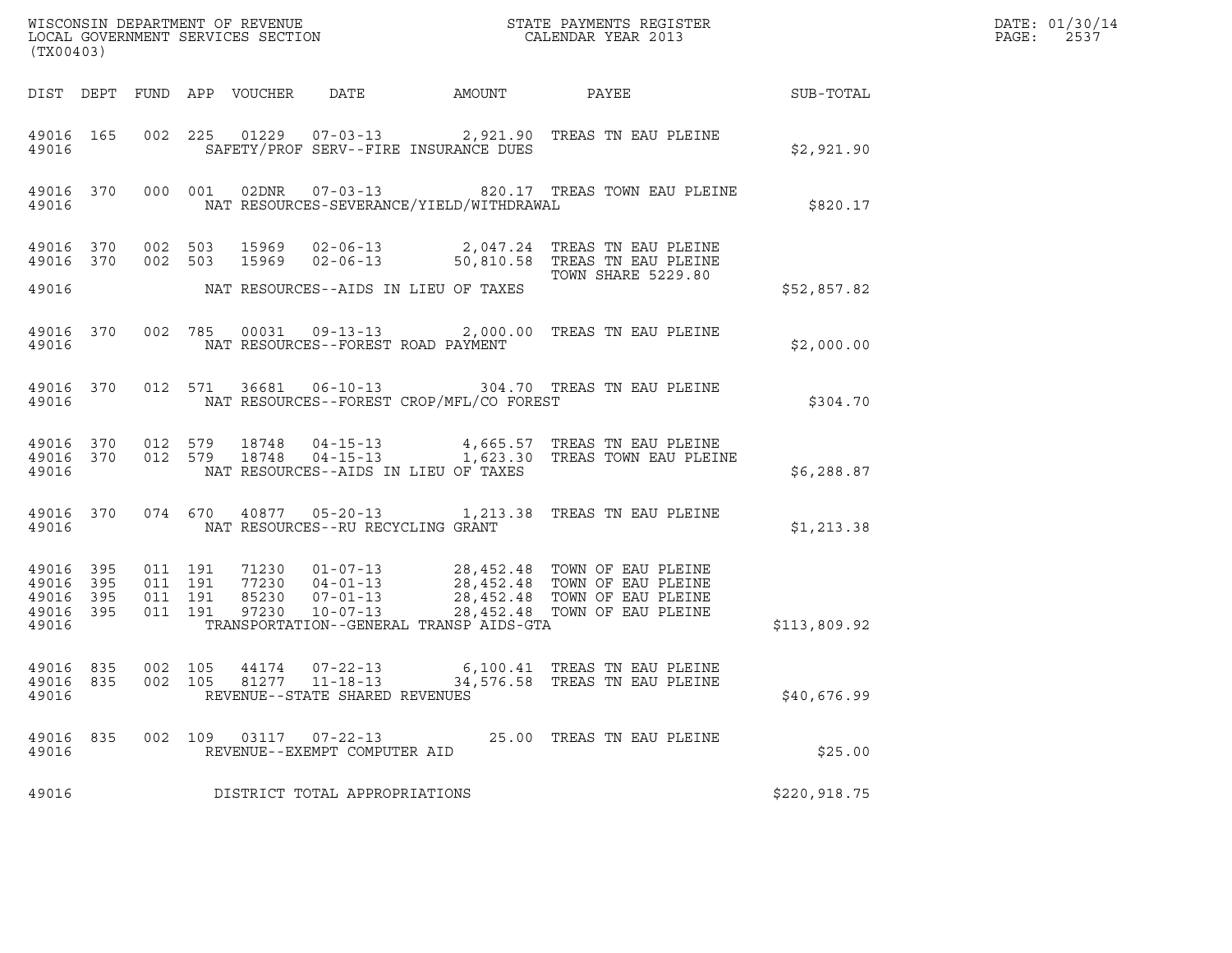| (TX00403)                                                 |            |            |            |                |                                                              |                                                                                                                                                                                                                                                                                                                                                         | WISCONSIN DEPARTMENT OF REVENUE ${\small \begin{array}{ll} \text{MISCONS} \text{IN} \text{DEPATH} \\ \text{LOCAL} \text{ GOVERNMENT} \text{ SERVICES} \text{SECTION} \\ \end{array} }$ |                                                        | DATE: 01/30/14<br>PAGE: 2538 |
|-----------------------------------------------------------|------------|------------|------------|----------------|--------------------------------------------------------------|---------------------------------------------------------------------------------------------------------------------------------------------------------------------------------------------------------------------------------------------------------------------------------------------------------------------------------------------------------|----------------------------------------------------------------------------------------------------------------------------------------------------------------------------------------|--------------------------------------------------------|------------------------------|
|                                                           |            |            |            |                |                                                              |                                                                                                                                                                                                                                                                                                                                                         |                                                                                                                                                                                        | DIST DEPT FUND APP VOUCHER DATE AMOUNT PAYEE SUB-TOTAL |                              |
| 49018                                                     |            |            |            |                |                                                              | SAFETY/PROF SERV--FIRE INSURANCE DUES                                                                                                                                                                                                                                                                                                                   | 49018 165 002 225 01230 07-03-13 4,478.93 TREAS TN GRANT                                                                                                                               | \$4,478.93                                             |                              |
| 49018                                                     |            |            |            |                |                                                              | 49018 370 000 001 04DNR 10-23-13 748.08 TOWN GRANT                                                                                                                                                                                                                                                                                                      | NAT RESOURCES-SEVERANCE/YIELD/WITHDRAWAL                                                                                                                                               | \$748.08                                               |                              |
|                                                           |            |            |            |                |                                                              | 49018 MAT RESOURCES--AIDS IN LIEU OF TAXES                                                                                                                                                                                                                                                                                                              | 49018 370 002 503 16305 03-06-13 10,709.23 TREAS TN GRANT<br>TOWN SHARE 944.56                                                                                                         | \$10,709.23                                            |                              |
|                                                           |            |            |            |                |                                                              | 49018 MAT RESOURCES--FOREST CROP/MFL/CO FOREST                                                                                                                                                                                                                                                                                                          | 49018 370 012 571 36682 06-10-13 795.69 TREAS TN GRANT                                                                                                                                 | \$795.69                                               |                              |
|                                                           |            |            |            |                |                                                              | 49018 MAT RESOURCES--AIDS IN LIEU OF TAXES                                                                                                                                                                                                                                                                                                              | 49018 370 012 579 18749 04-15-13 2,715.48 TREAS TOWN GRANT                                                                                                                             | \$2,715.48                                             |                              |
|                                                           |            |            |            |                | 49018 MAT RESOURCES--RU RECYCLING GRANT                      |                                                                                                                                                                                                                                                                                                                                                         | 49018 370 074 670 40878 05-20-13 1,843.84 TREAS TN GRANT                                                                                                                               | \$1,843.84                                             |                              |
|                                                           |            |            |            |                |                                                              | 49018 MAT RESOURCES--RU CONSOLIDATED GRANT                                                                                                                                                                                                                                                                                                              | 49018 370 074 673 40878 05-20-13 502.85 TREAS TN GRANT                                                                                                                                 | \$502.85                                               |                              |
| 49018 395<br>49018 395<br>49018 395<br>49018 395<br>49018 |            |            |            |                |                                                              | $\begin{array}{cccccc} 011 & 191 & 71231 & 01-07-13 & 61,461.80 & \text{TOWN OF GRANT} \\ 011 & 191 & 77231 & 04-01-13 & 61,461.80 & \text{TOWN OF GRANT} \\ 011 & 191 & 85231 & 07-01-13 & 61,461.80 & \text{TOWN OF GRANT} \\ 011 & 191 & 97231 & 10-07-13 & 61,461.81 & \text{TOWN OF GRANT} \end{array}$<br>TRANSPORTATION--GENERAL TRANSP AIDS-GTA |                                                                                                                                                                                        | \$245,847.21                                           |                              |
| 49018 395<br>49018                                        |            |            |            |                |                                                              | 011  278  69056  03-19-13  73,710.31  TREAS TN GRANT<br>TRANSPORTATION--LRIP/TRIP/MSIP GRANTS                                                                                                                                                                                                                                                           |                                                                                                                                                                                        | \$73,710.31                                            |                              |
| 49018<br>49018<br>49018                                   | 835<br>835 | 002<br>002 | 105<br>105 | 44175<br>81278 | 07-22-13<br>$11 - 18 - 13$<br>REVENUE--STATE SHARED REVENUES | 5,474.78<br>31,012.08                                                                                                                                                                                                                                                                                                                                   | TREAS TN GRANT<br>TREAS TN GRANT                                                                                                                                                       | \$36,486.86                                            |                              |
| 49018<br>49018                                            | 835        |            | 002 109    | 03118          | $07 - 22 - 13$<br>REVENUE--EXEMPT COMPUTER AID               |                                                                                                                                                                                                                                                                                                                                                         | 38.00 TREAS TN GRANT                                                                                                                                                                   | \$38.00                                                |                              |
| 49018                                                     |            |            |            |                | DISTRICT TOTAL APPROPRIATIONS                                |                                                                                                                                                                                                                                                                                                                                                         |                                                                                                                                                                                        | \$377,876.48                                           |                              |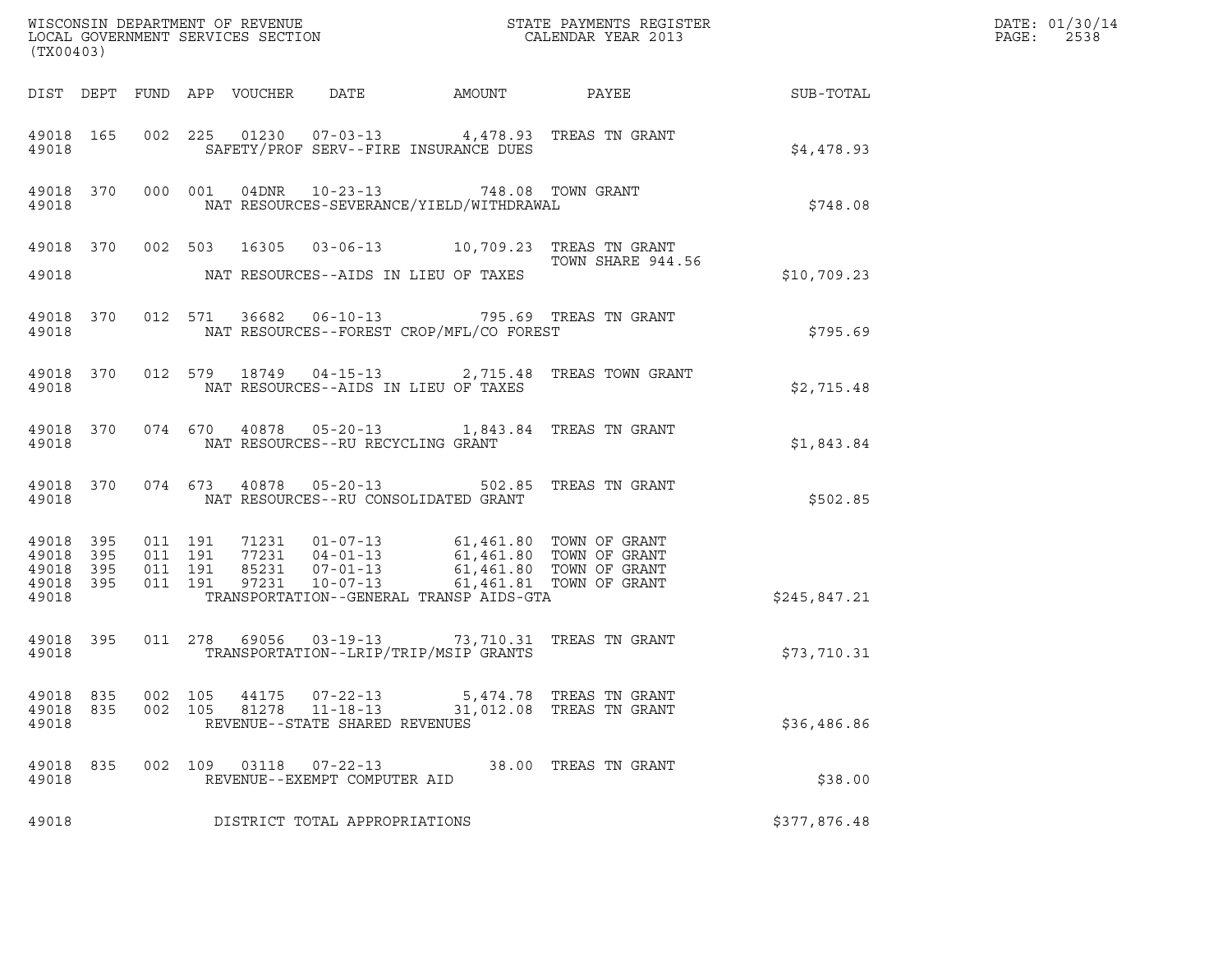| (TX00403)                                     |                   |                                          |         | WISCONSIN DEPARTMENT OF REVENUE<br>LOCAL GOVERNMENT SERVICES SECTION |                                                  |                                                                                                                                                                                                                         | STATE PAYMENTS REGISTER<br>CALENDAR YEAR 2013 |              | DATE: 01/30/14<br>$\mathtt{PAGE}$ :<br>2539 |
|-----------------------------------------------|-------------------|------------------------------------------|---------|----------------------------------------------------------------------|--------------------------------------------------|-------------------------------------------------------------------------------------------------------------------------------------------------------------------------------------------------------------------------|-----------------------------------------------|--------------|---------------------------------------------|
|                                               |                   |                                          |         | DIST DEPT FUND APP VOUCHER DATE                                      |                                                  |                                                                                                                                                                                                                         | AMOUNT PAYEE                                  | SUB-TOTAL    |                                             |
| 49020                                         | 49020 165         |                                          |         |                                                                      |                                                  | 002 225 01231 07-03-13 13,965.94 TREAS TN HULL<br>SAFETY/PROF SERV--FIRE INSURANCE DUES                                                                                                                                 |                                               | \$13,965.94  |                                             |
| 49020 370<br>49020                            | 49020 370         | 000 001<br>000 001                       |         |                                                                      |                                                  | 01DNR  03-13-13  570.58 TREAS TOWN<br>04DNR  10-23-13  27.00 TOWN HULL<br>NAT RESOURCES-SEVERANCE/YIELD/WITHDRAWAL                                                                                                      | 570.58 TREAS TOWN HULL                        | \$597.58     |                                             |
| 49020                                         | 49020 370         |                                          | 012 571 |                                                                      |                                                  | 36683  06-10-13  398.64  TREAS TN HULL<br>NAT RESOURCES--FOREST CROP/MFL/CO FOREST                                                                                                                                      |                                               | \$398.64     |                                             |
| 49020 395<br>49020<br>49020<br>49020<br>49020 | 395<br>395<br>395 | 011 191<br>011 191<br>011 191<br>011 191 |         |                                                                      |                                                  | 71232  01-07-13  42,731.64  TOWN OF HULL<br>77232  04-01-13  42,731.64  TOWN OF HULL<br>85232  07-01-13  42,731.64  TOWN OF HULL<br>97232  10-07-13  42,731.66  TOWN OF HULL<br>TRANSPORTATION--GENERAL TRANSP AIDS-GTA |                                               | \$170,926.58 |                                             |
| 49020                                         | 49020 395         |                                          |         |                                                                      |                                                  | 011  278  68141  03-12-13  26,892.32  TREAS TN HULL<br>TRANSPORTATION--LRIP/TRIP/MSIP GRANTS                                                                                                                            |                                               | \$26,892.32  |                                             |
| 49020<br>49020                                | 49020 835<br>835  | 002 105<br>002 105                       |         |                                                                      | 81279 11-18-13<br>REVENUE--STATE SHARED REVENUES | 44176  07-22-13  23,471.18  TREAS TN HULL                                                                                                                                                                               | 133,010.54 TREAS TN HULL                      | \$156,481.72 |                                             |
| 49020 835<br>49020                            |                   |                                          |         |                                                                      | REVENUE--LOTTERY CREDIT -                        | 021  363  35810  03-25-13  6,365.04  TREAS TN HULL                                                                                                                                                                      |                                               | \$6,365.04   |                                             |
| 49020                                         |                   |                                          |         |                                                                      | DISTRICT TOTAL APPROPRIATIONS                    |                                                                                                                                                                                                                         |                                               | \$375,627.82 |                                             |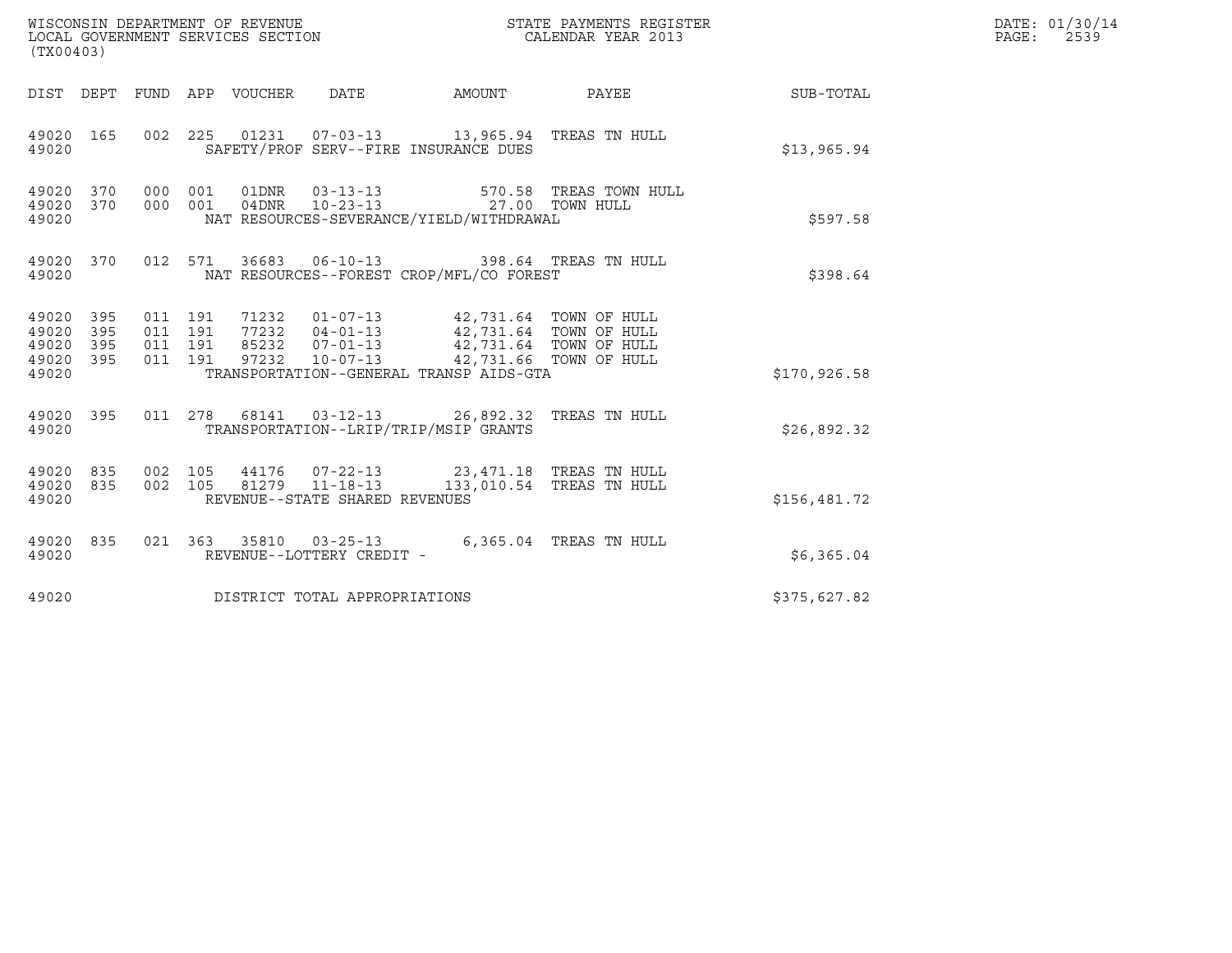| (TX00403)                                             |     |                    |                    |                                 |                                      |                                                                                 |                                                                                                                                                                                                                                                    |              | DATE: 01/30/14<br>$\mathtt{PAGE:}$<br>2540 |
|-------------------------------------------------------|-----|--------------------|--------------------|---------------------------------|--------------------------------------|---------------------------------------------------------------------------------|----------------------------------------------------------------------------------------------------------------------------------------------------------------------------------------------------------------------------------------------------|--------------|--------------------------------------------|
|                                                       |     |                    |                    | DIST DEPT FUND APP VOUCHER DATE |                                      |                                                                                 | AMOUNT PAYEE SUB-TOTAL                                                                                                                                                                                                                             |              |                                            |
| 49022 165<br>49022                                    |     |                    |                    |                                 |                                      | SAFETY/PROF SERV--FIRE INSURANCE DUES                                           | 002 225 01232 07-03-13 3,943.75 TREAS TN LANARK                                                                                                                                                                                                    | \$3,943.75   |                                            |
| 49022 370 000 001<br>49022 370 000 001<br>49022       |     |                    |                    |                                 |                                      | 04DNR  10-23-13  512.30 TOWN LANARK<br>NAT RESOURCES-SEVERANCE/YIELD/WITHDRAWAL |                                                                                                                                                                                                                                                    | \$1,931.47   |                                            |
| 49022                                                 |     |                    |                    |                                 | NAT RESOURCES--AIDS IN LIEU OF TAXES |                                                                                 | 49022 370 002 503 16306 03-06-13 2,890.49 TREAS TN LANARK<br>2,890.49 TOWN SHARE 338.9<br>TOWN SHARE 338.93                                                                                                                                        | \$2,890.49   |                                            |
| 49022                                                 |     |                    |                    |                                 |                                      | NAT RESOURCES--FOREST CROP/MFL/CO FOREST                                        | 49022 370 012 571 36684 06-10-13 946.49 TREAS TN LANARK                                                                                                                                                                                            | \$946.49     |                                            |
| 49022 370 012 579<br>49022 370<br>49022 370<br>49022  |     |                    |                    |                                 | NAT RESOURCES--AIDS IN LIEU OF TAXES |                                                                                 | 012 579 18750 04-15-13 3.20 TREAS TN LANARK<br>012 579 18750 04-15-13 69.81 TREAS TOWN LANARK<br>012 579 18750 04-15-13 20.00 TREAS TOWN LANARK                                                                                                    | \$93.01      |                                            |
| 49022<br>49022 395<br>49022 395<br>49022 395<br>49022 | 395 | 011 191<br>011 191 | 011 191<br>011 191 | 97233                           |                                      | TRANSPORTATION--GENERAL TRANSP AIDS-GTA                                         | 71233  01-07-13  18,232.66  TOWN OF LANARK<br>77233  04-01-13  18,232.66  TOWN OF LANARK<br>85233  07-01-13  18,232.66  TOWN OF LANARK<br>10-07-13 18,232.67 TOWN OF LANARK                                                                        | \$72,930.65  |                                            |
| 49022 835<br>49022 835<br>49022                       |     | 002 105            |                    |                                 | REVENUE--STATE SHARED REVENUES       |                                                                                 | $\begin{array}{cccc} 002 & 105 & 44177 & 07\texttt{-}22\texttt{-}13 & 3,251.95 & \texttt{TREAS} & \texttt{TN} \text{ LANARK} \\ 002 & 105 & 81280 & 11\texttt{-}18\texttt{-}13 & 18,427.71 & \texttt{TREAS} \text{ TN} \text{ LANARK} \end{array}$ | \$21,679.66  |                                            |
| 49022                                                 |     |                    |                    |                                 | DISTRICT TOTAL APPROPRIATIONS        |                                                                                 |                                                                                                                                                                                                                                                    | \$104,415.52 |                                            |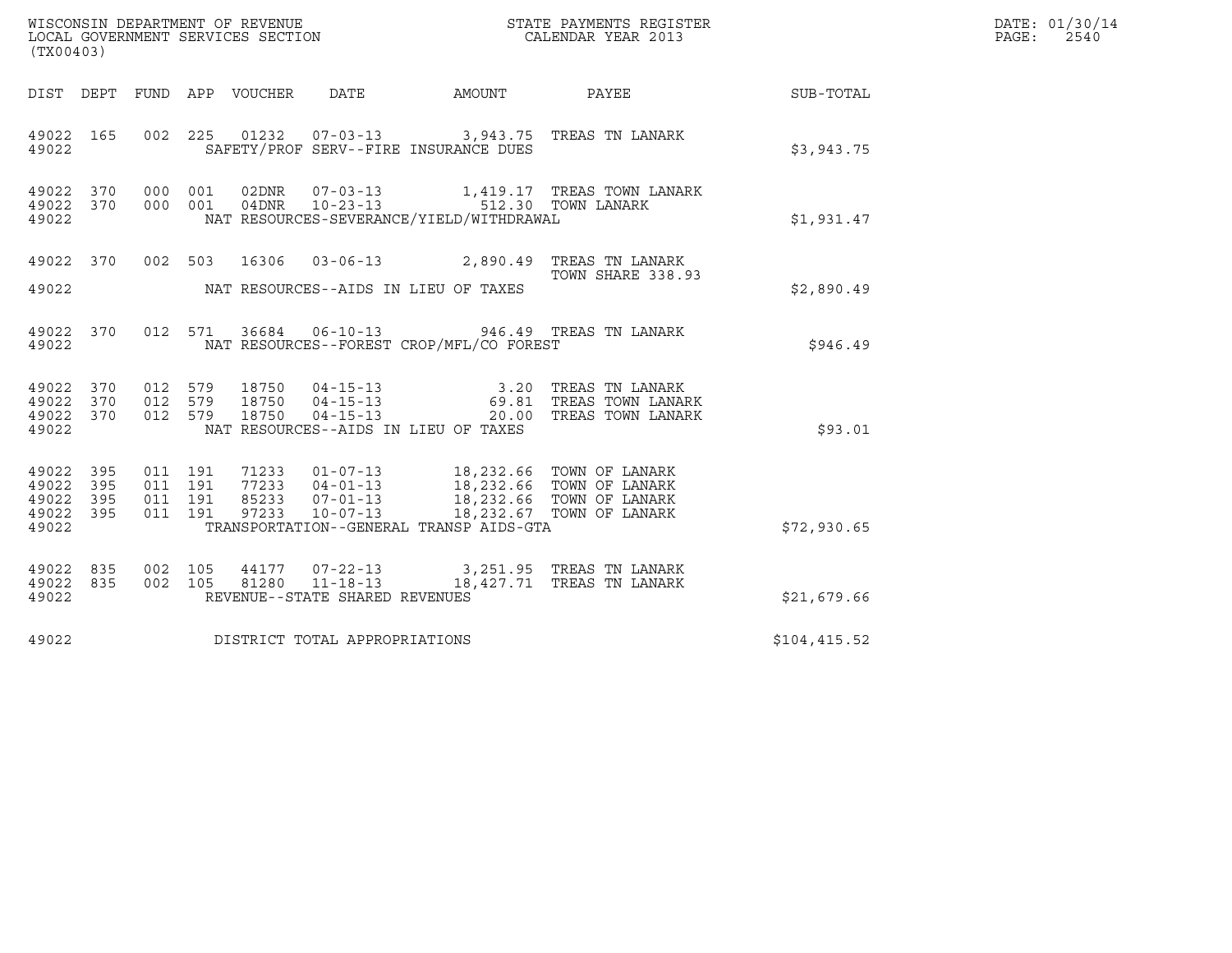| (TX00403)                                    |           |                    |                    | WISCONSIN DEPARTMENT OF REVENUE<br>LOCAL GOVERNMENT SERVICES SECTION |                                |                                                                                          | STATE PAYMENTS REGISTER<br>CALENDAR YEAR 2013                                                                   |              | DATE: 01/30/14<br>$\mathtt{PAGE:}$<br>2541 |
|----------------------------------------------|-----------|--------------------|--------------------|----------------------------------------------------------------------|--------------------------------|------------------------------------------------------------------------------------------|-----------------------------------------------------------------------------------------------------------------|--------------|--------------------------------------------|
|                                              |           |                    |                    | DIST DEPT FUND APP VOUCHER DATE                                      |                                |                                                                                          | AMOUNT PAYEE SUB-TOTAL                                                                                          |              |                                            |
| 49024                                        | 49024 165 |                    |                    |                                                                      |                                | SAFETY/PROF SERV--FIRE INSURANCE DUES                                                    | 002 225 01233 07-03-13 2,900.20 TREAS TN LINWOOD                                                                | \$2,900.20   |                                            |
| 49024                                        | 49024 370 |                    |                    |                                                                      |                                | 000 001 04DNR 10-23-13 1,594.89 TOWN LINWOOD<br>NAT RESOURCES-SEVERANCE/YIELD/WITHDRAWAL |                                                                                                                 | \$1,594.89   |                                            |
| 49024                                        |           |                    |                    |                                                                      |                                | NAT RESOURCES--FOREST CROP/MFL/CO FOREST                                                 | 49024 370 012 571 36685 06-10-13 637.21 TREAS TN LINWOOD                                                        | \$637.21     |                                            |
| 49024 395<br>49024 395<br>49024 395<br>49024 | 49024 395 | 011 191<br>011 191 | 011 191<br>011 191 |                                                                      |                                | TRANSPORTATION--GENERAL TRANSP AIDS-GTA                                                  | 97234  10-07-13  21,540.49  TOWN OF LINWOOD                                                                     | \$86,161.90  |                                            |
| 49024                                        | 49024 835 |                    |                    |                                                                      | REVENUE--STATE SHARED REVENUES |                                                                                          | 49024 835 002 105 44178 07-22-13 3,101.72 TREAS TN LINWOOD<br>002 105 81281 11-18-13 17,579.60 TREAS TN LINWOOD | \$20,681.32  |                                            |
| 49024                                        | 49024 835 |                    |                    |                                                                      | REVENUE--EXEMPT COMPUTER AID   |                                                                                          | 002 109 03119 07-22-13 10.00 TREAS TN LINWOOD                                                                   | \$10.00      |                                            |
| 49024                                        |           |                    |                    |                                                                      | DISTRICT TOTAL APPROPRIATIONS  |                                                                                          |                                                                                                                 | \$111,985.52 |                                            |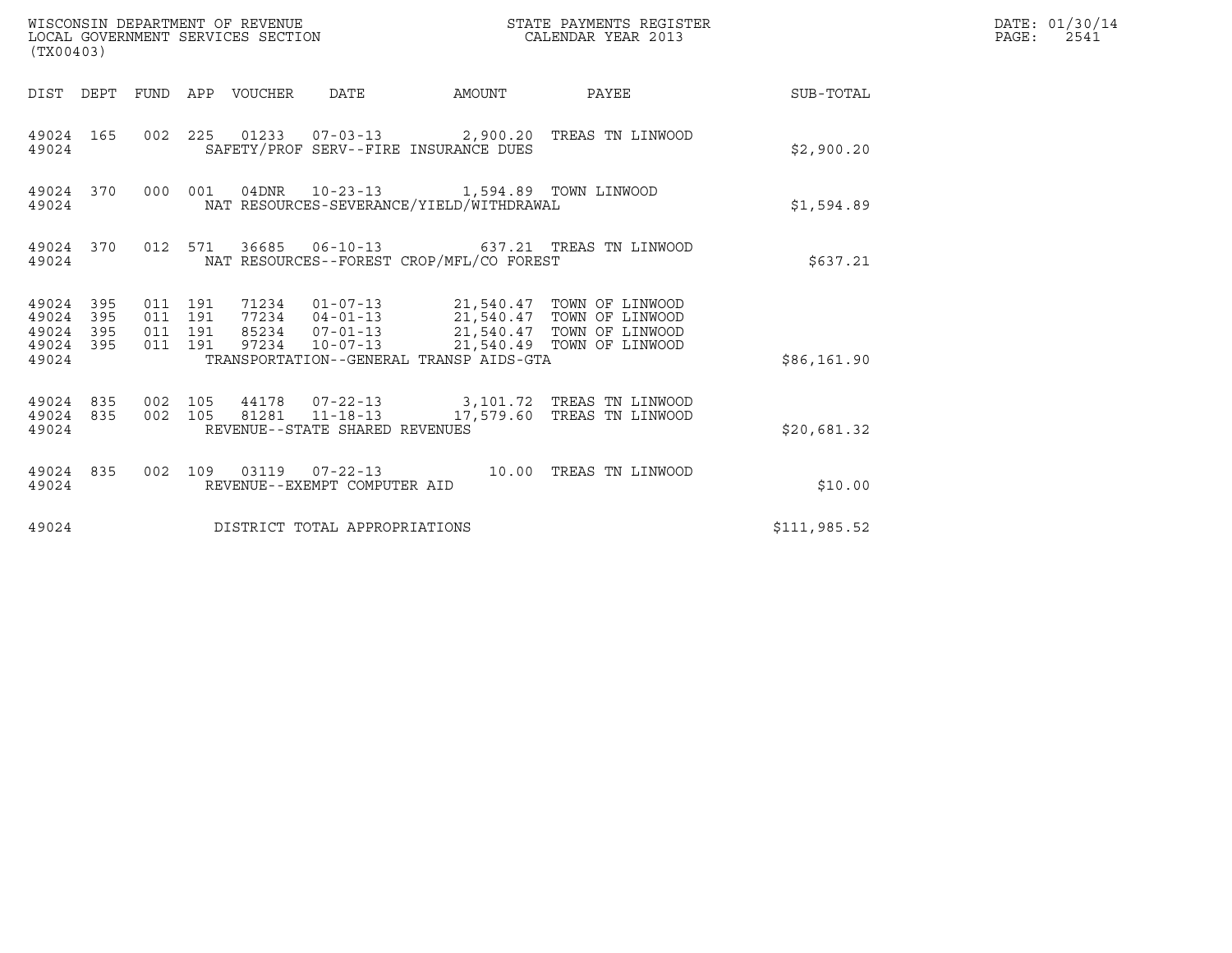| (TX00403)                                                 |                               |         |                                         |                                          | $\tt WISCONSIM DEPARTMENT OF REVENUE$ $\tt WISCONMIN S REGISTER$ $\tt LOCAL BONERNMENT$ $SERVICES$ $SECTION$                                                                                                                                                                                       |              | DATE: 01/30/14<br>$\mathtt{PAGE:}$<br>2542 |
|-----------------------------------------------------------|-------------------------------|---------|-----------------------------------------|------------------------------------------|----------------------------------------------------------------------------------------------------------------------------------------------------------------------------------------------------------------------------------------------------------------------------------------------------|--------------|--------------------------------------------|
|                                                           |                               |         |                                         |                                          | DIST DEPT FUND APP VOUCHER DATE AMOUNT PAYEE TO SUB-TOTAL                                                                                                                                                                                                                                          |              |                                            |
| 49026                                                     |                               |         |                                         | SAFETY/PROF SERV--FIRE INSURANCE DUES    | 49026 165 002 225 01234 07-03-13 2,564.20 TREAS TN NEW HOPE                                                                                                                                                                                                                                        | \$2,564.20   |                                            |
| 49026 370<br>49026                                        | 49026 370 000 001             | 000 001 |                                         | NAT RESOURCES-SEVERANCE/YIELD/WITHDRAWAL |                                                                                                                                                                                                                                                                                                    | \$1,280.43   |                                            |
| 49026                                                     |                               |         |                                         | NAT RESOURCES--AIDS IN LIEU OF TAXES     | 49026 370 002 503 16307 03-06-13 1,680.75 TREAS TN NEW HOPE<br>TOWN SHARE 75.14                                                                                                                                                                                                                    | \$1,680.75   |                                            |
| 49026                                                     |                               |         |                                         | NAT RESOURCES--FOREST CROP/MFL/CO FOREST | 49026 370 012 571 36686 06-10-13 539.35 TREAS TN NEW HOPE                                                                                                                                                                                                                                          | \$539.35     |                                            |
| 49026                                                     |                               |         |                                         | NAT RESOURCES--AIDS IN LIEU OF TAXES     | $\begin{array}{cccccccc} 49026 & 370 & 012 & 579 & 18751 & 04-15-13 & & 453.29 & \text{TREAS TN NEW HOPE} \\ 49026 & 370 & 012 & 579 & 18751 & 04-15-13 & & 502.19 & \text{TREAS TOWN NEW HOPE} \\ 49026 & 370 & 012 & 579 & 18751 & 04-15-13 & & 222.56 & \text{TREAS TOWN NEW HOPE} \end{array}$ | \$1,178.04   |                                            |
|                                                           |                               |         | 49026 MAT RESOURCES--RU RECYCLING GRANT |                                          | 49026 370 074 670 40879 05-20-13 930.63 TREAS TN NEW HOPE                                                                                                                                                                                                                                          | \$930.63     |                                            |
| 49026 395<br>49026 395<br>49026 395<br>49026 395<br>49026 | 011 191<br>011 191<br>011 191 | 011 191 |                                         | TRANSPORTATION--GENERAL TRANSP AIDS-GTA  | 71235  01-07-13  19,158.85  TOWN OF NEW HOPE<br>77235  04-01-13  19,158.85  TOWN OF NEW HOPE<br>85235  07-01-13  19,158.85  TOWN OF NEW HOPE<br>97235  10-07-13  19,158.85  TOWN OF NEW HOPE                                                                                                       | \$76,635.40  |                                            |
| 49026 835<br>49026                                        | 49026 835 002 105             |         | REVENUE--STATE SHARED REVENUES          |                                          | 002 105 44179 07-22-13 1,545.25 TREAS TN NEW HOPE<br>002 105 81282 11-18-13 8,756.43 TREAS TN NEW HOPE                                                                                                                                                                                             | \$10,301.68  |                                            |
| 49026                                                     |                               |         | REVENUE--LOTTERY CREDIT -               |                                          | 49026 835 021 363 CR009 10-03-13 162.73 TREAS TN NEW HOPE                                                                                                                                                                                                                                          | \$162.73     |                                            |
| 49026                                                     |                               |         | DISTRICT TOTAL APPROPRIATIONS           |                                          |                                                                                                                                                                                                                                                                                                    | \$95, 273.21 |                                            |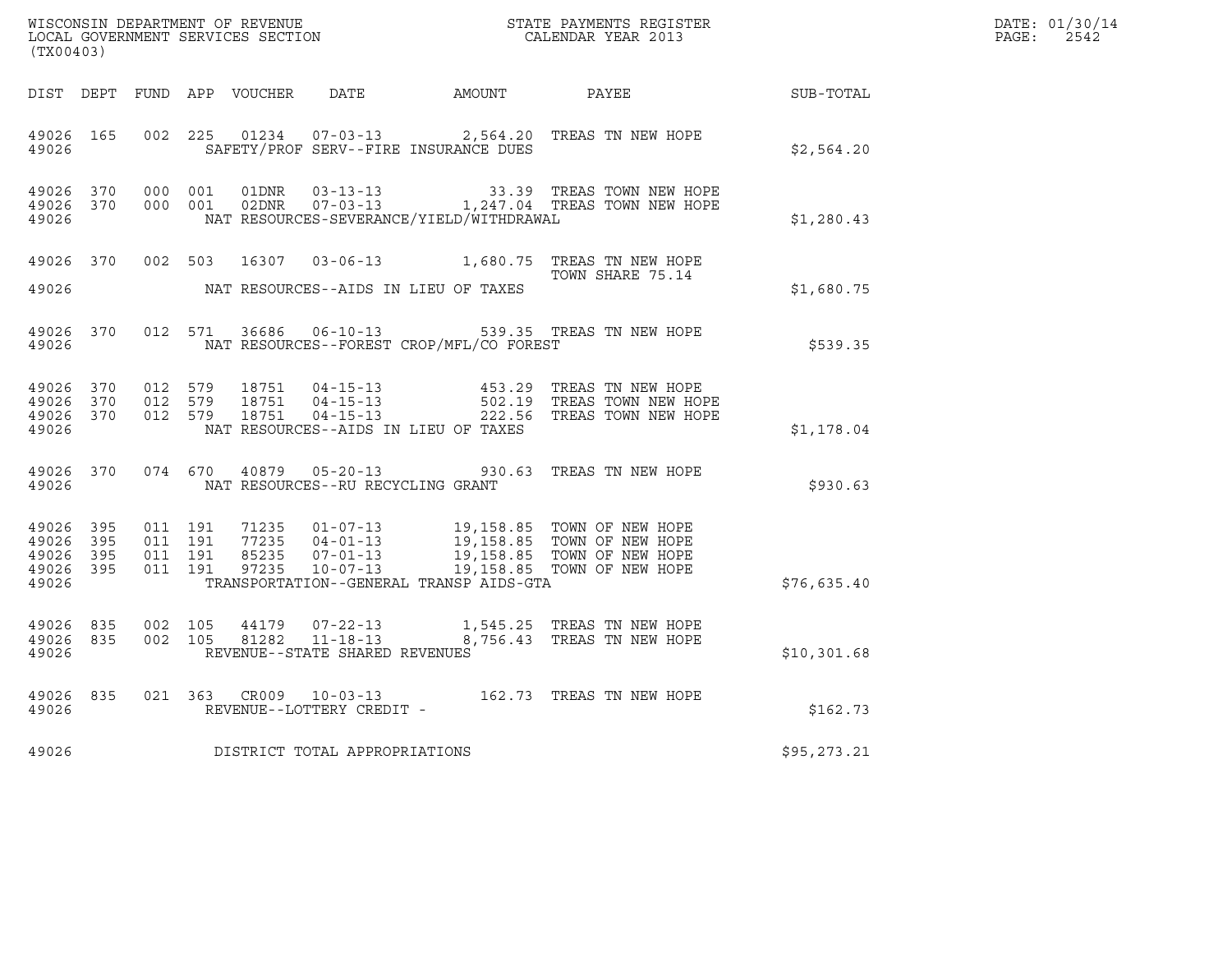| (TX00403)                                    |                        |                                        |         |                                                  |                                              |                                                                                                                                                                                                      |                  | DATE: 01/30/14<br>$\mathtt{PAGE:}$<br>2543 |
|----------------------------------------------|------------------------|----------------------------------------|---------|--------------------------------------------------|----------------------------------------------|------------------------------------------------------------------------------------------------------------------------------------------------------------------------------------------------------|------------------|--------------------------------------------|
|                                              |                        |                                        |         |                                                  | DIST DEPT FUND APP VOUCHER DATE AMOUNT PAYEE |                                                                                                                                                                                                      | <b>SUB-TOTAL</b> |                                            |
| 49028 165<br>49028                           |                        | 002 225                                |         |                                                  | SAFETY/PROF SERV--FIRE INSURANCE DUES        | 01235  07-03-13   1,373.80   TREAS TN PINE GROVE                                                                                                                                                     | \$1,373.80       |                                            |
| 49028                                        |                        |                                        |         |                                                  | NAT RESOURCES-SEVERANCE/YIELD/WITHDRAWAL     | 49028 370 000 001 04DNR 10-23-13 258.27 TOWN PINE GROVE                                                                                                                                              | \$258.27         |                                            |
|                                              | 49028 370              |                                        | 002 503 |                                                  |                                              | 15970  02-06-13  34,441.02  TREAS TN PINE GROVE<br>TOWN SHARE 7142.77                                                                                                                                |                  |                                            |
| 49028                                        |                        |                                        |         |                                                  | NAT RESOURCES--AIDS IN LIEU OF TAXES         |                                                                                                                                                                                                      | \$34,441.02      |                                            |
| 49028                                        | 49028 370              |                                        |         |                                                  | NAT RESOURCES--FOREST CROP/MFL/CO FOREST     | 012 571 36687 06-10-13 77.85 TREAS TN PINE GROVE                                                                                                                                                     | \$77.85          |                                            |
| 49028                                        |                        | 49028 370 012 579<br>49028 370 012 579 |         |                                                  | NAT RESOURCES--AIDS IN LIEU OF TAXES         | 18752  04-15-13   50.11   TREAS TOWN PINE GROVE   18752  04-15-13   1,223.90   TREAS TOWN PINE GROVE                                                                                                 | \$1,274.01       |                                            |
| 49028 395<br>49028 395<br>49028 395<br>49028 | 49028 395              | 011 191<br>011 191<br>011 191          | 011 191 |                                                  | TRANSPORTATION--GENERAL TRANSP AIDS-GTA      | 71236  01-07-13  31,923.09  TOWN OF PINE GROVE<br>77236  04-01-13  31,923.09  TOWN OF PINE GROVE<br>85236  07-01-13  31,923.09  TOWN OF PINE GROVE<br>97236  10-07-13  31,923.11  TOWN OF PINE GROVE | \$127,692.38     |                                            |
| 49028                                        | 49028 395              |                                        |         |                                                  | TRANSPORTATION--LRIP/TRIP/MSIP GRANTS        | 011 278 83207 08-02-13 17,478.60 TREAS TN PINE GROVE                                                                                                                                                 | \$17,478.60      |                                            |
| 49028                                        | 49028 835<br>49028 835 | 002 105<br>002 105                     |         | 81283 11-18-13<br>REVENUE--STATE SHARED REVENUES |                                              | 44180 07-22-13 7,022.25 TREAS TN PINE GROVE<br>39,792.75 TREAS TN PINE GROVE                                                                                                                         | \$46,815.00      |                                            |
| 49028                                        | 49028 835              |                                        |         | REVENUE--LOTTERY CREDIT -                        |                                              | 021 363 35811 03-25-13 345.48 TREAS TN PINE GROVE                                                                                                                                                    | \$345.48         |                                            |
| 49028                                        |                        |                                        |         | DISTRICT TOTAL APPROPRIATIONS                    |                                              |                                                                                                                                                                                                      | \$229,756.41     |                                            |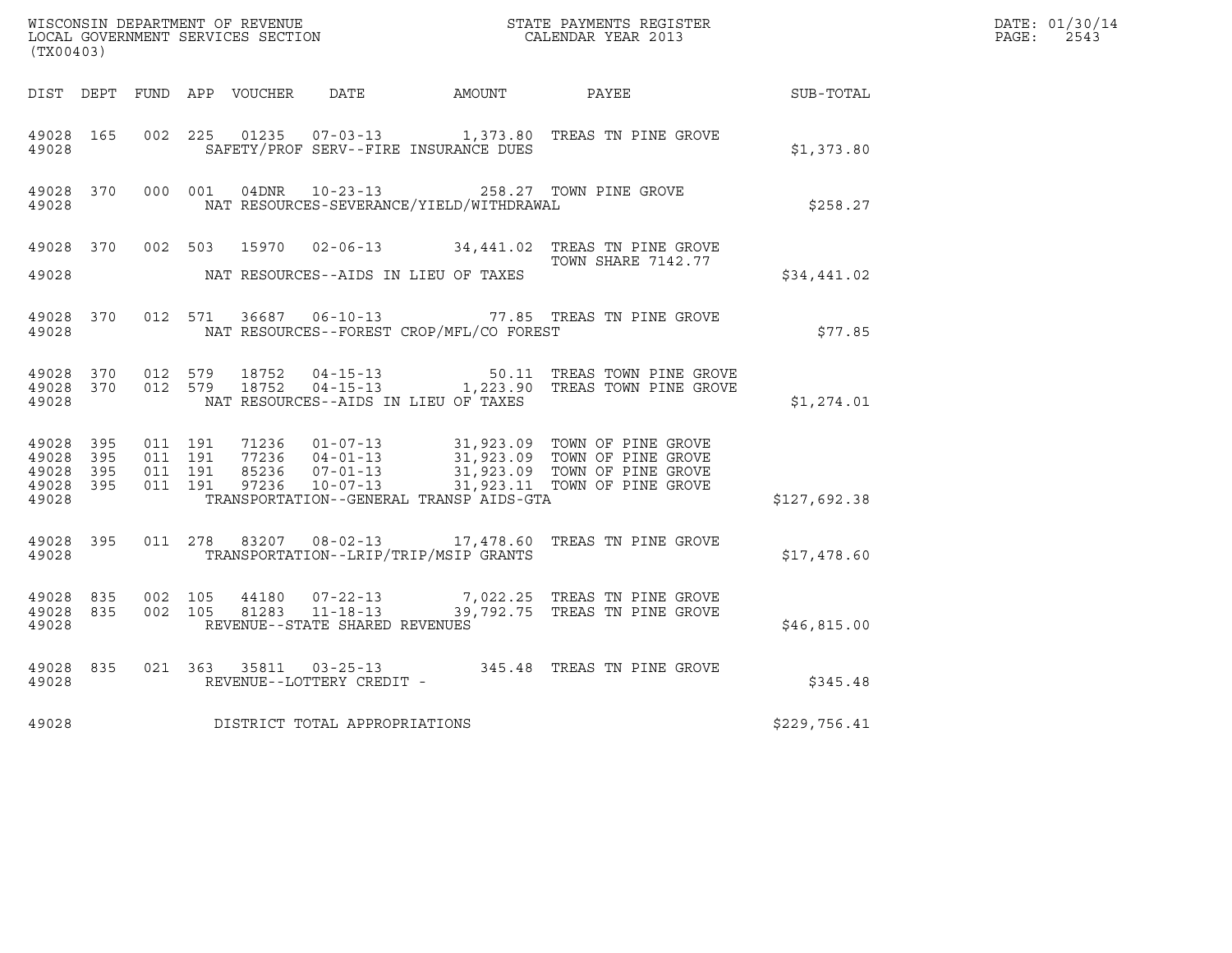| (TX00403)                                                 |           |                                          |                                 |                                                          | DATE: 01/30/14<br>PAGE:<br>2544                                                       |                                                                                                                                                                                                                                                                                                                        |               |  |
|-----------------------------------------------------------|-----------|------------------------------------------|---------------------------------|----------------------------------------------------------|---------------------------------------------------------------------------------------|------------------------------------------------------------------------------------------------------------------------------------------------------------------------------------------------------------------------------------------------------------------------------------------------------------------------|---------------|--|
|                                                           |           |                                          | DIST DEPT FUND APP VOUCHER DATE |                                                          |                                                                                       |                                                                                                                                                                                                                                                                                                                        |               |  |
| 49030                                                     | 49030 165 |                                          |                                 |                                                          | SAFETY/PROF SERV--FIRE INSURANCE DUES                                                 | 002 225 01236 07-03-13 5,587.51 TREAS TN PLOVER                                                                                                                                                                                                                                                                        | \$5,587.51    |  |
| 49030                                                     | 49030 370 |                                          |                                 |                                                          | 000 001 04DNR 10-23-13 172.50 TOWN PLOVER<br>NAT RESOURCES-SEVERANCE/YIELD/WITHDRAWAL |                                                                                                                                                                                                                                                                                                                        | \$172.50      |  |
|                                                           |           |                                          |                                 |                                                          |                                                                                       | 49030 370 002 503 15971 02-06-13 433.02 TREAS TN PLOVER<br>TOWN SHARE 51.97                                                                                                                                                                                                                                            |               |  |
| 49030                                                     |           |                                          |                                 |                                                          | NAT RESOURCES--AIDS IN LIEU OF TAXES                                                  |                                                                                                                                                                                                                                                                                                                        | \$433.02      |  |
| 49030                                                     | 49030 370 |                                          |                                 |                                                          | NAT RESOURCES--FOREST CROP/MFL/CO FOREST                                              | 012 571 36688 06-10-13 186.10 TREAS TN PLOVER                                                                                                                                                                                                                                                                          | \$186.10      |  |
| 49030<br>49030 370<br>49030 370<br>49030                  | 370       | 012 579<br>012 579<br>012 579            |                                 |                                                          | NAT RESOURCES--AIDS IN LIEU OF TAXES                                                  |                                                                                                                                                                                                                                                                                                                        | \$724.79      |  |
| 49030 395<br>49030 395<br>49030 395<br>49030 395<br>49030 |           | 011 191<br>011 191<br>011 191<br>011 191 |                                 |                                                          | TRANSPORTATION--GENERAL TRANSP AIDS-GTA                                               | $\begin{array}{cccc} 71237 & 01\hbox{-}07\hbox{-}13 & 37,396.80 & \text{TOWN OF PLOVER} \\ 77237 & 04\hbox{-}01\hbox{-}13 & 37,396.80 & \text{TOWN OF PLOVER} \\ 85237 & 07\hbox{-}01\hbox{-}13 & 37,396.80 & \text{TOWN OF PLOVER} \\ 97237 & 10\hbox{-}07\hbox{-}13 & 37,396.82 & \text{TOWN OF PLOVER} \end{array}$ | \$149,587.22  |  |
| 49030                                                     | 49030 465 |                                          |                                 |                                                          | MILITARY AFFAIRS-EMER MGMT-DISASTER RECO                                              | 002 305 00811 10-15-13 309.41 TREAS TN PLOVER                                                                                                                                                                                                                                                                          | \$309.41      |  |
| 49030                                                     | 49030 465 |                                          |                                 |                                                          | MILITARY AFFAIRS-EMERGENCY MGMT-FED FUND                                              | 002 342 00811 10-15-13 1,856.50 TREAS TN PLOVER                                                                                                                                                                                                                                                                        | \$1,856.50    |  |
| 49030 835<br>49030                                        |           |                                          |                                 | 002 105 44181 07-22-13<br>REVENUE--STATE SHARED REVENUES |                                                                                       | 5,922.13 TREAS TN PLOVER<br>49030 835 002 105 81284 11-18-13 33,998.03 TREAS TN PLOVER                                                                                                                                                                                                                                 | \$39,920.16   |  |
| 49030                                                     |           |                                          |                                 | REVENUE--EXEMPT COMPUTER AID                             |                                                                                       | 49030 835 002 109 03120 07-22-13 362.00 TREAS TN PLOVER                                                                                                                                                                                                                                                                | \$362.00      |  |
| 49030                                                     | 49030 835 |                                          |                                 |                                                          | DOA-PAYMENT FOR MUNICIPAL SERVICES AID                                                | 002 501 00003 02-01-13 116.00 TREAS TN PLOVER                                                                                                                                                                                                                                                                          | \$116.00      |  |
| 49030                                                     | 49030 835 |                                          |                                 | REVENUE--LOTTERY CREDIT -                                |                                                                                       | 021  363  35812  03-25-13  3,943.07  TREAS TN PLOVER                                                                                                                                                                                                                                                                   | \$3,943.07    |  |
| 49030                                                     |           |                                          |                                 | DISTRICT TOTAL APPROPRIATIONS                            |                                                                                       |                                                                                                                                                                                                                                                                                                                        | \$203, 198.28 |  |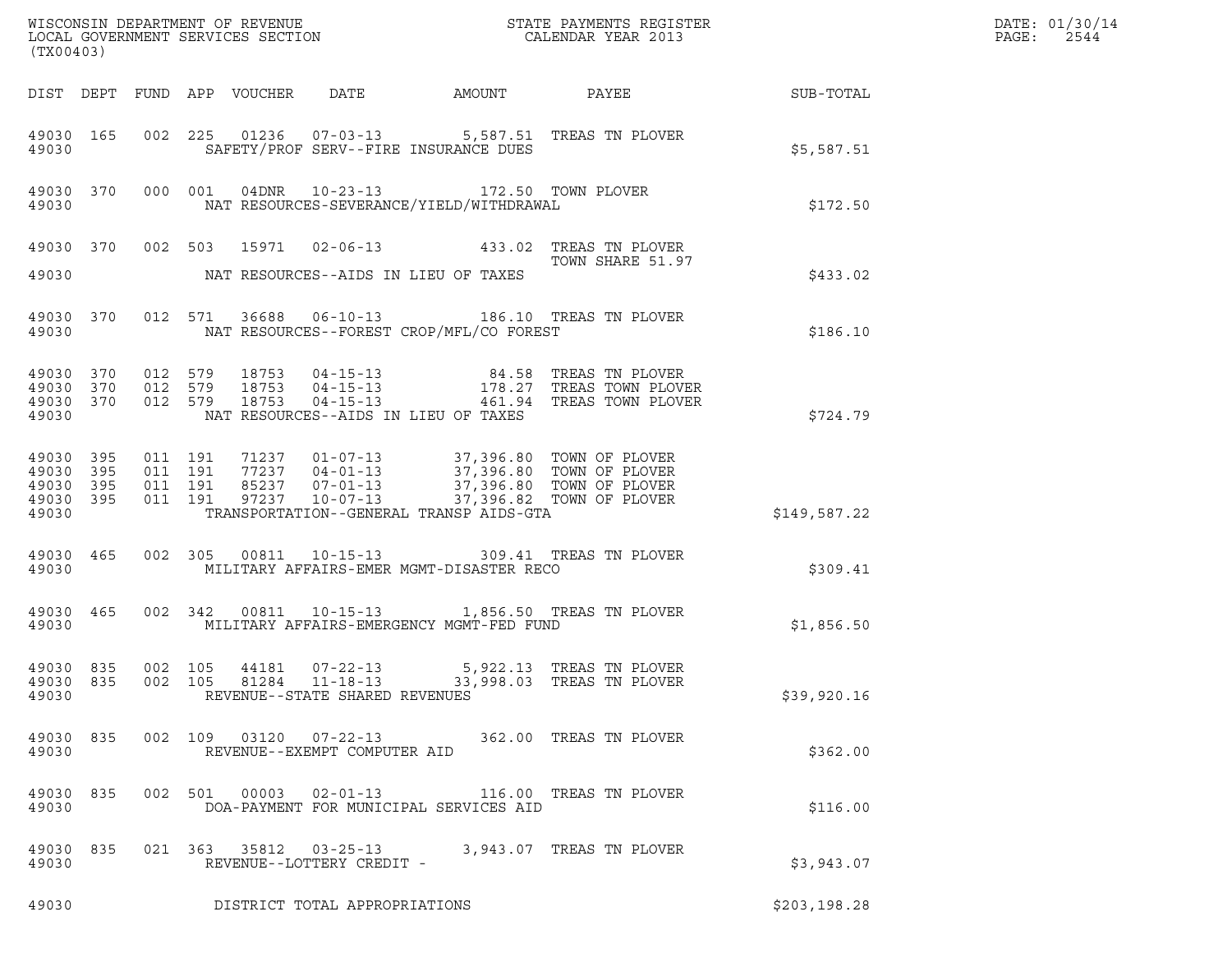| WISCONSIN DEPARTMENT OF REVENUE   | STATE PAYMENTS REGISTER | DATE: 01/30/14 |
|-----------------------------------|-------------------------|----------------|
| LOCAL GOVERNMENT SERVICES SECTION | CALENDAR YEAR 2013      | 2545<br>PAGE:  |

| (TX00403)                                    |  |                                     |                                             |                                                                                                                                                                                                                                                                               |               | DATE: 01/30/14<br>PAGE:<br>2545 |
|----------------------------------------------|--|-------------------------------------|---------------------------------------------|-------------------------------------------------------------------------------------------------------------------------------------------------------------------------------------------------------------------------------------------------------------------------------|---------------|---------------------------------|
|                                              |  |                                     |                                             | DIST DEPT FUND APP VOUCHER DATE AMOUNT PAYEE TO SUB-TOTAL                                                                                                                                                                                                                     |               |                                 |
|                                              |  |                                     | 49032 SAFETY/PROF SERV--FIRE INSURANCE DUES | 49032 165 002 225 01237 07-03-13 5,901.58 TREAS TN SHARON                                                                                                                                                                                                                     | \$5,901.58    |                                 |
| 49032 370<br>49032 370<br>49032 370<br>49032 |  |                                     | NAT RESOURCES-SEVERANCE/YIELD/WITHDRAWAL    | 000 001 01DNR 03-13-13 2,018.95 TREAS TOWN SHARON<br>000 001 02DNR 07-03-13 437.74 TREAS TOWN SHARON<br>000 001 04DNR 10-23-13 351.39 TOWN SHARON                                                                                                                             | \$2,808.08    |                                 |
|                                              |  |                                     | 49032 NAT RESOURCES--AIDS IN LIEU OF TAXES  | 49032 370 002 503 15972 02-06-13 2,071.80 TREAS TN SHARON<br>TOWN SHARE 290.7<br>TOWN SHARE 290.70                                                                                                                                                                            | \$2,071.80    |                                 |
| 49032                                        |  |                                     |                                             | 49032 370 012 571 36689 06-10-13 1,086.55 TREAS TN SHARON<br>NAT RESOURCES--FOREST CROP/MFL/CO FOREST                                                                                                                                                                         | \$1,086.55    |                                 |
| 49032                                        |  |                                     | NAT RESOURCES--AIDS IN LIEU OF TAXES        | $\begin{array}{cccccc} 49032 & 370 & 012 & 579 & 18754 & 04-15-13 & & 16.49 & \text{TREAS TN SHARON} \\ 49032 & 370 & 012 & 579 & 18754 & 04-15-13 & & 141.96 & \text{TREAS TOWN SHARON} \end{array}$                                                                         | \$158.45      |                                 |
| 49032                                        |  |                                     | TRANSPORTATION--GENERAL TRANSP AIDS-GTA     | $\begin{array}{cccccccc} 4\,9\,0\,3\,2 & 3\,9\,5 & 0\,11 & 1\,9\,1 & 7\,1\,2\,3\,8 & 0\,1\!-\,0\,7\!-\,1\,3 & 3\,6\,,\,5\,3\,9\,.4\,2 & 7\,0\,WN \text{ OF SHARON} \\ 4\,9\,0\,3\,2 & 3\,9\,5 & 0\,11 & 1\,9\,1 & 8\,5\,2\,3\,8 & 0\,7\!-\,0\,1\!-\,1\,3 & 3\,6\,,\,5\,3\,9\$ | \$146,157.68  |                                 |
| 49032 395<br>49032                           |  |                                     | TRANSPORTATION--LRIP/TRIP/MSIP GRANTS       | 011 278 86383 09-03-13 51,418.65 TREAS TN SHARON                                                                                                                                                                                                                              | \$51,418.65   |                                 |
| 49032 835<br>49032 835<br>49032              |  | REVENUE--STATE SHARED REVENUES      |                                             | 002 105 44182 07-22-13 5,566.76 TREAS TN SHARON<br>002 105 81285 11-18-13 31,542.98 TREAS TN SHARON                                                                                                                                                                           | \$37,109.74   |                                 |
|                                              |  |                                     |                                             | $\begin{array}{cccc} 4\,9\,0\,3\,2 & 8\,3\,5 & 0\,0\,2 & 1\,0\,9 & 0\,3\,1\,2\,1 & 0\,7\, -\,2\,2\, -\,1\,3 & 3\,0\,. \,0\,0 & \text{TREAS TN SHARON} \\ 4\,9\,0\,3\,2 & \text{REVENUE--EXEMPT COMPUTER AID} \end{array}$                                                     | \$30.00       |                                 |
|                                              |  | 49032 DISTRICT TOTAL APPROPRIATIONS |                                             |                                                                                                                                                                                                                                                                               | \$246, 742.53 |                                 |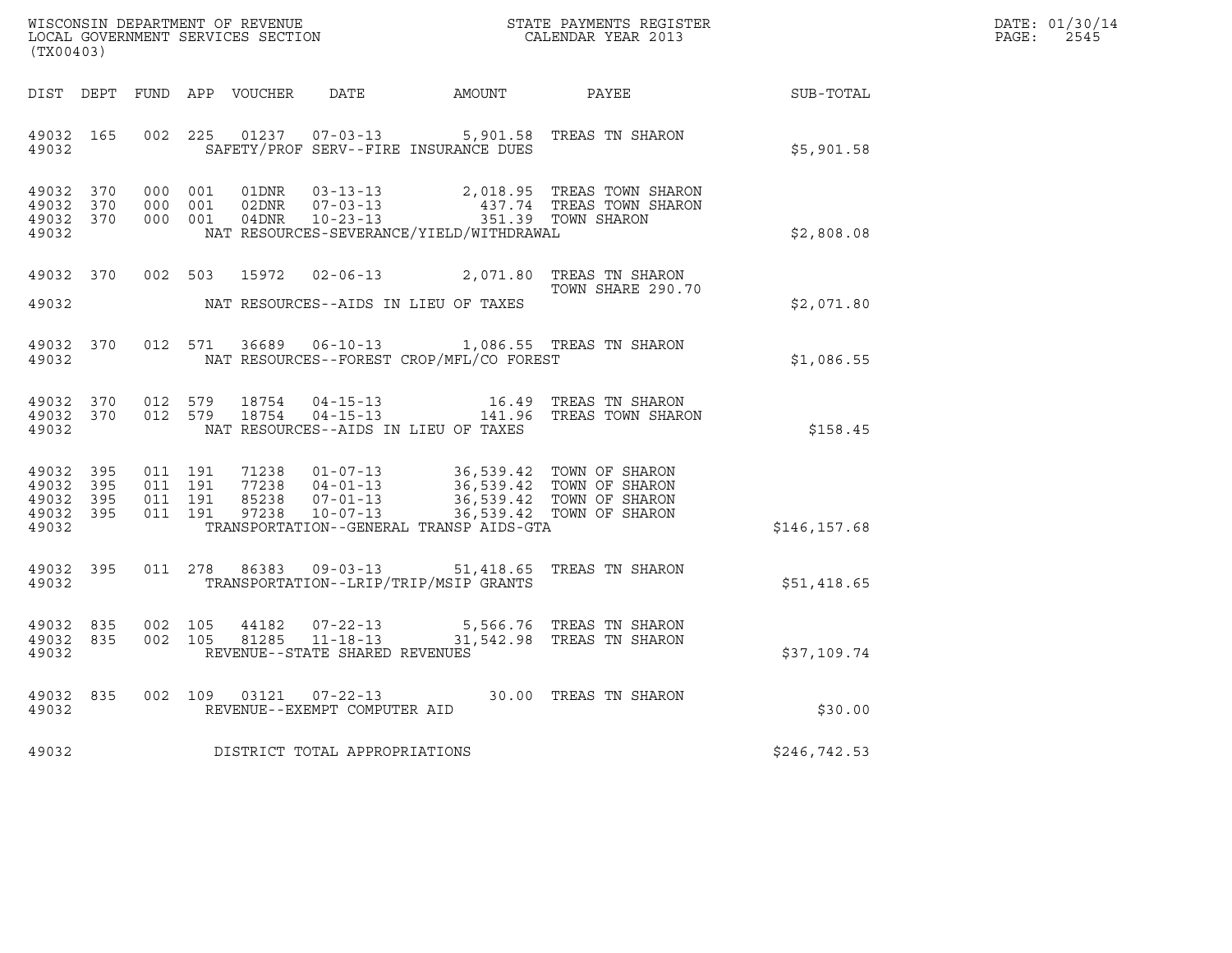| WISCONSIN DEPARTMENT OF REVENUE   | STATE PAYMENTS REGISTER | DATE: 01/30/14 |
|-----------------------------------|-------------------------|----------------|
| LOCAL GOVERNMENT SERVICES SECTION | CALENDAR YEAR 2013      | 2546<br>PAGE:  |

| (TX00403)                       |       |                    |         |                |                                                                    |                                            | WISCONSIN DEPARTMENT OF REVENUE<br>LOCAL GOVERNMENT SERVICES SECTION TERMS CONFINENT SERVICES SECTION                                                                                                                                                                                                                             |              | DATE: 01/30/14<br>PAGE: 2546 |
|---------------------------------|-------|--------------------|---------|----------------|--------------------------------------------------------------------|--------------------------------------------|-----------------------------------------------------------------------------------------------------------------------------------------------------------------------------------------------------------------------------------------------------------------------------------------------------------------------------------|--------------|------------------------------|
|                                 |       |                    |         |                |                                                                    |                                            | DIST DEPT FUND APP VOUCHER DATE AMOUNT PAYEE SUB-TOTAL                                                                                                                                                                                                                                                                            |              |                              |
|                                 | 49034 |                    |         |                |                                                                    | SAFETY/PROF SERV--FIRE INSURANCE DUES      | 49034 165 002 225 01238 07-03-13 8,197.31 TREAS TN STOCKTON                                                                                                                                                                                                                                                                       | \$8.197.31   |                              |
| 49034                           |       |                    |         |                |                                                                    | NAT RESOURCES-SEVERANCE/YIELD/WITHDRAWAL   |                                                                                                                                                                                                                                                                                                                                   | \$28,426.10  |                              |
|                                 |       |                    |         |                |                                                                    | 49034 NAT RESOURCES--AIDS IN LIEU OF TAXES | 49034 370 002 503 15973 02-06-13 2,949.50 TREAS TN STOCKTON<br>TOWN SHARE 398.17                                                                                                                                                                                                                                                  | \$2,949.50   |                              |
|                                 | 49034 |                    |         |                |                                                                    | NAT RESOURCES--FOREST CROP/MFL/CO FOREST   | 49034 370 012 571 36690 06-10-13 380.12 TREAS TN STOCKTON                                                                                                                                                                                                                                                                         | \$380.12     |                              |
| 49034                           |       |                    |         |                |                                                                    | NAT RESOURCES--AIDS IN LIEU OF TAXES       | $\begin{array}{cccccccc} 4\,9\,0\,3\,4 & 3\,7\,0 & 0\,1\,2 & 5\,7\,9 & 1\,8\,7\,5\,5 & 0\,4\,-1\,5\,-1\,3 & & & & 26\,.8\,4 & \text{TREAS TN STOCKTON} \\ 4\,9\,0\,3\,4 & 3\,7\,0 & 0\,1\,2 & 5\,7\,9 & 1\,8\,7\,5\,5 & 0\,4\,-1\,5\,-1\,3 & & & 3\,7\,.0\,5 & \text{TREAS TOWN STOCKTON} \end{array}$                            | \$63.89      |                              |
|                                 |       |                    |         |                | 49034 NAT RESOURCES--RU RECYCLING GRANT                            |                                            | 49034 370 074 670 40880 05-20-13 5,281.23 TREAS TN STOCKTON                                                                                                                                                                                                                                                                       | \$5,281.23   |                              |
| 49034                           |       |                    |         |                |                                                                    | TRANSPORTATION--GENERAL TRANSP AIDS-GTA    | $\begin{array}{cccccccc} 49034 & 395 & 011 & 191 & 71239 & 01\hbox{-}07\hbox{-}13 & 46\hbox{/}383.47 & \text{TOWN OF STOCKTON} \\ 49034 & 395 & 011 & 191 & 77239 & 04\hbox{-}01\hbox{-}13 & 46\hbox{/}383.47 & \text{TOWN OF STOCKTON} \\ 49034 & 395 & 011 & 191 & 85239 & 07\hbox{-}01\hbox{-}13 & 46\hbox{/}383.47 & \text{T$ | \$185,533.88 |                              |
| 49034                           |       |                    |         |                |                                                                    | TRANSPORTATION--LRIP/TRIP/MSIP GRANTS      | 49034 395 011 278 97169 12-12-13 51,418.65 TREAS TN STOCKTON                                                                                                                                                                                                                                                                      | \$51,418.65  |                              |
| 49034 835<br>49034 835<br>49034 |       | 002 105<br>002 105 |         | 44183<br>81286 | $07 - 22 - 13$<br>$11 - 18 - 13$<br>REVENUE--STATE SHARED REVENUES |                                            | 7,195.64   TREAS  TN  STOCKTON<br>40,917.34 TREAS TN STOCKTON                                                                                                                                                                                                                                                                     | \$48, 112.98 |                              |
| 49034 835<br>49034              |       |                    | 002 109 | 03122          | 07-22-13<br>REVENUE--EXEMPT COMPUTER AID                           |                                            | 224.00 TREAS TN STOCKTON                                                                                                                                                                                                                                                                                                          | \$224.00     |                              |
| 49034 835<br>49034              |       |                    |         | 021 363 35813  | $03 - 25 - 13$<br>REVENUE--LOTTERY CREDIT -                        |                                            | 2,117.88 TREAS TN STOCKTON                                                                                                                                                                                                                                                                                                        | \$2,117.88   |                              |
| 49034                           |       |                    |         |                | DISTRICT TOTAL APPROPRIATIONS                                      |                                            |                                                                                                                                                                                                                                                                                                                                   | \$332,705.54 |                              |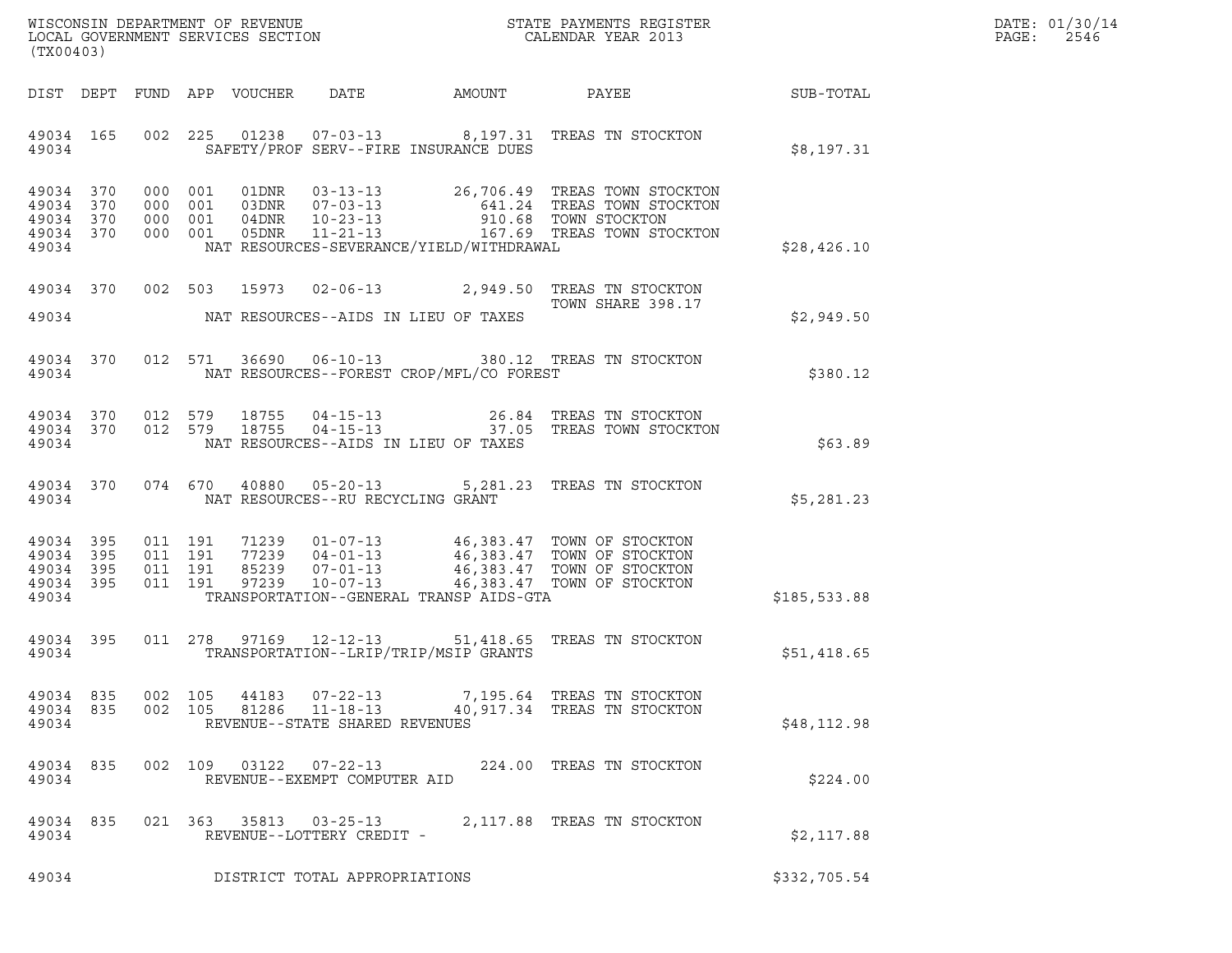|       | DATE: 01/30/14 |
|-------|----------------|
| PAGE: | 2547           |

| WISCONSIN DEPARTMENT OF REVENUE<br>LOCAL GOVERNMENT SERVICES SECTION<br>(TX00403) |                                           |                          |                          |                          |                                  |                                                                      |                                                                | STATE PAYMENTS REGISTER<br>CALENDAR YEAR 2013                                                                        | DATE: 01/30/14<br>$\mathtt{PAGE}$ :<br>2547 |  |
|-----------------------------------------------------------------------------------|-------------------------------------------|--------------------------|--------------------------|--------------------------|----------------------------------|----------------------------------------------------------------------|----------------------------------------------------------------|----------------------------------------------------------------------------------------------------------------------|---------------------------------------------|--|
|                                                                                   | DIST                                      | DEPT                     | FUND                     | APP                      | VOUCHER                          | DATE                                                                 | AMOUNT                                                         | PAYEE                                                                                                                | SUB-TOTAL                                   |  |
|                                                                                   | 49101<br>49101                            | 165                      | 002                      | 225                      | 01239                            |                                                                      | $07 - 03 - 13$ 738.98<br>SAFETY/PROF SERV--FIRE INSURANCE DUES | TREAS VIL ALMOND                                                                                                     | \$738.98                                    |  |
|                                                                                   | 49101<br>49101<br>49101<br>49101<br>49101 | 395<br>395<br>395<br>395 | 011<br>011<br>011<br>011 | 191<br>191<br>191<br>191 | 71240<br>77240<br>85240<br>97240 | $01 - 07 - 13$<br>$04 - 01 - 13$<br>$07 - 01 - 13$<br>$10 - 07 - 13$ | TRANSPORTATION--GENERAL TRANSP AIDS-GTA                        | 3,926.93 VILLAGE OF ALMOND<br>3,926.93 VILLAGE OF ALMOND<br>3,926.93 VILLAGE OF ALMOND<br>3,926.95 VILLAGE OF ALMOND | \$15,707.74                                 |  |
|                                                                                   | 49101<br>49101<br>49101                   | 835<br>835               | 002                      | 105<br>002 105           | 44184<br>81287                   | $07 - 22 - 13$<br>$11 - 18 - 13$<br>REVENUE--STATE SHARED REVENUES   | 87,174.62                                                      | 15,383.76 TREAS VIL ALMOND<br>TREAS VIL ALMOND                                                                       | \$102,558.38                                |  |
|                                                                                   | 49101<br>49101                            | 835                      | 002                      | 109                      | 03123                            | $07 - 22 - 13$<br>REVENUE--EXEMPT COMPUTER AID                       | 65.00                                                          | TREAS VIL ALMOND                                                                                                     | \$65.00                                     |  |
|                                                                                   | 49101                                     |                          |                          |                          |                                  | DISTRICT TOTAL APPROPRIATIONS                                        |                                                                |                                                                                                                      | \$119,070.10                                |  |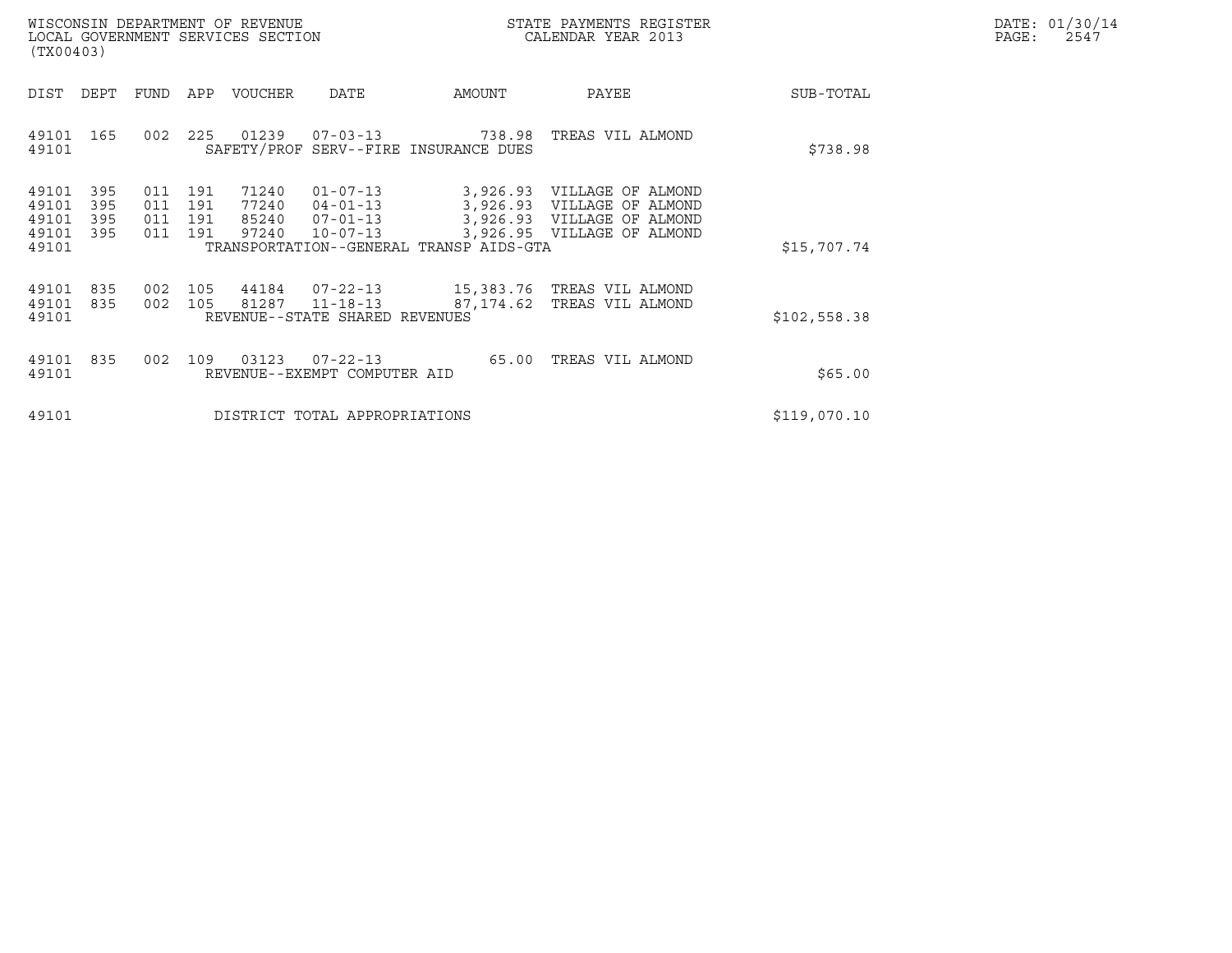| (TX00403)                                             |     |                               |         |                                |                                          |                                                                                                                                                                                                                                                                                          | DATE: 01/30/14<br>PAGE: 2548 |  |
|-------------------------------------------------------|-----|-------------------------------|---------|--------------------------------|------------------------------------------|------------------------------------------------------------------------------------------------------------------------------------------------------------------------------------------------------------------------------------------------------------------------------------------|------------------------------|--|
|                                                       |     |                               |         |                                |                                          | DIST DEPT FUND APP VOUCHER DATE AMOUNT PAYEE TO SUB-TOTAL                                                                                                                                                                                                                                |                              |  |
| 49102 165<br>49102                                    |     |                               |         |                                | SAFETY/PROF SERV--FIRE INSURANCE DUES    | 002 225 01240 07-03-13 2,300.13 TREAS VIL AMHERST                                                                                                                                                                                                                                        | \$2,300.13                   |  |
| 49102                                                 |     |                               |         |                                | NAT RESOURCES--FOREST CROP/MFL/CO FOREST | 49102 370 012 571 36691 06-10-13 3.90 TREAS VIL AMHERST                                                                                                                                                                                                                                  | \$3.90                       |  |
| 49102                                                 |     |                               |         |                                | NAT RESOURCES--URBAN FORESTRY GRANTS     | 49102 370 012 587 02504 03-25-13 4,437.00 TREAS VIL AMHERST                                                                                                                                                                                                                              | \$4,437.00                   |  |
| 49102 395<br>49102 395<br>49102<br>49102 395<br>49102 | 395 | 011 191<br>011 191<br>011 191 | 011 191 |                                | TRANSPORTATION--GENERAL TRANSP AIDS-GTA  | 71241    01-07-13    8,368.56    VILLAGE OF AMHERST<br>77241    04-01-13    8,368.56    VILLAGE OF AMHERST<br>85241    07-01-13    8,368.56    VILLAGE OF AMHERST<br>97241    10-07-13    8,368.58    VILLAGE OF AMHERST                                                                 | \$33,474.26                  |  |
| 49102                                                 |     |                               |         |                                | HS--AMBULANCE FUNDING ASSISTANCE GRANTS  | 49102 435 005 162 01HSD 09-03-13 4,854.90 VILLAGE AMHERST                                                                                                                                                                                                                                | \$4,854.90                   |  |
| 49102                                                 |     |                               |         | REVENUE--STATE SHARED REVENUES |                                          | $\begin{array}{cccc} 4\,9\,1\,0\,2 & 8\,3\,5 & 0\,0\,2 & 1\,0\,5 & 4\,4\,1\,8\,5 & 0\,7\,-2\,2\,-1\,3 & 2\,1\,,4\,6\,8\,.0\,4 & \text{TREAS VIL AMHERST} \\ 4\,9\,1\,0\,2 & 8\,3\,5 & 0\,0\,2 & 1\,0\,5 & 8\,1\,2\,8\,8 & 1\,1\,-1\,8\,-1\,3 & 1\,1\,2\,,8\,4\,9\,.0\,1 & \text{TREAS V$ | \$134,317.05                 |  |
| 49102 835<br>49102 835<br>49102                       |     | 002 109                       |         | REVENUE--EXEMPT COMPUTER AID   |                                          | 03124  07-22-13  550.00  TREAS VIL AMHERST<br>002 109 05259 07-22-13 658.00 TREAS VIL AMHERST                                                                                                                                                                                            | \$1,208.00                   |  |
| 49102                                                 |     |                               |         | DISTRICT TOTAL APPROPRIATIONS  |                                          |                                                                                                                                                                                                                                                                                          | \$180,595.24                 |  |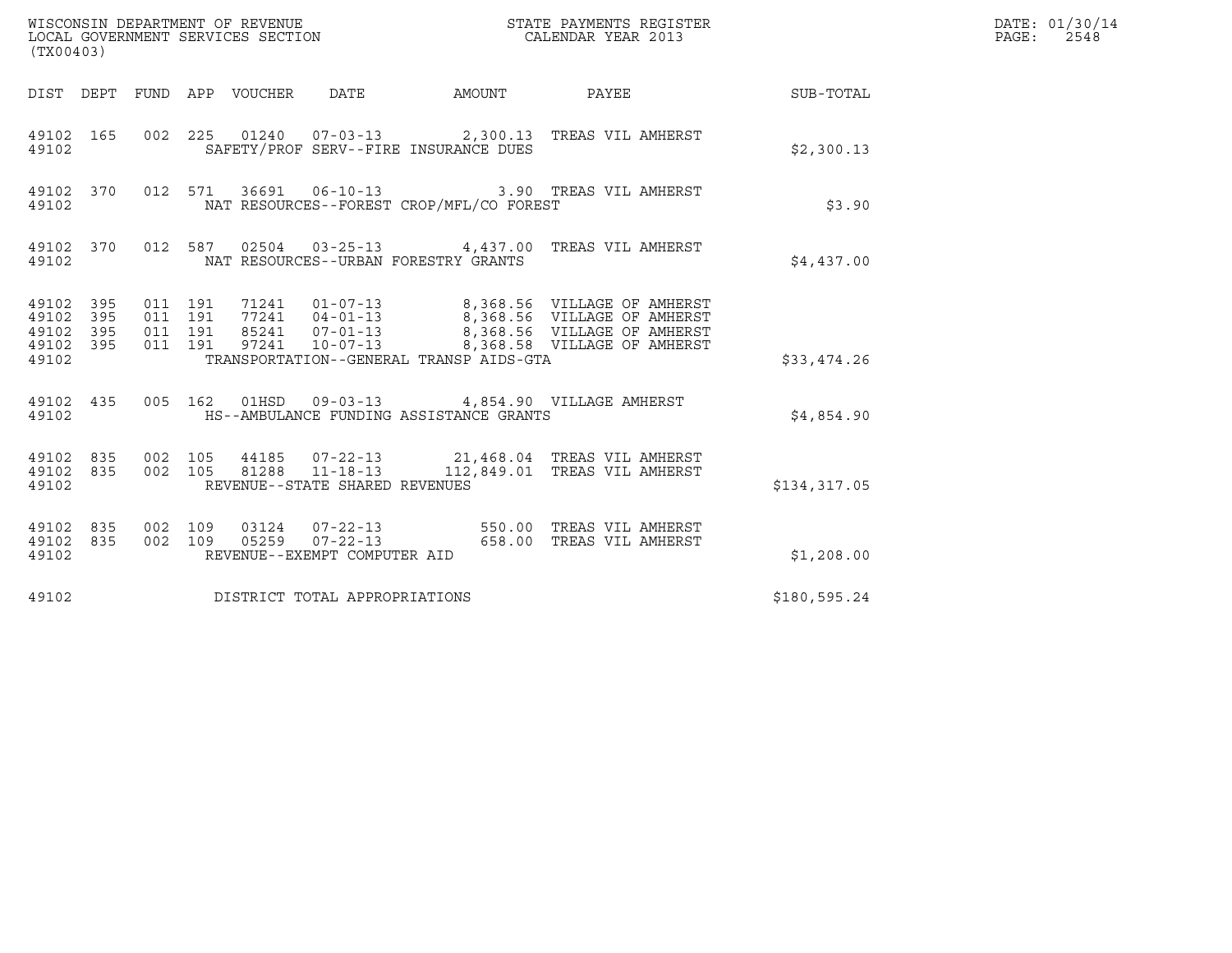| DATE: | 01/30/14 |
|-------|----------|
| PAGE: | 2549     |

|                                                |                           |                                                                                                                                                                                                                                                                                                                                                                                         | DATE: 01/30/14<br>PAGE:<br>2549                                                        |
|------------------------------------------------|---------------------------|-----------------------------------------------------------------------------------------------------------------------------------------------------------------------------------------------------------------------------------------------------------------------------------------------------------------------------------------------------------------------------------------|----------------------------------------------------------------------------------------|
| AMOUNT                                         | PAYEE                     | SUB-TOTAL                                                                                                                                                                                                                                                                                                                                                                               |                                                                                        |
| SAFETY/PROF SERV--FIRE INSURANCE DUES          |                           | \$1,093.23                                                                                                                                                                                                                                                                                                                                                                              |                                                                                        |
|                                                | TREAS VIL AMHERST JUNCTIO |                                                                                                                                                                                                                                                                                                                                                                                         |                                                                                        |
| NAT RESOURCES--AIDS IN LIEU OF TAXES           |                           | \$1,342.67                                                                                                                                                                                                                                                                                                                                                                              |                                                                                        |
|                                                |                           | \$16,788.67                                                                                                                                                                                                                                                                                                                                                                             |                                                                                        |
| REVENUE--STATE SHARED REVENUES                 |                           | \$21,524.34                                                                                                                                                                                                                                                                                                                                                                             |                                                                                        |
| $07 - 22 - 13$<br>REVENUE--EXEMPT COMPUTER AID |                           | \$8.00                                                                                                                                                                                                                                                                                                                                                                                  |                                                                                        |
| DISTRICT TOTAL APPROPRIATIONS                  |                           | \$40,756.91                                                                                                                                                                                                                                                                                                                                                                             |                                                                                        |
|                                                |                           | STATE PAYMENTS REGISTER<br>CALENDAR YEAR 2013<br>$02 - 06 - 13$ 1, 342.67<br>TOWN SHARE 177.28<br>01-07-13 4,197.16 VILLAGE OF AMHERST JUNCTI<br>04-01-13  4,197.16  VILLAGE OF AMHERST JUNCTI<br>07-01-13 4,197.16 VILLAGE OF AMHERST JUNCTI<br>10-07-13 4,197.19 VILLAGE OF AMHERST JUNCTI<br>TRANSPORTATION--GENERAL TRANSP AIDS-GTA<br>11-18-13 18,357.61 TREAS VIL AMHERST JUNCTIO | 01241  07-03-13  1,093.23  TREAS VIL AMHERST JUNCTIO<br>8.00 TREAS VIL AMHERST JUNCTIO |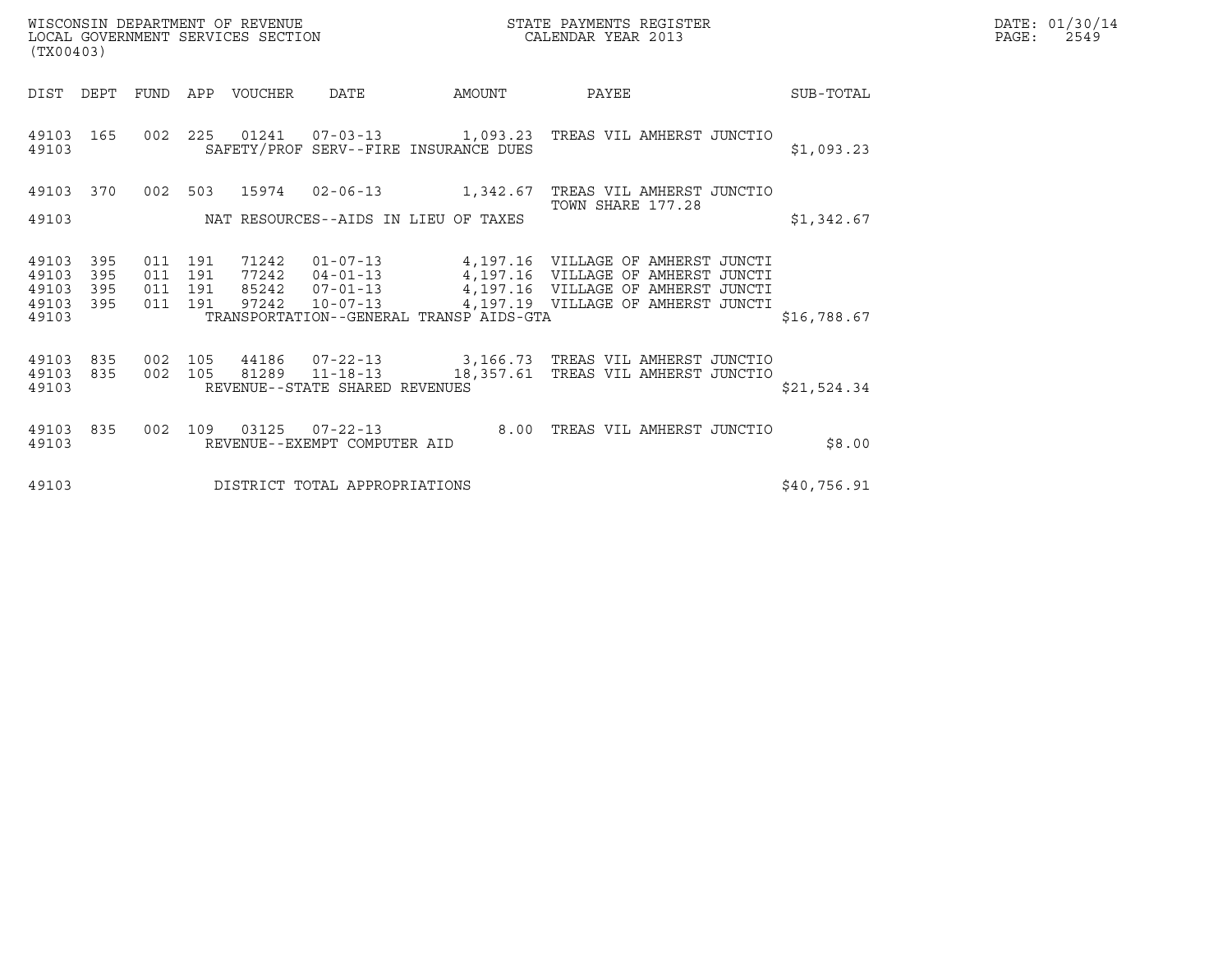| WISCONSIN DEPARTMENT OF REVENUE<br>LOCAL GOVERNMENT SERVICES SECTION | STATE PAYMENTS REGISTER<br>CALENDAR YEAR 2013 | DATE: 01/30/14<br>PAGE:<br>2550 |
|----------------------------------------------------------------------|-----------------------------------------------|---------------------------------|

|                                                               | WISCONSIN DEPARTMENT OF REVENUE<br>LOCAL GOVERNMENT SERVICES SECTION<br>CALENDAR YEAR 2013<br>(TX00403) |  |  |  |                                         |                                               |                                                                                                                                                                                                                                         |  | DATE: 01/30/14<br>PAGE: 2550 |  |
|---------------------------------------------------------------|---------------------------------------------------------------------------------------------------------|--|--|--|-----------------------------------------|-----------------------------------------------|-----------------------------------------------------------------------------------------------------------------------------------------------------------------------------------------------------------------------------------------|--|------------------------------|--|
|                                                               |                                                                                                         |  |  |  |                                         |                                               | DIST DEPT FUND APP VOUCHER DATE AMOUNT PAYEE PATE SUB-TOTAL                                                                                                                                                                             |  |                              |  |
|                                                               |                                                                                                         |  |  |  |                                         | 49141 SAFETY/PROF SERV--FIRE INSURANCE DUES   | 49141 165 002 225 01242 07-03-13 613.24 TREAS VIL JUNCTION CITY                                                                                                                                                                         |  | \$613.24                     |  |
|                                                               |                                                                                                         |  |  |  | 49141 MAT RESOURCES--RU RECYCLING GRANT |                                               | 49141 370 074 670 40881 05-20-13 1,800.28 TREAS VIL JUNCTION CITY                                                                                                                                                                       |  | \$1,800.28                   |  |
|                                                               |                                                                                                         |  |  |  | 49141 NAT RESOURCES--STEWARDSHIP 2000   |                                               | 49141 370 095 512 01940 01-28-13 13,625.00 TREAS VIL JUNCTION CITY                                                                                                                                                                      |  | \$13,625.00                  |  |
| 49141 395<br>49141 395<br>49141 395<br>49141 395              |                                                                                                         |  |  |  |                                         | 49141 TRANSPORTATION--GENERAL TRANSP AIDS-GTA | 011 191 71243 01-07-13 5,536.25 VILLAGE OF JUNCTION CITY<br>011 191 77243 04-01-13 5,536.25 VILLAGE OF JUNCTION CITY<br>011 191 85243 07-01-13 5,536.25 VILLAGE OF JUNCTION CITY<br>011 191 97243 10-07-13 5,536.26 VILLAGE OF JUNCTION |  | \$22,145.01                  |  |
| 49141 505<br>49141 505<br>49141 505<br>49141 505<br>49141 505 |                                                                                                         |  |  |  | 49141 DOA--HOUSING ASSISTANCE GRANTS    |                                               | 002 743 01189 09-04-13 30,125.89 TREAS VIL JUNCTION CITY<br>002 743 01189 09-04-13 110,310.52 TREAS VIL JUNCTION CITY<br>002 743 02302 10-17-13 26,942.05 TREAS VIL JUNCTION CITY<br>002 743 03380 11-18-13 56,540.41 TREAS VIL JUNC    |  | \$371,409.80                 |  |
|                                                               |                                                                                                         |  |  |  | 49141 REVENUE--STATE SHARED REVENUES    |                                               | 49141 835 002 105 44187 07-22-13 22,036.61 TREAS VIL JUNCTION CITY<br>49141 835 002 105 81290 11-18-13 124,873.60 TREAS VIL JUNCTION CITY                                                                                               |  | \$146, 910.21                |  |
|                                                               |                                                                                                         |  |  |  | 49141 REVENUE--EXEMPT COMPUTER AID      |                                               | 49141 835 002 109 03126 07-22-13 67.00 TREAS VIL JUNCTION CITY                                                                                                                                                                          |  | \$67.00                      |  |
| 49141                                                         |                                                                                                         |  |  |  | DISTRICT TOTAL APPROPRIATIONS           |                                               |                                                                                                                                                                                                                                         |  | \$556,570.54                 |  |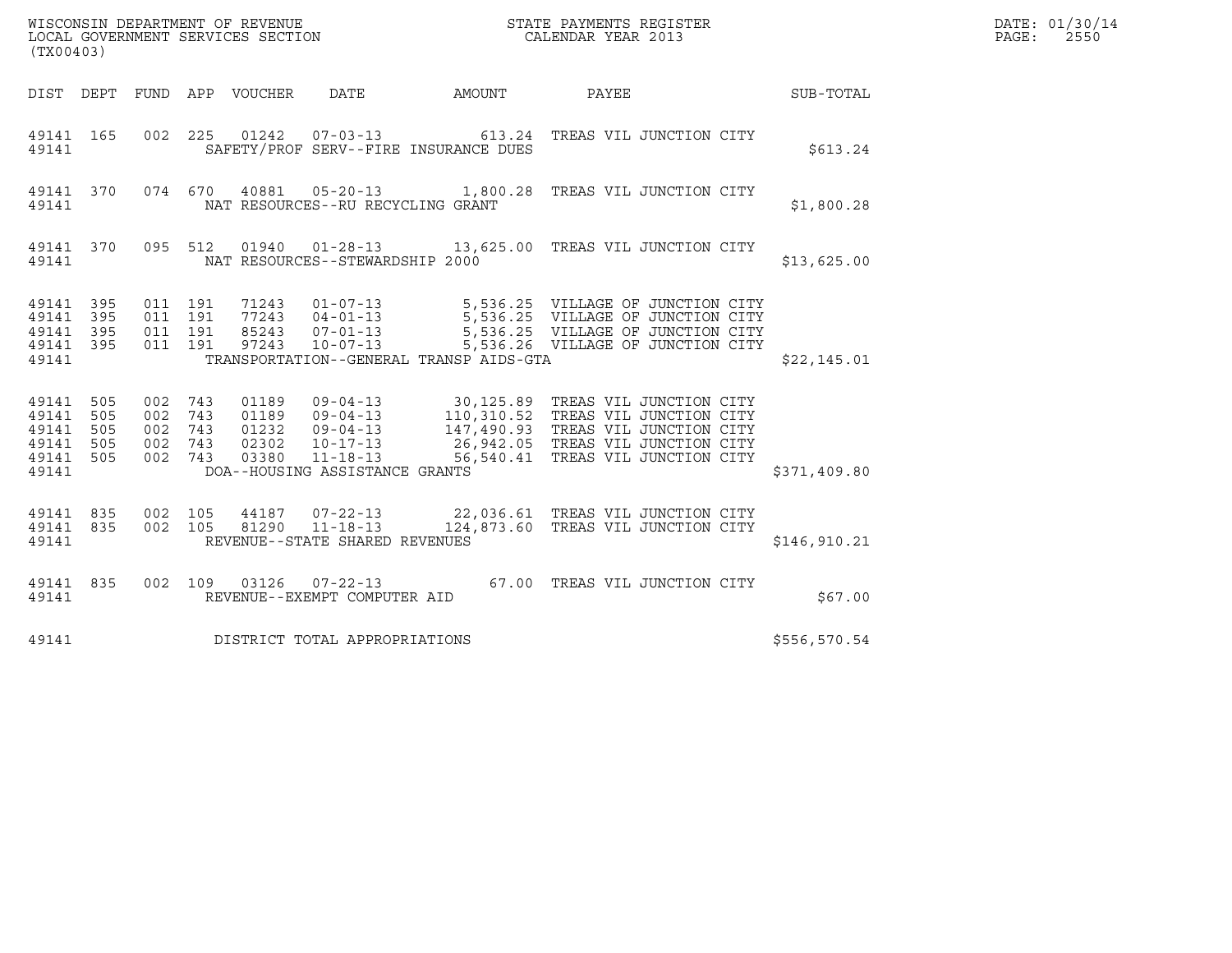| (TX00403)                   |            |                              |         | WISCONSIN DEPARTMENT OF REVENUE<br>LOCAL GOVERNMENT SERVICES SECTION |                                         | STATE PAYMENTS REGISTER<br>CALENDAR YEAR 2013                                       |             | DATE: 01/30/14<br>$\mathtt{PAGE:}$<br>2551 |
|-----------------------------|------------|------------------------------|---------|----------------------------------------------------------------------|-----------------------------------------|-------------------------------------------------------------------------------------|-------------|--------------------------------------------|
|                             |            |                              |         |                                                                      |                                         | DIST DEPT FUND APP VOUCHER DATE AMOUNT PAYEE TO SUB-TOTAL                           |             |                                            |
| 49161                       | 49161 165  |                              |         |                                                                      | SAFETY/PROF SERV--FIRE INSURANCE DUES   | 002  225  01243  07-03-13  368.16  TREAS VIL NELSONVILLE                            | \$368.16    |                                            |
|                             |            |                              |         |                                                                      |                                         | 49161 370 002 503 16226 02-21-13 738.26 TREAS VIL NELSONVILLE                       |             |                                            |
| 49161                       |            |                              |         |                                                                      | NAT RESOURCES--AIDS IN LIEU OF TAXES    | TOWN SHARE 44.81                                                                    | \$738.26    |                                            |
| 49161                       |            |                              |         |                                                                      | NAT RESOURCES--AIDS IN LIEU OF TAXES    | 49161 370 012 579 18756 04-15-13 65.60 TREAS VIL NELSONVILLE                        | \$65.60     |                                            |
| 49161 395<br>49161<br>49161 | 395<br>395 | 011 191<br>011 191           | 011 191 |                                                                      |                                         |                                                                                     |             |                                            |
| 49161 395<br>49161          |            |                              | 011 191 |                                                                      | TRANSPORTATION--GENERAL TRANSP AIDS-GTA |                                                                                     | \$3,366.03  |                                            |
| 49161                       | 49161 395  |                              |         |                                                                      | TRANSPORTATION--LRIP/TRIP/MSIP GRANTS   | 011  278  60927  01-03-13   16,757.78  TREAS VIL NELSONVILLE                        | \$16,757.78 |                                            |
| 49161 835<br>49161          |            | 49161 835 002 105<br>002 105 |         | 81291 11-18-13<br>REVENUE--STATE SHARED REVENUES                     |                                         | 44188  07-22-13  3,652.27  TREAS VIL NELSONVILLE<br>20,696.17 TREAS VIL NELSONVILLE | \$24,348.44 |                                            |
| 49161                       | 49161 835  |                              |         | REVENUE--EXEMPT COMPUTER AID                                         |                                         | 002 109 03127 07-22-13 5.00 TREAS VIL NELSONVILLE                                   | \$5.00      |                                            |
| 49161                       |            |                              |         | DISTRICT TOTAL APPROPRIATIONS                                        |                                         |                                                                                     | \$45,649.27 |                                            |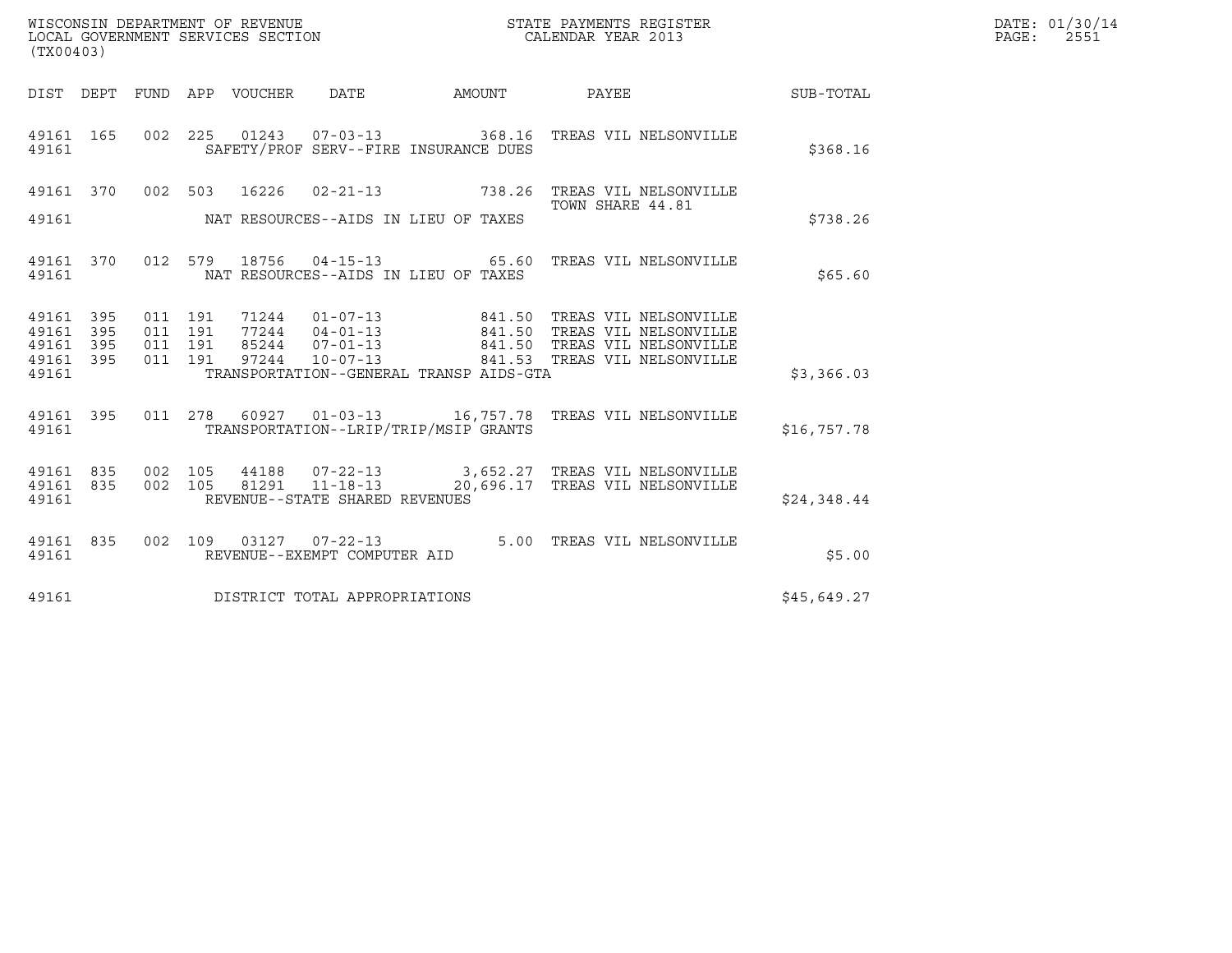|       | DATE: 01/30/14 |
|-------|----------------|
| PAGE: | 2552           |

| WISCONSIN DEPARTMENT OF REVENUE<br>LOCAL GOVERNMENT SERVICES SECTION<br>(TX00403) |                   |                                      |         |                                  |                                                                      |                                         | STATE PAYMENTS REGISTER<br>CALENDAR YEAR 2013                                                                                        |             | DATE: 01/30/14<br>$\mathtt{PAGE:}$<br>2552 |
|-----------------------------------------------------------------------------------|-------------------|--------------------------------------|---------|----------------------------------|----------------------------------------------------------------------|-----------------------------------------|--------------------------------------------------------------------------------------------------------------------------------------|-------------|--------------------------------------------|
| DIST                                                                              | DEPT              |                                      |         | FUND APP VOUCHER                 | DATE                                                                 | AMOUNT                                  | PAYEE                                                                                                                                | SUB-TOTAL   |                                            |
| 49171 165<br>49171                                                                |                   | 002                                  |         |                                  |                                                                      | SAFETY/PROF SERV--FIRE INSURANCE DUES   | 225  01244  07-03-13   1,741.69  TREAS VIL PARK RIDGE                                                                                | \$1,741.69  |                                            |
| 49171<br>49171<br>49171<br>49171 395<br>49171                                     | 395<br>395<br>395 | 011 191<br>011 191<br>011 191<br>011 | 191     | 71245<br>77245<br>85245<br>97245 | $01 - 07 - 13$<br>$04 - 01 - 13$<br>$07 - 01 - 13$<br>$10 - 07 - 13$ | TRANSPORTATION--GENERAL TRANSP AIDS-GTA | 2,482.18 VILLAGE OF PARK RIDGE<br>2,482.18 VILLAGE OF PARK RIDGE<br>2,482.18 VILLAGE OF PARK RIDGE<br>2,482.19 VILLAGE OF PARK RIDGE | \$9,928.73  |                                            |
| 49171 835<br>49171 835<br>49171                                                   |                   | 002                                  | 002 105 |                                  | 81292 11-18-13<br>REVENUE--STATE SHARED REVENUES                     | 10,775.30                               | 105  44189  07-22-13   1,901.47  TREAS VIL PARK RIDGE<br>TREAS VIL PARK RIDGE                                                        | \$12,676.77 |                                            |
| 49171 835<br>49171                                                                |                   | 002                                  |         | 109 03128                        | $07 - 22 - 13$<br>REVENUE--EXEMPT COMPUTER AID                       | 183.00                                  | TREAS VIL PARK RIDGE                                                                                                                 | \$183.00    |                                            |
| 49171                                                                             |                   |                                      |         |                                  | DISTRICT TOTAL APPROPRIATIONS                                        |                                         |                                                                                                                                      | \$24,530.19 |                                            |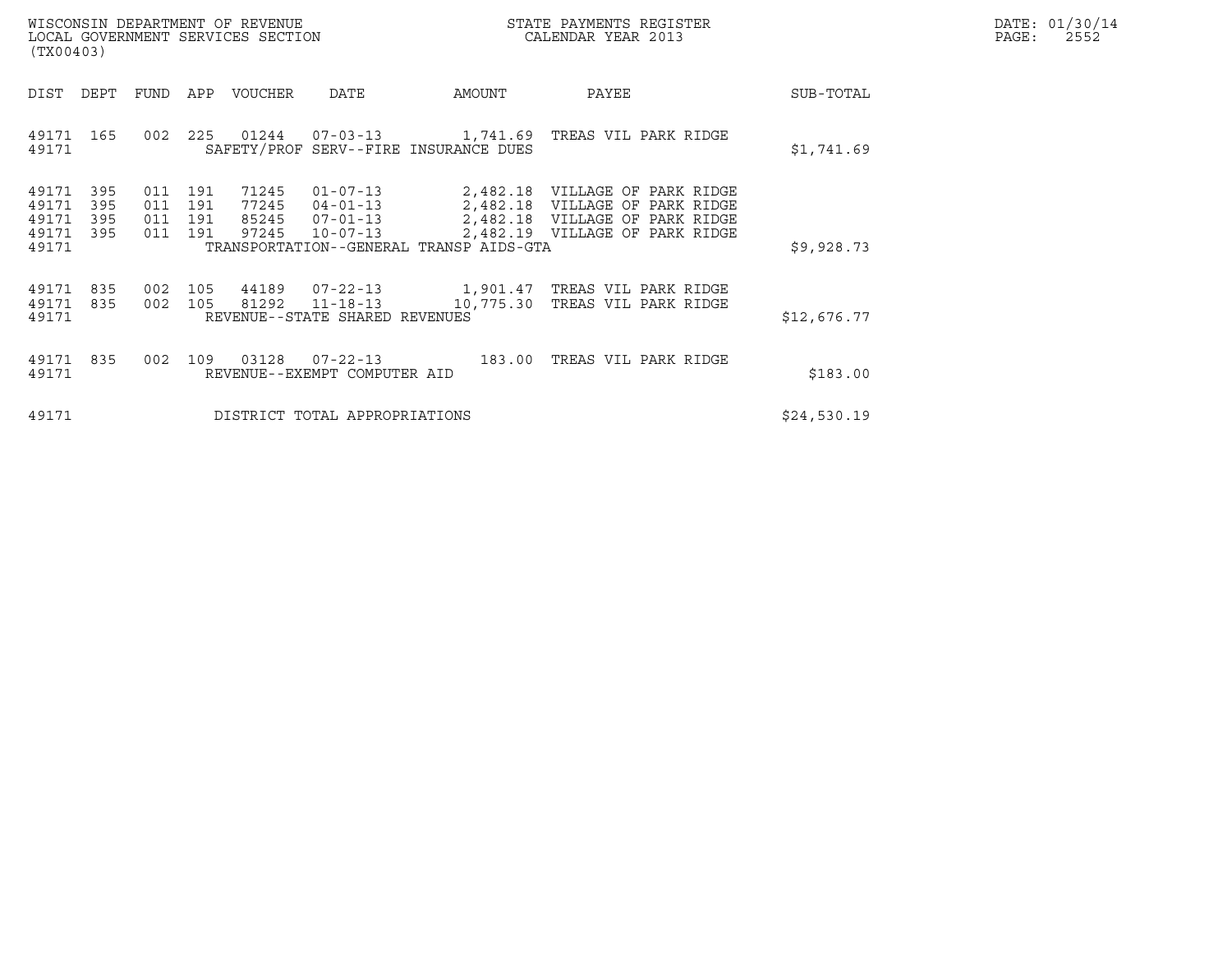| DATE: | 01/30/14 |
|-------|----------|
| PAGE: | 2553     |

| (TX00403)                                             |              |                               |         |                            |                                                                    |                                          |                                                                                                                                                                                                                                                   |                  | DATE: 01/30/14<br>PAGE:<br>2553 |
|-------------------------------------------------------|--------------|-------------------------------|---------|----------------------------|--------------------------------------------------------------------|------------------------------------------|---------------------------------------------------------------------------------------------------------------------------------------------------------------------------------------------------------------------------------------------------|------------------|---------------------------------|
|                                                       |              |                               |         | DIST DEPT FUND APP VOUCHER | DATE                                                               | AMOUNT                                   | PAYEE                                                                                                                                                                                                                                             | <b>SUB-TOTAL</b> |                                 |
| 49173 165<br>49173                                    |              |                               |         |                            |                                                                    | SAFETY/PROF SERV--FIRE INSURANCE DUES    | 002 225 01245 07-03-13 34,185.43 TREAS VIL PLOVER                                                                                                                                                                                                 | \$34,185.43      |                                 |
| 49173 370<br>49173 370                                |              | 002 503<br>002 503            |         | 15975                      |                                                                    |                                          | 15975  02-06-13  5,017.97  TREAS VIL PLOVER<br>02-06-13 3,514.06 TREAS VIL PLOVER                                                                                                                                                                 |                  |                                 |
| 49173                                                 |              |                               |         |                            |                                                                    | NAT RESOURCES--AIDS IN LIEU OF TAXES     | TOWN SHARE 2411.38                                                                                                                                                                                                                                | \$8,532.03       |                                 |
| 49173 370<br>49173                                    |              |                               |         | 012 571 36692              |                                                                    | NAT RESOURCES--FOREST CROP/MFL/CO FOREST | 06-10-13 14.55 TREAS VIL PLOVER                                                                                                                                                                                                                   | \$14.55          |                                 |
| 49173 370<br>49173                                    |              |                               |         |                            |                                                                    | NAT RESOURCES--RECREATION RESOURCE-FED   | 012 583 02253 03-04-13 1,475.50 TREAS VIL PLOVER                                                                                                                                                                                                  | \$1,475.50       |                                 |
| 49173 370<br>49173                                    |              | 49173 370 095 512<br>095 512  |         | 01025<br>01026             | $11 - 27 - 13$<br>NAT RESOURCES--STEWARDSHIP 2000                  |                                          | 11-27-13 82,272.50 TREAS VIL PLOVER<br>68,090.00 TREAS VIL PLOVER                                                                                                                                                                                 | \$150, 362.50    |                                 |
| 49173 395<br>49173<br>49173 395<br>49173 395<br>49173 | 395          | 011 177<br>011 177<br>011 177 | 011 177 |                            | TRANSPORTATION--TRANSIT AID                                        |                                          | $\begin{tabular}{cccc} 00044 & 12-30-13 & 7,462.00 & VILLAGE OF PLOVER \\ 80044 & 06-14-13 & 12,436.00 & VILLAGE OF PLOVER \\ 88044 & 07-08-13 & 12,436.00 & VILLAGE OF PLOVER \\ 92044 & 09-30-13 & 12,436.00 & VILLAGE OF PLOVER \end{tabular}$ | \$44,770.00      |                                 |
| 49173 395<br>49173 395<br>49173 395<br>49173          |              | 011 182<br>011 182            | 011 182 |                            | 91607 10-23-13                                                     | TRANSPORTATION--TRANSIT AIDS-FEDERAL     | 63030  01-28-13  17,710.00 TREAS VIL PLOVER<br>84940 08-21-13 34,998.00 TREAS VIL PLOVER<br>18,506.00 TREAS VIL PLOVER                                                                                                                            | \$71,214.00      |                                 |
| 49173 395<br>49173<br>49173<br>49173 395<br>49173     | 395<br>- 395 | 011 191<br>011 191            | 011 191 | 71246<br>77246<br>85246    | $01 - 07 - 13$<br>$04 - 01 - 13$<br>$07 - 01 - 13$                 | TRANSPORTATION--GENERAL TRANSP AIDS-GTA  | 177,824.07 VILLAGE OF PLOVER<br>177,824.07 VILLAGE OF PLOVER<br>177,824.07 VILLAGE OF PLOVER<br>011  191  97246  10-07-13  177,824.07  VILLAGE OF PLOVER                                                                                          | \$711,296.28     |                                 |
| 49173 455<br>49173                                    |              |                               |         |                            | JUSTICE--LAW ENFORCEMENT TRAINING                                  |                                          | 002 231 00490 02-13-13 3,200.00 TREAS VIL PLOVER                                                                                                                                                                                                  | \$3,200.00       |                                 |
| 49173 835<br>49173 835<br>49173                       |              | 002 105<br>002 105            |         |                            | 44190 07-22-13<br>81293 11-18-13<br>REVENUE--STATE SHARED REVENUES |                                          | 162,621.28 TREAS VIL PLOVER<br>475,339.25 TREAS VIL PLOVER                                                                                                                                                                                        | \$637,960.53     |                                 |
|                                                       |              |                               |         |                            |                                                                    |                                          | 49173 835 002 109 03129 07-22-13 16,302.00 TREAS VIL PLOVER                                                                                                                                                                                       |                  |                                 |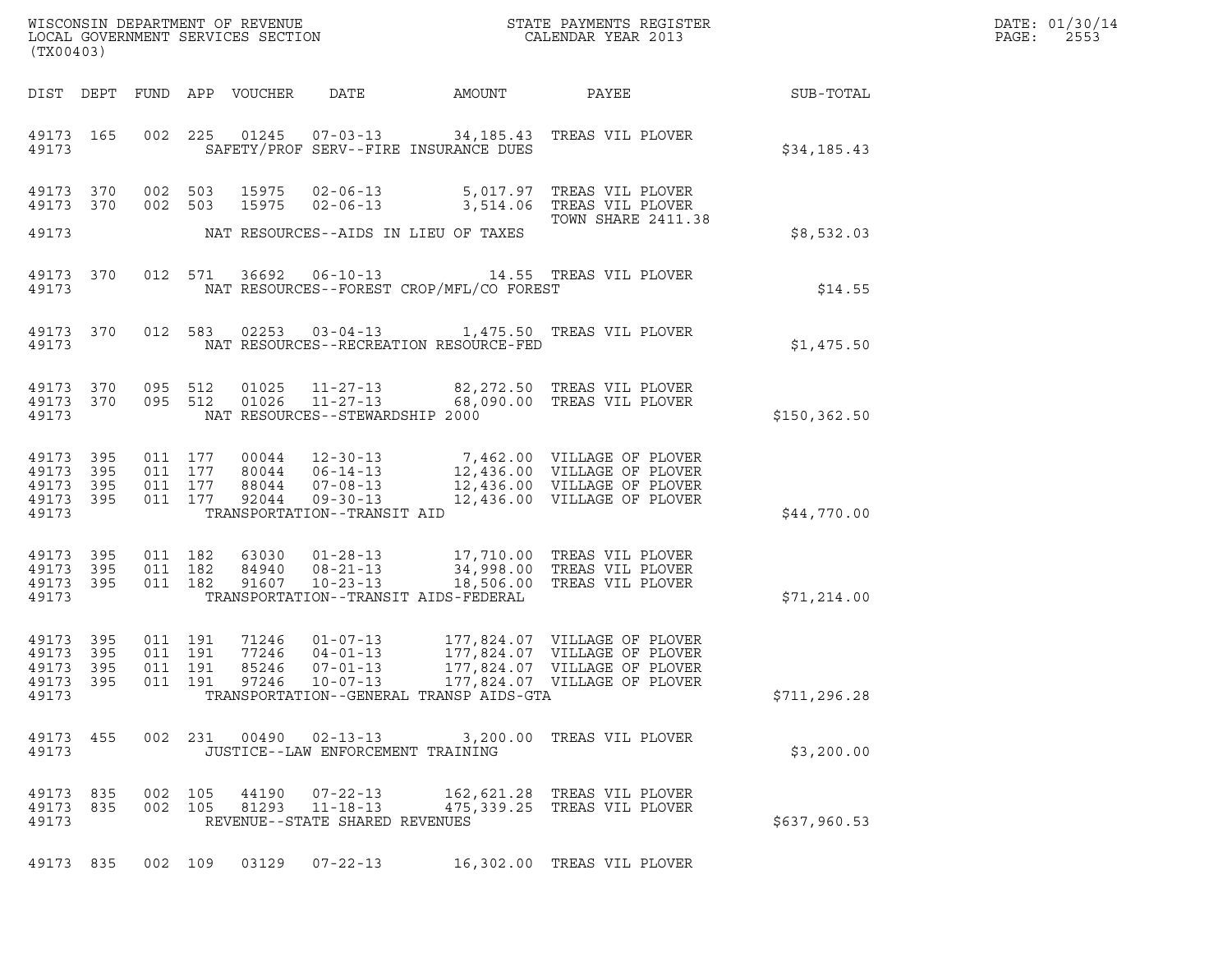| WISCONSIN DEPARTMENT OF REVENUE<br>LOCAL GOVERNMENT SERVICES SECTION<br>(TX00403) |      |     |                |                                                |           | STATE PAYMENTS REGISTER<br>CALENDAR YEAR 2013 |                | DATE: 01/30/14<br>PAGE:<br>2554 |
|-----------------------------------------------------------------------------------|------|-----|----------------|------------------------------------------------|-----------|-----------------------------------------------|----------------|---------------------------------|
| DIST<br>DEPT                                                                      | FUND | APP | <b>VOUCHER</b> | DATE                                           | AMOUNT    | PAYEE                                         | SUB-TOTAL      |                                 |
| 835<br>49173<br>49173                                                             | 002  | 109 | 05260          | $07 - 22 - 13$<br>REVENUE--EXEMPT COMPUTER AID | 12,035.00 | TREAS VIL PLOVER                              | \$28,337.00    |                                 |
| 835<br>49173<br>49173                                                             | 021  | 363 | 35814          | $03 - 25 - 13$<br>REVENUE--LOTTERY CREDIT -    | 7,108.65  | TREAS VIL PLOVER                              | \$7,108.65     |                                 |
| 49173                                                                             |      |     |                | DISTRICT TOTAL APPROPRIATIONS                  |           |                                               | \$1,698,456.47 |                                 |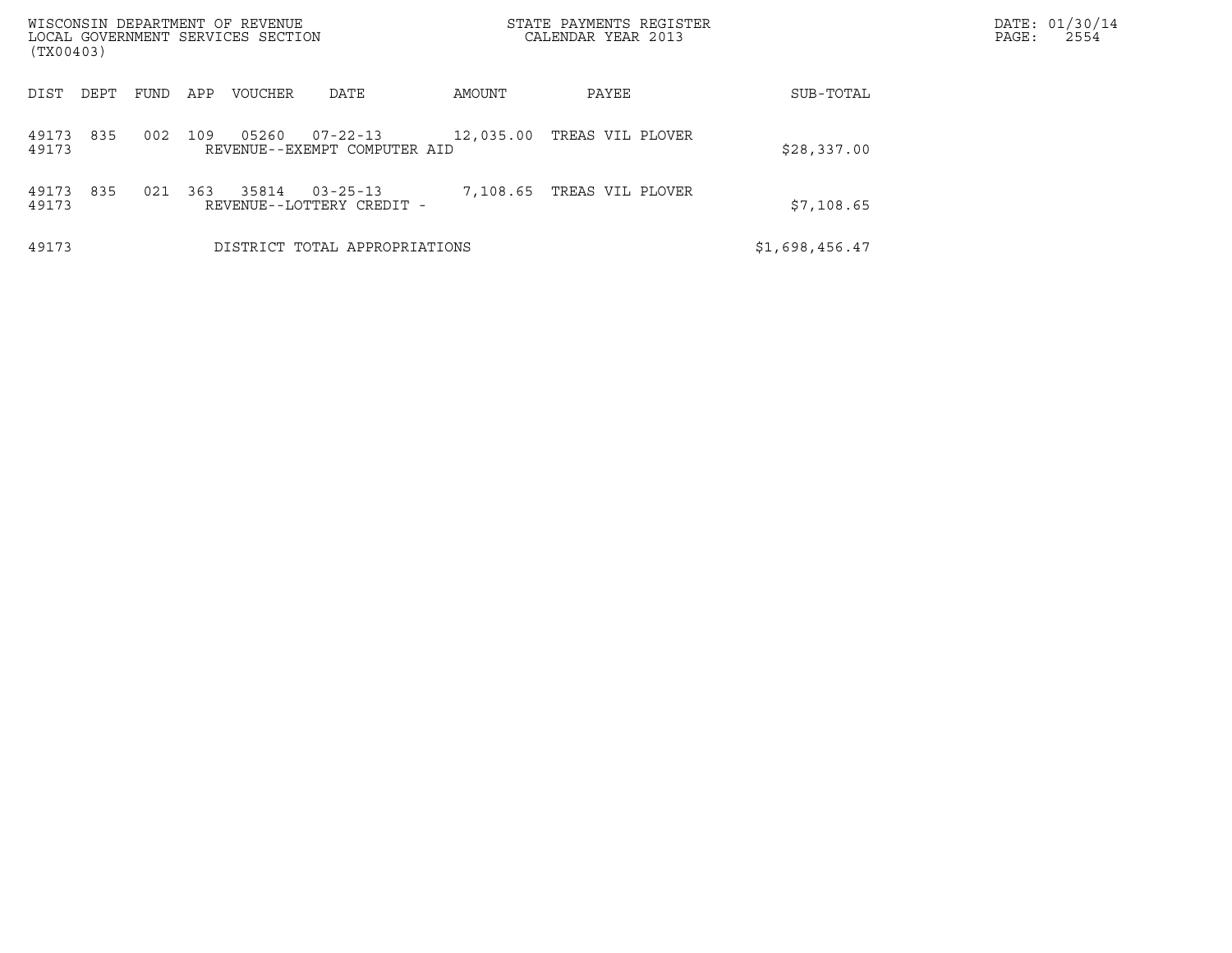| WISCONSIN DEPARTMENT OF REVENUE   | STATE PAYMENTS REGISTER | DATE: 01/30/14 |
|-----------------------------------|-------------------------|----------------|
| LOCAL GOVERNMENT SERVICES SECTION | CALENDAR YEAR 2013      | 2555<br>PAGE:  |

| (TX00403)                                                                                                                                                                                                                                                                                                                                                                                                                                                               |               | DATE: 01/30/14<br>$\mathtt{PAGE:}$<br>2555 |
|-------------------------------------------------------------------------------------------------------------------------------------------------------------------------------------------------------------------------------------------------------------------------------------------------------------------------------------------------------------------------------------------------------------------------------------------------------------------------|---------------|--------------------------------------------|
| DIST DEPT FUND APP VOUCHER DATE AMOUNT PAYEE                                                                                                                                                                                                                                                                                                                                                                                                                            | SUB-TOTAL     |                                            |
| 002  225  01246  07-03-13  787.70 TREAS VIL ROSHOLT<br>49176 165<br>SAFETY/PROF SERV--FIRE INSURANCE DUES<br>49176                                                                                                                                                                                                                                                                                                                                                      | \$787.70      |                                            |
| $\begin{array}{cccc} 011 & 191 & 71247 & 01\texttt{-}07\texttt{-}13 \\ 011 & 191 & 77247 & 04\texttt{-}01\texttt{-}13 \\ 011 & 191 & 85247 & 07\texttt{-}01\texttt{-}13 \\ 011 & 191 & 85247 & 07\texttt{-}01\texttt{-}13 \\ 011 & 191 & 97247 & 10\texttt{-}07\texttt{-}13 \\ \end{array} \qquad \begin{array}{cccc} 4\texttt{,}229.41 & \text{VILLAGE OF ROS$<br>49176 395<br>49176<br>395<br>49176 395<br>49176 395<br>49176 TRANSPORTATION--GENERAL TRANSP AIDS-GTA | \$16,917.64   |                                            |
| 49176 395 011 278 93886 11-08-13 12,948.62 TREAS VIL ROSHOLT<br>TRANSPORTATION--LRIP/TRIP/MSIP GRANTS<br>49176                                                                                                                                                                                                                                                                                                                                                          | \$12,948.62   |                                            |
| 49176 465 002 305 00631 05-06-13 3,616.07 TREAS VIL ROSHOLT<br>MILITARY AFFAIRS-EMER MGMT-DISASTER RECO<br>49176                                                                                                                                                                                                                                                                                                                                                        | \$3,616.07    |                                            |
| 49176 465 002 342 00631 05-06-13 21,696.43 TREAS VIL ROSHOLT<br>MILITARY AFFAIRS-EMERGENCY MGMT-FED FUND<br>49176                                                                                                                                                                                                                                                                                                                                                       | \$21,696.43   |                                            |
| 002 105 44191 07-22-13 13,313.37 TREAS VIL ROSHOLT<br>002 105 81294 11-18-13 70,487.22 TREAS VIL ROSHOLT<br>49176 835<br>49176 835<br>49176<br>REVENUE--STATE SHARED REVENUES                                                                                                                                                                                                                                                                                           | \$83,800.59   |                                            |
| 49176 835 002 109 03130 07-22-13 685.00 TREAS VIL ROSHOLT<br>REVENUE--EXEMPT COMPUTER AID<br>49176                                                                                                                                                                                                                                                                                                                                                                      | \$685.00      |                                            |
|                                                                                                                                                                                                                                                                                                                                                                                                                                                                         | \$140, 452.05 |                                            |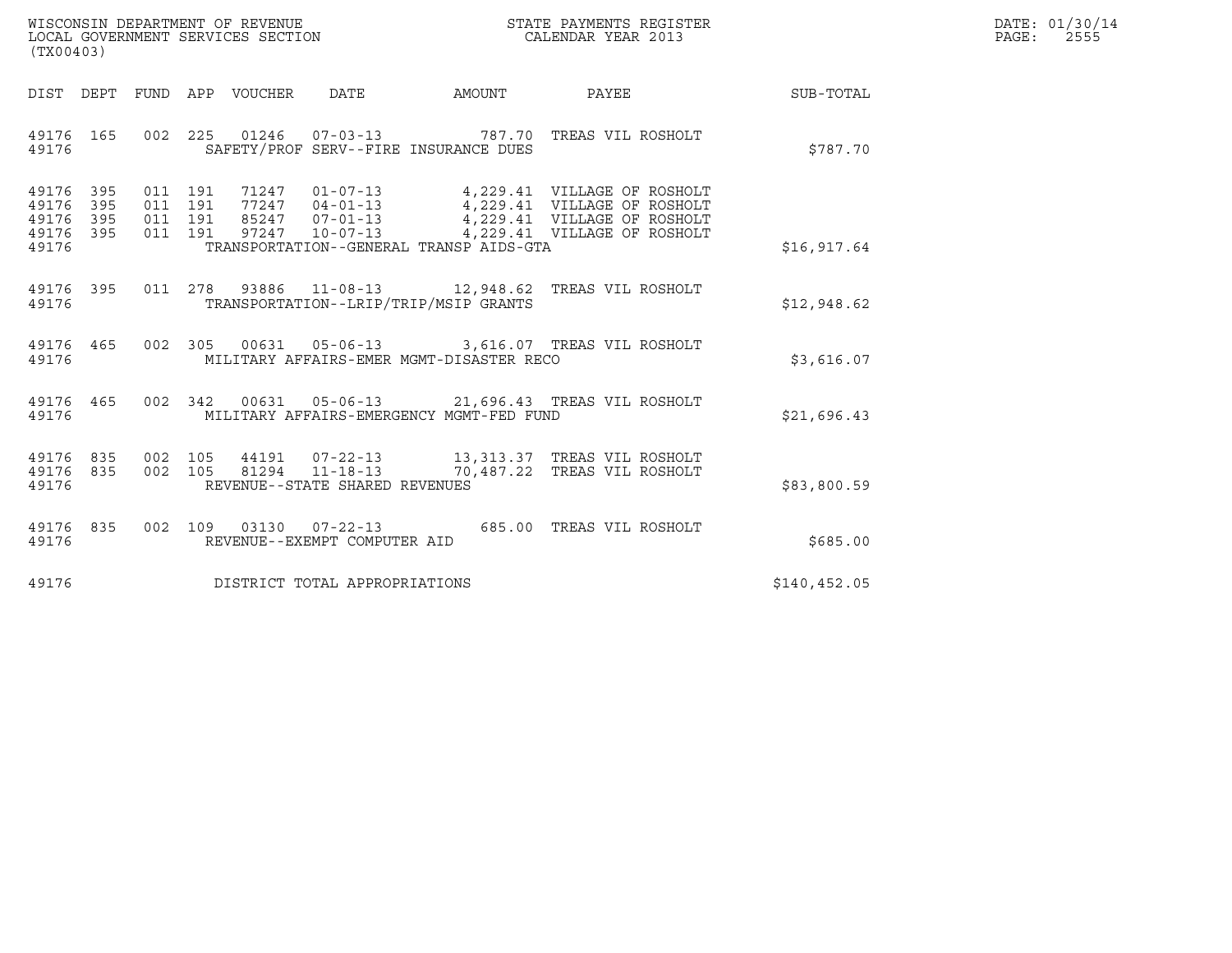| (TX00403)                                         |            |                                          | WISCONSIN DEPARTMENT OF REVENUE<br>LOCAL GOVERNMENT SERVICES SECTION |                                    |                                         | STATE PAYMENTS REGISTER<br>CALENDAR YEAR 2013                                                                                                      |              | DATE: 01/30/14<br>PAGE:<br>2556 |
|---------------------------------------------------|------------|------------------------------------------|----------------------------------------------------------------------|------------------------------------|-----------------------------------------|----------------------------------------------------------------------------------------------------------------------------------------------------|--------------|---------------------------------|
|                                                   |            |                                          | DIST DEPT FUND APP VOUCHER DATE                                      |                                    |                                         | AMOUNT PAYEE SUB-TOTAL                                                                                                                             |              |                                 |
| 49191                                             | 49191 165  |                                          |                                                                      |                                    | SAFETY/PROF SERV--FIRE INSURANCE DUES   | 002 225 01247 07-03-13 4,540.46 TREAS VIL WHITING                                                                                                  | \$4,540.46   |                                 |
| 49191                                             | 49191 370  |                                          |                                                                      |                                    | NAT RESOURCES--RECREATION RESOURCE-FED  | 012 583 01809 01-14-13 3,832.00 TREAS VIL WHITING                                                                                                  | \$3,832.00   |                                 |
| 49191                                             | 49191 370  |                                          |                                                                      | NAT RESOURCES--DAM SAFETY PROJECTS |                                         | 095 532 00657 10-07-13 250,091.05 TREAS VIL WHITING                                                                                                | \$250,091.05 |                                 |
| 49191 395<br>49191<br>49191<br>49191 395<br>49191 | 395<br>395 | 011 191<br>011 191<br>011 191<br>011 191 |                                                                      |                                    | TRANSPORTATION--GENERAL TRANSP AIDS-GTA | 71248  01-07-13  13,925.39  VILLAGE OF WHITING<br>77248  04-01-13  13,925.39  VILLAGE OF WHITING<br>97248  10-07-13  13,925.41  VILLAGE OF WHITING | \$55,701.58  |                                 |
| 49191 835<br>49191                                | 49191 835  | 002 109<br>002 109                       |                                                                      | REVENUE--EXEMPT COMPUTER AID       |                                         | 03131  07-22-13  1,409.00 TREAS VIL WHITING<br>05261  07-22-13  2.00 TREAS VIL WHITING                                                             | \$1,411.00   |                                 |
| 49191                                             | 49191 835  |                                          |                                                                      |                                    | DOA-PAYMENT FOR MUNICIPAL SERVICES AID  | 002 501 00003 02-01-13 110.16 TREAS VIL WHITING                                                                                                    | \$110.16     |                                 |
| 49191                                             |            |                                          |                                                                      | DISTRICT TOTAL APPROPRIATIONS      |                                         |                                                                                                                                                    | \$315,686.25 |                                 |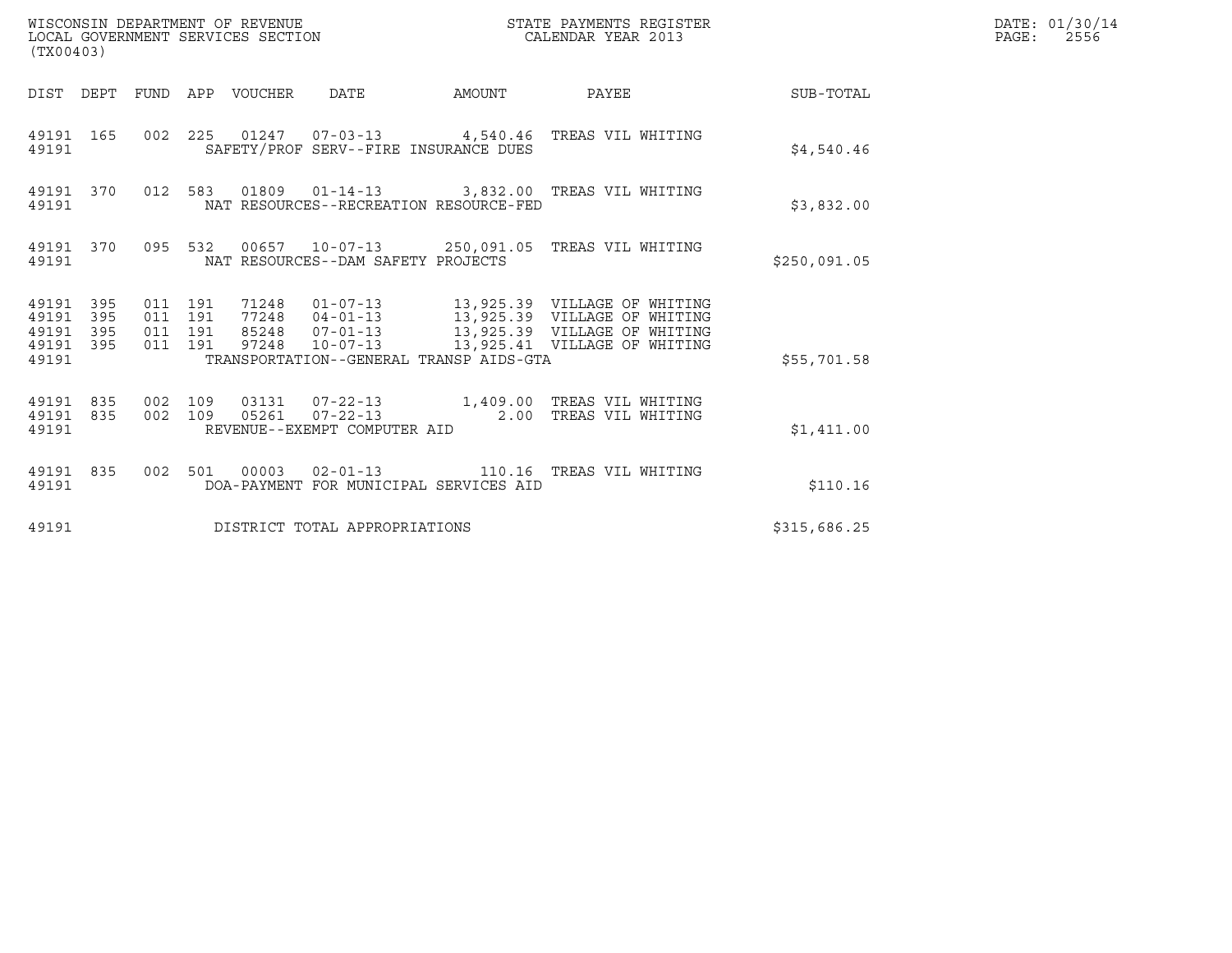| LOCAL GOVERNMENT SERVICES SECTION<br>(TX00403)                                                                                          |                                                                                                |                                                                                                                     |                                                                                                |                                                                                                                            |                                                                                                                                                                                                                                                          |                                                                                                                                                              |                                                                                                                                                                                                                                                                                                                                                                                                                                                                                                                                                                                      |                | DATE: 01/30/14<br>PAGE:<br>2557 |
|-----------------------------------------------------------------------------------------------------------------------------------------|------------------------------------------------------------------------------------------------|---------------------------------------------------------------------------------------------------------------------|------------------------------------------------------------------------------------------------|----------------------------------------------------------------------------------------------------------------------------|----------------------------------------------------------------------------------------------------------------------------------------------------------------------------------------------------------------------------------------------------------|--------------------------------------------------------------------------------------------------------------------------------------------------------------|--------------------------------------------------------------------------------------------------------------------------------------------------------------------------------------------------------------------------------------------------------------------------------------------------------------------------------------------------------------------------------------------------------------------------------------------------------------------------------------------------------------------------------------------------------------------------------------|----------------|---------------------------------|
|                                                                                                                                         |                                                                                                |                                                                                                                     |                                                                                                | DIST DEPT FUND APP VOUCHER                                                                                                 | DATE                                                                                                                                                                                                                                                     | AMOUNT                                                                                                                                                       | PAYEE                                                                                                                                                                                                                                                                                                                                                                                                                                                                                                                                                                                | SUB-TOTAL      |                                 |
| 49281 165<br>49281                                                                                                                      |                                                                                                | 002                                                                                                                 | 225                                                                                            |                                                                                                                            | 01248  07-03-13                                                                                                                                                                                                                                          | SAFETY/PROF SERV--FIRE INSURANCE DUES                                                                                                                        | 56,863.14 TREAS CITY STEVENS POINT                                                                                                                                                                                                                                                                                                                                                                                                                                                                                                                                                   | \$56,863.14    |                                 |
| 49281<br>49281<br>49281<br>49281 395<br>49281                                                                                           | 395<br>395<br>395                                                                              | 011 162<br>011 162<br>011 162<br>011 162                                                                            |                                                                                                | 72078<br>78078<br>86078<br>98078                                                                                           | $04 - 01 - 13$<br>$07 - 01 - 13$<br>$10 - 07 - 13$                                                                                                                                                                                                       | TRANSPORTATION--CONNECTING HIGHWAY AIDS                                                                                                                      | 01-07-13 25,488.80 CITY OF STEVENS POINT<br>25,488.80 CITY OF STEVENS POINT<br>25,488.80 CITY OF STEVENS POINT<br>25,488.83 CITY OF STEVENS POINT                                                                                                                                                                                                                                                                                                                                                                                                                                    | \$101, 955.23  |                                 |
| 49281 395<br>49281                                                                                                                      |                                                                                                | 011 175                                                                                                             |                                                                                                | 71691                                                                                                                      | $04 - 16 - 13$                                                                                                                                                                                                                                           | TRANSPORTATION--PARATRANSIT AIDS, STATE                                                                                                                      | 14,238.00 TREAS CITY STEVENS POINT                                                                                                                                                                                                                                                                                                                                                                                                                                                                                                                                                   | \$14,238.00    |                                 |
| 49281<br>49281<br>49281<br>49281 395<br>49281                                                                                           | 395<br>395<br>395                                                                              | 011 177<br>011 177<br>011 177<br>011 177                                                                            |                                                                                                | 00045<br>80045<br>88045<br>92045                                                                                           | $12 - 30 - 13$<br>$06 - 14 - 13$<br>$07 - 08 - 13$<br>$09 - 30 - 13$<br>TRANSPORTATION--TRANSIT AID                                                                                                                                                      |                                                                                                                                                              | 36,768.00 CITY OF STEVENS POINT<br>61,280.00 CITY OF STEVENS POINT<br>61,280.00 CITY OF STEVENS POINT<br>61,280.00 CITY OF STEVENS POINT                                                                                                                                                                                                                                                                                                                                                                                                                                             | \$220,608.00   |                                 |
| 49281<br>49281<br>49281<br>49281<br>49281<br>49281<br>49281<br>49281<br>49281<br>49281<br>49281<br>49281<br>49281<br>49281 395<br>49281 | 395<br>395<br>395<br>395<br>395<br>395<br>395<br>395<br>395<br>395<br>395<br>395<br>395        | 011 182<br>011<br>011 182<br>011<br>011 182<br>011<br>011 182<br>011<br>011 182<br>011<br>011 182<br>011<br>011 182 | 182<br>182<br>182<br>182<br>182<br>182<br>011 182                                              | 61677<br>69296<br>69297<br>69298<br>69299<br>70811<br>73946<br>78552<br>84941<br>84942<br>86136<br>86137<br>91282<br>95060 | $01 - 14 - 13$<br>$03 - 25 - 13$<br>$03 - 25 - 13$<br>$03 - 25 - 13$<br>$03 - 25 - 13$<br>$04 - 08 - 13$<br>$05 - 08 - 13$<br>$06 - 25 - 13$<br>$08 - 21 - 13$<br>$08 - 21 - 13$<br>$09 - 03 - 13$<br>$09 - 03 - 13$<br>$10 - 21 - 13$<br>$11 - 22 - 13$ | 211,563.00<br>TRANSPORTATION--TRANSIT AIDS-FEDERAL                                                                                                           | 163,103.00 TREAS CITY STEVENS POINT<br>1,793,108.74 TREAS CITY STEVENS POINT<br>1,098,447.30 TREAS CITY STEVENS POINT<br>800,000.00 TREAS CITY STEVENS POINT<br>187,699.00 TREAS CITY STEVENS POINT<br>177,481.60 TREAS CITY STEVENS POINT<br>83,622.91 TREAS CITY STEVENS POINT<br>48,092.00 TREAS CITY STEVENS POINT<br>127,710.00 TREAS CITY STEVENS POINT<br>227,710.00 TREAS CITY STEVENS POINT<br>84,485.31 TREAS CITY STEVENS POINT<br>15,127.20 TREAS CITY CERTIFIC<br>TREAS CITY STEVENS POINT<br>19,793.58 TREAS CITY STEVENS POINT<br>156,732.00 TREAS CITY STEVENS POINT | \$4,966,965.64 |                                 |
| 49281<br>49281<br>49281<br>49281<br>49281<br>49281<br>49281<br>49281<br>49281<br>49281<br>49281<br>49281<br>49281<br>49281              | 395<br>395<br>395<br>395<br>395<br>395<br>395<br>395<br>395<br>395<br>395<br>395<br>395<br>395 | 011<br>011<br>011<br>011<br>011<br>011<br>011<br>011<br>011<br>011<br>011<br>011<br>011<br>011                      | 185<br>185<br>185<br>185<br>185<br>185<br>185<br>185<br>185<br>185<br>185<br>185<br>185<br>185 | 63797<br>67673<br>67673<br>69360<br>69360<br>71520<br>73750<br>73750<br>77009<br>77667<br>82333<br>82333<br>86590<br>93728 | $02 - 04 - 13$<br>$03 - 11 - 13$<br>$03 - 11 - 13$<br>$03 - 25 - 13$<br>$03 - 25 - 13$<br>$04 - 15 - 13$<br>$05 - 06 - 13$<br>$05 - 06 - 13$<br>$06 - 10 - 13$<br>$06 - 17 - 13$<br>$07 - 29 - 13$<br>$07 - 29 - 13$<br>$09 - 09 - 13$<br>$11 - 12 - 13$ | 2,740.11<br>1,930.29<br>1,761.77<br>1,667.34<br>455.07<br>1,614.64<br>2,696.75<br>1,437.36<br>498.64<br>1,228.42<br>173.36<br>768.27<br>2,159.70<br>2,562.00 | TREAS CITY STEVENS POINT<br>TREAS CITY STEVENS POINT<br>TREAS CITY STEVENS POINT<br>TREAS CITY STEVENS POINT<br>TREAS CITY STEVENS POINT<br>TREAS CITY STEVENS POINT<br>TREAS CITY STEVENS POINT<br>TREAS CITY STEVENS POINT<br>TREAS CITY STEVENS POINT<br>TREAS CITY STEVENS POINT<br>TREAS CITY STEVENS POINT<br>TREAS CITY STEVENS POINT<br>TREAS CITY STEVENS POINT<br>TREAS CITY STEVENS POINT                                                                                                                                                                                 |                |                                 |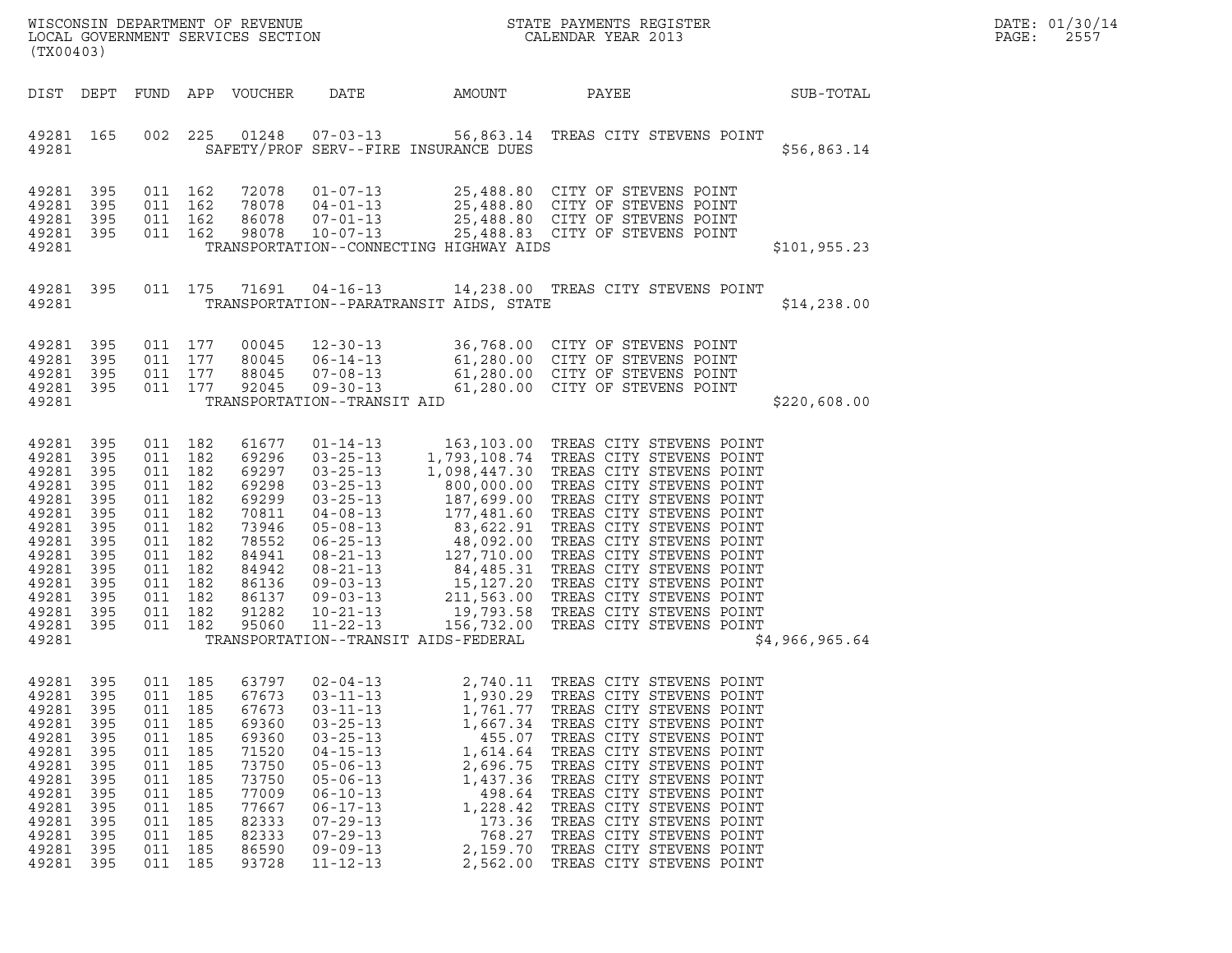| WISCONSIN DEPARTMENT OF REVENUE<br>LOCAL GOVERNMENT SERVICES SECTION<br>(TX00403) | STATE PAYMENTS REGISTER<br>CALENDAR YEAR 2013 | DATE: 01/30/14<br>PAGE:<br>2558 |
|-----------------------------------------------------------------------------------|-----------------------------------------------|---------------------------------|

| (TX00403)                                                                                                                                                                                                                                                                                                             |                                                                                                                                                                                                                                                                        |                                                                                                                                                                         |                                                                                                                                                                                                                                                                                                                                                                                      |                                                                                                                                                                            |                                                                                                                                                                                                                                                                                                                                                                                                                                                                                                                                                                                                                        |                |
|-----------------------------------------------------------------------------------------------------------------------------------------------------------------------------------------------------------------------------------------------------------------------------------------------------------------------|------------------------------------------------------------------------------------------------------------------------------------------------------------------------------------------------------------------------------------------------------------------------|-------------------------------------------------------------------------------------------------------------------------------------------------------------------------|--------------------------------------------------------------------------------------------------------------------------------------------------------------------------------------------------------------------------------------------------------------------------------------------------------------------------------------------------------------------------------------|----------------------------------------------------------------------------------------------------------------------------------------------------------------------------|------------------------------------------------------------------------------------------------------------------------------------------------------------------------------------------------------------------------------------------------------------------------------------------------------------------------------------------------------------------------------------------------------------------------------------------------------------------------------------------------------------------------------------------------------------------------------------------------------------------------|----------------|
| DIST DEPT                                                                                                                                                                                                                                                                                                             | FUND<br>APP                                                                                                                                                                                                                                                            | VOUCHER                                                                                                                                                                 | DATE                                                                                                                                                                                                                                                                                                                                                                                 | AMOUNT                                                                                                                                                                     | PAYEE                                                                                                                                                                                                                                                                                                                                                                                                                                                                                                                                                                                                                  | SUB-TOTAL      |
| 49281                                                                                                                                                                                                                                                                                                                 |                                                                                                                                                                                                                                                                        |                                                                                                                                                                         |                                                                                                                                                                                                                                                                                                                                                                                      | TRANSPORTATION--HIGHWAY SAFETY-FEDERAL                                                                                                                                     |                                                                                                                                                                                                                                                                                                                                                                                                                                                                                                                                                                                                                        | \$21,693.72    |
| 49281<br>395<br>395<br>49281<br>395<br>49281<br>395<br>49281<br>49281                                                                                                                                                                                                                                                 | 011<br>191<br>011<br>191<br>011<br>191<br>011<br>191                                                                                                                                                                                                                   | 71249<br>77249<br>85249<br>97249                                                                                                                                        | $01 - 07 - 13$<br>$04 - 01 - 13$<br>$07 - 01 - 13$<br>$10 - 07 - 13$                                                                                                                                                                                                                                                                                                                 | TRANSPORTATION--GENERAL TRANSP AIDS-GTA                                                                                                                                    | 294,819.83 CITY OF STEVENS POINT<br>294,819.83 CITY OF STEVENS POINT<br>294,819.83 CITY OF STEVENS POINT<br>294,819.86 CITY OF STEVENS POINT                                                                                                                                                                                                                                                                                                                                                                                                                                                                           | \$1,179,279.35 |
| 395<br>49281<br>49281                                                                                                                                                                                                                                                                                                 | 011<br>278                                                                                                                                                                                                                                                             | 60942                                                                                                                                                                   | $01 - 03 - 13$<br>TRANSPORTATION--LRIP/TRIP/MSIP GRANTS                                                                                                                                                                                                                                                                                                                              | 63,449.09                                                                                                                                                                  | TREAS CITY STEVENS POINT                                                                                                                                                                                                                                                                                                                                                                                                                                                                                                                                                                                               | \$63,449.09    |
| 49281<br>435<br>49281                                                                                                                                                                                                                                                                                                 | 005<br>162                                                                                                                                                                                                                                                             | 01HSD                                                                                                                                                                   | $09 - 03 - 13$                                                                                                                                                                                                                                                                                                                                                                       | HS--AMBULANCE FUNDING ASSISTANCE GRANTS                                                                                                                                    | 9,209.76 CITY STEVENS POINT                                                                                                                                                                                                                                                                                                                                                                                                                                                                                                                                                                                            | \$9,209.76     |
| 49281<br>455<br>455<br>49281<br>49281                                                                                                                                                                                                                                                                                 | 002<br>231<br>002<br>231                                                                                                                                                                                                                                               | 00567<br>00748                                                                                                                                                          | $02 - 15 - 13$<br>$05 - 07 - 13$<br>JUSTICE--LAW ENFORCEMENT TRAINING                                                                                                                                                                                                                                                                                                                |                                                                                                                                                                            | 6,080.00 TREAS CITY STEVENS POINT<br>1,000.00 TREAS CITY STEVENS POINT                                                                                                                                                                                                                                                                                                                                                                                                                                                                                                                                                 | \$7,080.00     |
| 49281<br>505<br>49281<br>505<br>505<br>49281<br>49281<br>505<br>49281<br>505<br>49281<br>505<br>505<br>49281<br>49281<br>505<br>49281<br>505<br>49281<br>505<br>505<br>49281<br>49281<br>505<br>49281<br>505<br>49281<br>505<br>505<br>49281<br>49281<br>505<br>49281<br>505<br>49281<br>505<br>49281<br>49281<br>835 | 002<br>743<br>002<br>743<br>002<br>743<br>002<br>743<br>002<br>743<br>002<br>743<br>002<br>743<br>002<br>743<br>002<br>743<br>002<br>743<br>002<br>743<br>002<br>743<br>002<br>743<br>002<br>743<br>002<br>743<br>002<br>743<br>002<br>743<br>002<br>743<br>002<br>105 | 02498<br>02624<br>06265<br>06265<br>06418<br>06418<br>06537<br>06592<br>07072<br>08294<br>08381<br>08381<br>08689<br>09420<br>09420<br>09420<br>09954<br>10804<br>44192 | $10 - 24 - 13$<br>$10 - 25 - 13$<br>$01 - 22 - 13$<br>$01 - 22 - 13$<br>$01 - 23 - 13$<br>$01 - 23 - 13$<br>$01 - 24 - 13$<br>$01 - 25 - 13$<br>$02 - 15 - 13$<br>$03 - 21 - 13$<br>$03 - 22 - 13$<br>$03 - 22 - 13$<br>$03 - 29 - 13$<br>$04 - 24 - 13$<br>$04 - 24 - 13$<br>$04 - 24 - 13$<br>$05 - 10 - 13$<br>$06 - 11 - 13$<br>DOA--HOUSING ASSISTANCE GRANTS<br>$07 - 22 - 13$ | $36,175.00$ $4,341.00$ $22,352.63$ $20,767.37$ $15,680.00$ $5,752.00$<br>10,752.00<br>45,696.00<br>18,816.00<br>2,935.37<br>3,840.63<br>8,198.00<br>47,348.00<br>46,872.00 | 12,740.00 TREAS CITY STEVENS POINT<br>43,878.00 TREAS CITY STEVENS POINT<br>36,175.00 TREAS CITY STEVENS POINT<br>TREAS CITY STEVENS POINT<br>TREAS CITY STEVENS POINT<br>TREAS CITY STEVENS POINT<br>TREAS CITY STEVENS POINT<br>TREAS CITY STEVENS POINT<br>TREAS CITY STEVENS POINT<br>TREAS CITY STEVENS POINT<br>TREAS CITY STEVENS POINT<br>TREAS CITY STEVENS POINT<br>TREAS CITY STEVENS POINT<br>TREAS CITY STEVENS POINT<br>TREAS CITY STEVENS POINT<br>9,856.00 TREAS CITY STEVENS POINT<br>5,600.00 TREAS CITY STEVENS POINT<br>7,840.00 TREAS CITY STEVENS POINT<br>1,010,477.35 TREAS CITY STEVENS POINT | \$363,688.00   |
| 835<br>49281<br>49281                                                                                                                                                                                                                                                                                                 | 002<br>105                                                                                                                                                                                                                                                             | 81295                                                                                                                                                                   | $11 - 18 - 13$<br>REVENUE--STATE SHARED REVENUES                                                                                                                                                                                                                                                                                                                                     |                                                                                                                                                                            | 2,844,079.17 TREAS CITY STEVENS POINT                                                                                                                                                                                                                                                                                                                                                                                                                                                                                                                                                                                  | \$3,854,556.52 |
| 835<br>49281<br>49281<br>835<br>49281                                                                                                                                                                                                                                                                                 | 002<br>109<br>002<br>109                                                                                                                                                                                                                                               | 03132<br>05262                                                                                                                                                          | $07 - 22 - 13$<br>$07 - 22 - 13$<br>REVENUE--EXEMPT COMPUTER AID                                                                                                                                                                                                                                                                                                                     | 806,048.00<br>115,487.00                                                                                                                                                   | TREAS CITY STEVENS POINT<br>TREAS CITY STEVENS POINT                                                                                                                                                                                                                                                                                                                                                                                                                                                                                                                                                                   | \$921, 535.00  |

(TX00403)

49281 835 002 302 10092 07-22-13 2,155,104.21 TREAS CITY STEVENS POINT